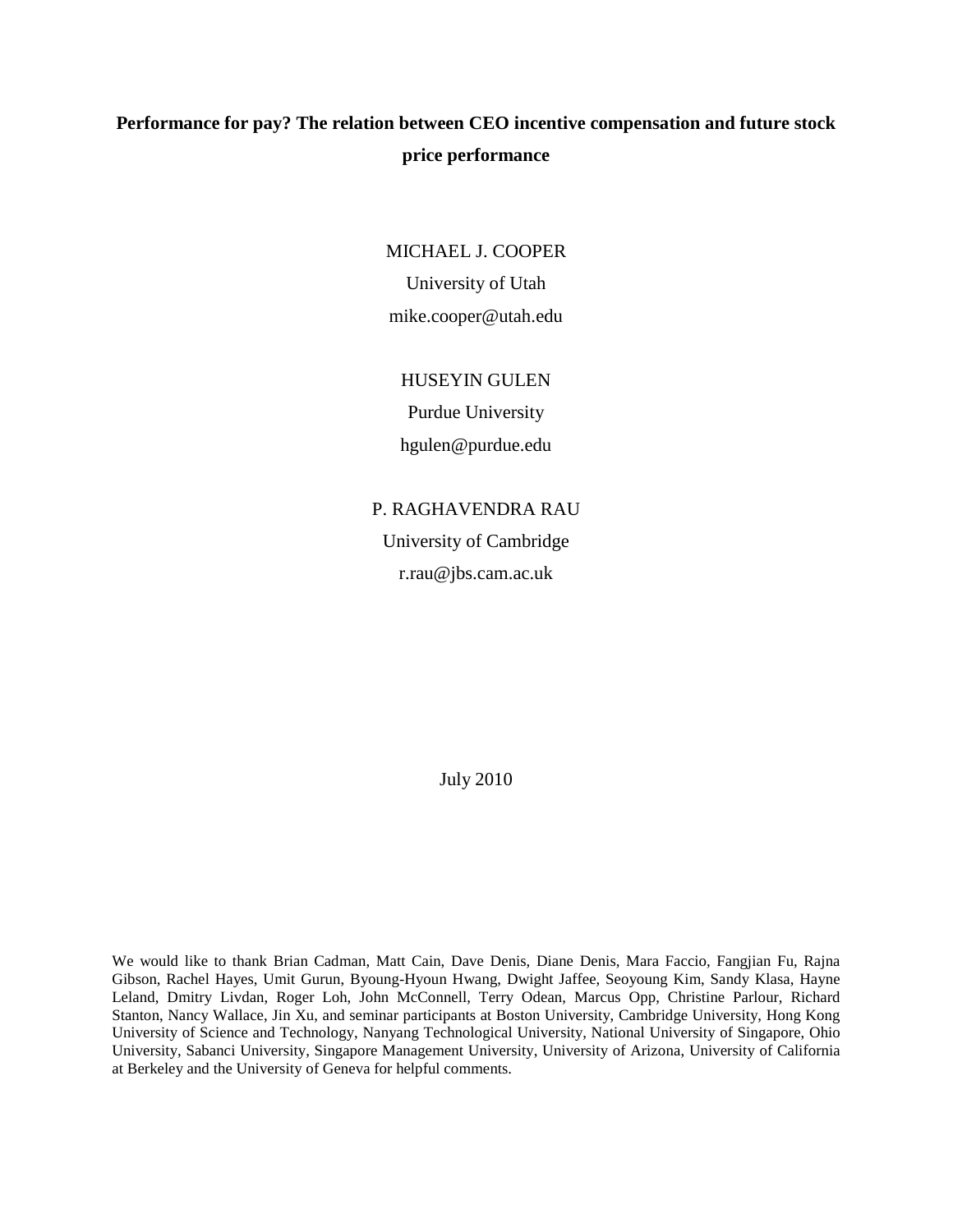# **Performance for pay? The relation between CEO incentive compensation and future stock price performance**

## Abstract

We find evidence that industry and size adjusted CEO pay is negatively related to future shareholder wealth changes for periods up to three years after sorting on pay. For example, firms that pay their CEOs in the top ten percent of pay earn negative abnormal returns over the next three years of approximately -9%. The effect is stronger for CEOs who receive higher incentive pay relative to their peers. Our results are consistent with high-pay induced CEO overconfidence and investor overreaction towards firms with high paid CEOs.

Keywords: Executive compensation; Pay-performance relationship

JEL Classification: G34; J33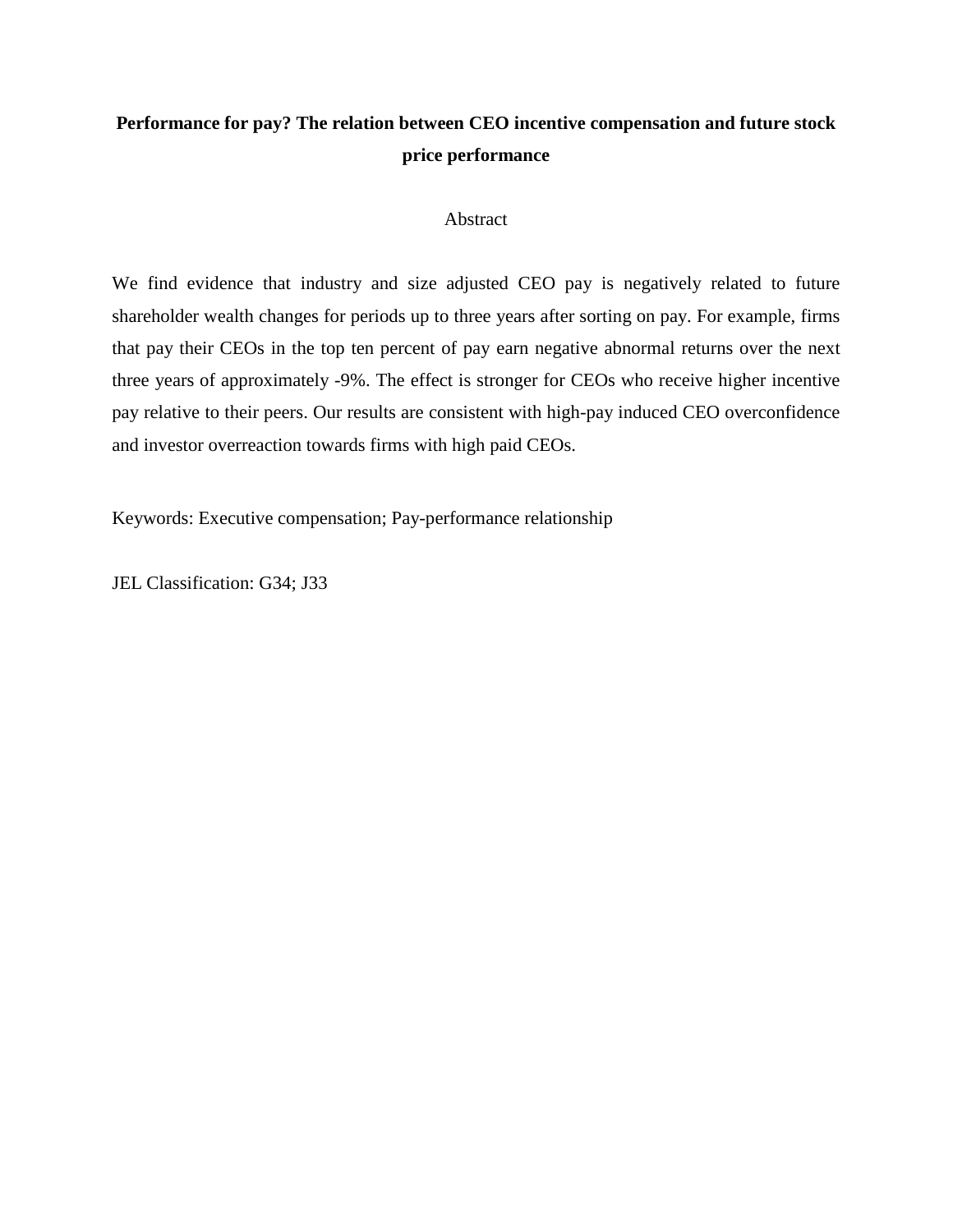## 1. Introduction

Over the past two decades, the academic literature on agency theory and executive compensation has argued that CEO compensation should be aligned to firm performance (see for example, Holmstrom, 1979, Grossman and Hart, 1983, and Jensen and Murphy, 1990). In the last year, politicians and the media have argued that CEOs are paid too much and that current executive compensation practices push employees to take short-term risks with little regard for the long-term effect on their companies. Consequently, recent regulatory proposals have proposed for example, that more pay be offered through restricted stock or other forms of long-term compensation designed not to reward short-term performance.<sup>[1](#page-2-0)</sup> To the extent that long-term compensation plans offer incentives to CEOs to act in the best interest of shareholders going forward, and to the extent that markets do not fully incorporate pay information when it is made public, this would seem to imply a positive relation between long-term incentive pay and future firm performance. In this paper, we examine the link between pay and future shareholder wealth changes and test for the causes of any such relation.

Papers that address this link have focused on connections between pay and future accounting performance (see for example, Leonard, 1990 or Hayes and Schaefer, 2000). The link between incentive pay, where incentive pay is defined as payment of restricted stock, options and other forms of long-term compensation, and future *stock* performance has not received much attention.<sup>[2](#page-2-1)</sup> In part, this is due to the implicit assumption that in efficient markets, investors will immediately capitalize the present value of future firm performance increases into the stock price when the incentive pay becomes public information (Fich and Shivdasani, 2005).

However, there are reasons to expect that information in CEO incentive pay may not be immediately impounded into returns. First, CEO compensation contracts may incorporate both observable and unobservable (to outsiders) measures of performance. If the unobservable measures in contracts are positively correlated with future observable measures of firm performance, then variation in current compensation that is not explained by variation in current observable performance measures should predict future variation in observable performance

<span id="page-2-0"></span> <sup>1</sup> See among others, Paletta, Damian and Jon Hilsenrath, "Bankers face sweeping curbs on pay", *Wall Street Journal*, page A1, September 18, 2009.<br><sup>2</sup> A few exceptions, discussed later, include Masson (1971), Abowd (1990), Lewellen, Loderer, Martin, and Blum

<span id="page-2-1"></span><sup>(1992),</sup> Core, Holthausen, Larcker (1999), and Malmendier and Tate (2009).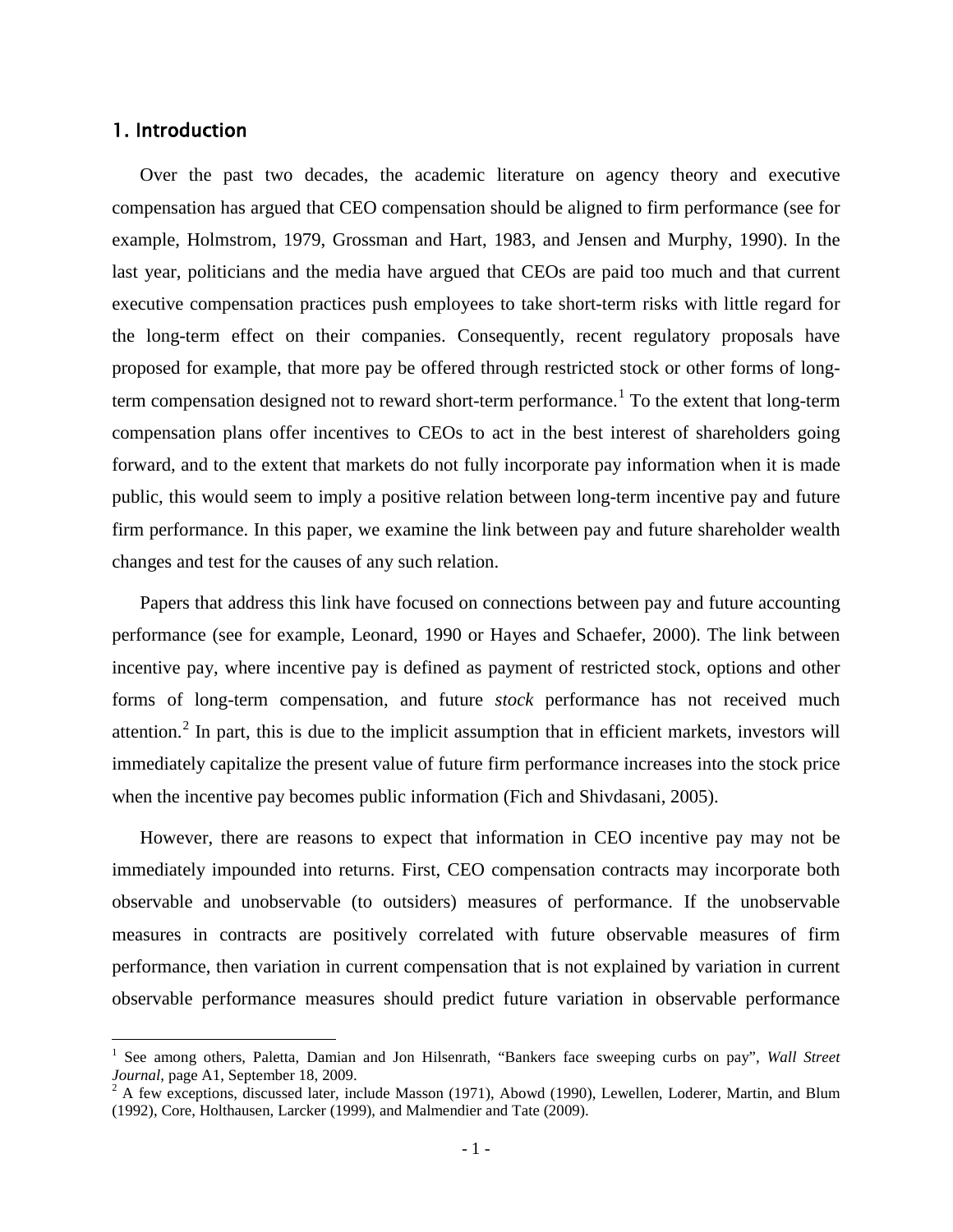measures (Hayes and Schaefer, 2000). So to the extent that firms and managers contract on netpositive unobservable managerial characteristics, and investors under-react to non-cash compensation and the associated future good news about firm operating performance, as they have been shown to under-react to other types of corporate events (see for example, Bernard and Thomas, 1989, Ikenberry, Lakonishok, and Vermaelen, 1995, and Kadiyala and Rau, 2004), this would imply a *positive* relationship between incentive pay and future stock price performance.

Second, firms that pay their CEOs the highest also tend to be firms that have experienced high returns and high operating performance relative to their peer firms (Core, Holthausen, and Larcker, 1999). Lucky CEOs are also likely to be paid more (Bertrand and Mullainathan, 2001). In addition, CEO pay is typically publicized in the popular press (for example, Fortune magazine has an annual ranking of the highest paid CEOs). The combination of typical glamour characteristics (high returns and high operating performance) combined with the publicized "allure" of the firms that can afford to pay the best (and the associated star effects that high pay may produce for the firm's CEO), and an inability to distinguish luck from skill, may prompt investors to overreact to these firms, resulting in a *negative* relation between pay and future returns. Consistent with this conjecture, Malmendier and Tate (2009) document that superstar CEOs (i.e., CEOs with prestigious business awards), subsequently underperform while extracting more compensation following the award.

Third, highly paid CEOs may become overconfident or overconfident CEOs may seek out high pay. Either way, highly paid overconfident CEOs may engage in sub-optimal behavior from the standpoint of shareholders, such as wasteful capital expenditures and empire building (Ben-David, Graham, and Harvey, 2008, Malmendier and Tate, 2005, 2008, 2009). Thus, if CEO overconfidence is increasing in pay, and if investors are not fully aware of potential shareholder wealth destroying activities of the overconfident CEO, this also suggests a *negative* relation between pay and future returns.<sup>[3](#page-3-0)</sup>

Finally, option grants to risk-averse CEOs with high levels of in the money options may discourage risk taking by these managers especially when they cannot hedge their exposure to their company's stock. In contrast, CEOs with out-of-the money options might be more inclined

<span id="page-3-0"></span> $3$  Even if CEOs are not overconfident ex ante, the psychology literature (see for example, Yerkes and Dodson, 1908, Baumeister, 1984 or Ariely, Gneezy, Lowenstein, and Mazar, 2009) documents that excessive rewards can cause subjects to "choke", leading to a decline in performance with high reward levels.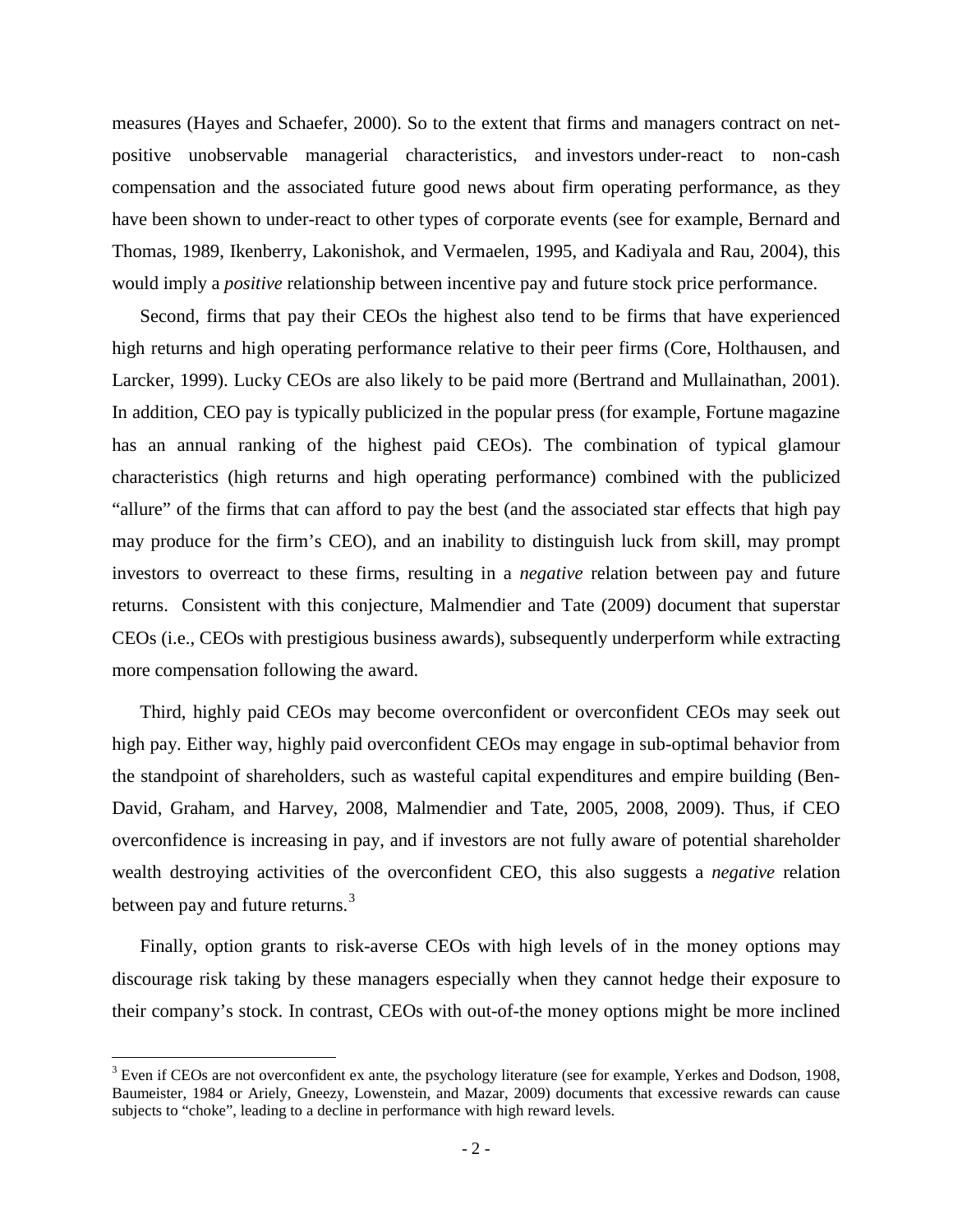to take on additional risk. Thus, incentive compensation in the form of option grants to riskaverse CEOs and option moneyness are both likely to impact the risk-taking behavior of CEOs and consequently affect future returns.

Our hypotheses can be summarized as follows. The *efficient market* hypothesis suggests that markets capitalize incentive pay grants into the stock price at the announcement date, resulting in *no* relation between pay and future returns. The *investor underreaction* hypothesis argues that while incentive compensation correctly aligns managerial interests with shareholder value maximization, investors may under-react to this information before good news about future firm operating performance is revealed. Hence there will be a *positive* relation between pay and future returns. The *investor overreaction and managerial over-confidence* hypotheses suggest a negative relation between pay and future returns, albeit for different reasons. The investor overreaction hypothesis assumes that investors over-extrapolate the past performance of high paying firms, and the managerial over-confidence hypothesis assumes that over-confident managers engage in value-destroying activities. Finally, the *managerial risk-shifting* hypothesis argues that option grants to risk-averse CEOs make them willing to take more or less risk (Ross, 2004) resulting in a positive or negative relation between pay and future returns. The nature of this relation will be related to the CEO risk aversion and the option moneyness.

We test these hypotheses in the universe of firms that are jointly listed on CRSP, Compustat, and Execucomp. We sort these firms annually into industry and size benchmark adjusted CEO compensation (we deem this "excess" pay) deciles. We find a strong negative relation between annual excess pay and future abnormal returns. In the year after the firms are classified into the lowest and highest excess compensation deciles respectively, firms in the lowest total excess compensation decile earn insignificant abnormal returns. In contrast, the firms in the highest excess compensation decile earn highly significant abnormal returns between -3.55% to -5.22%, depending on how the portfolios are weighted. To put this into perspective, the average yearly loss in abnormal shareholder wealth for firms in the top decile of pay is \$920M, after paying out an average of \$22.97 million in total CEO compensation. The performance worsens significantly over time. In the three years after the classification period, firms in the high excess compensation decile earn significant negative abnormal returns of between –7.84% and -11.45% while firms in the lowest excess compensation decile earn insignificant returns. These numbers are not driven by outliers since median abnormal returns show similar patterns. They also hold for both excess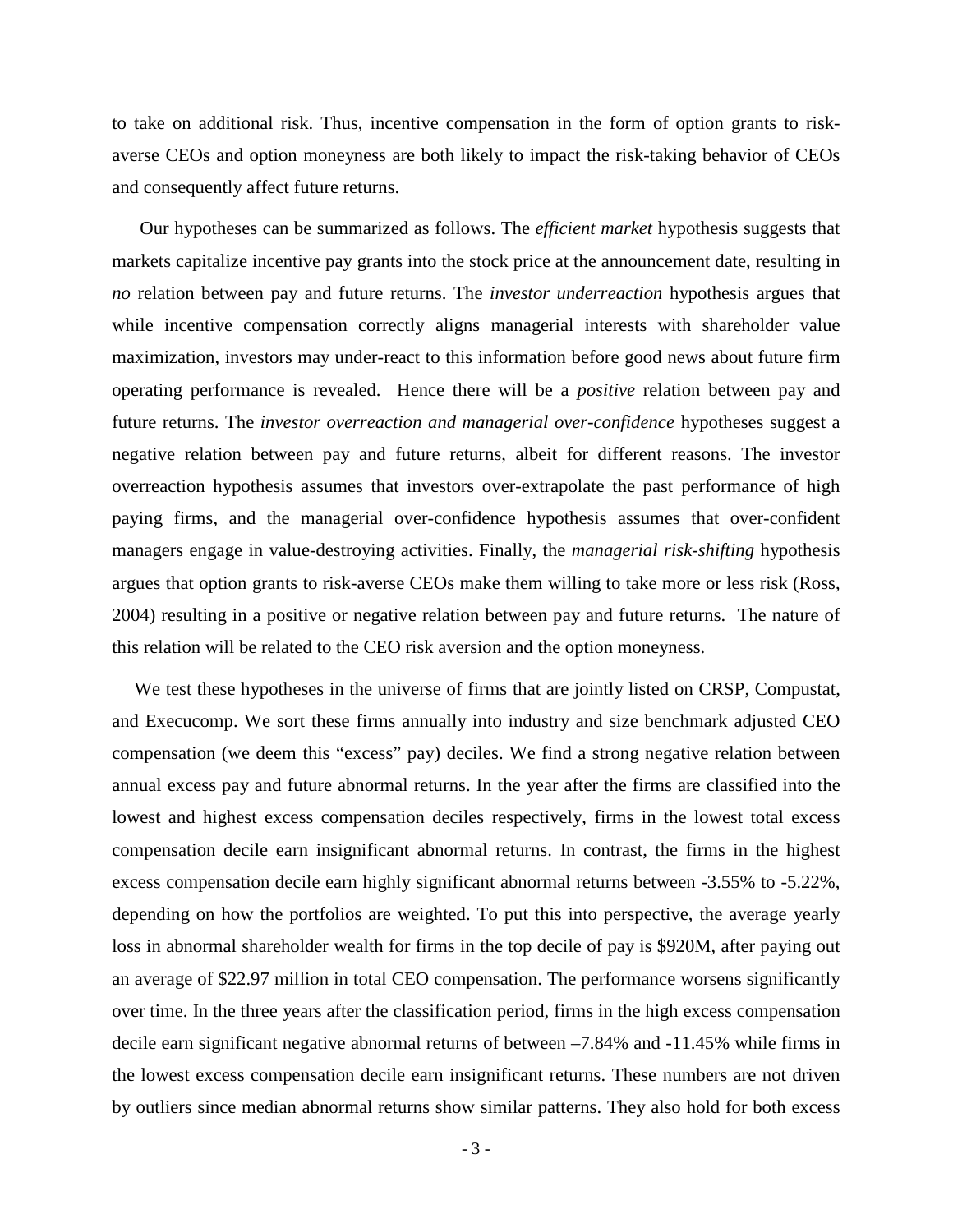cash pay and excess non-cash incentive pay though the results for excess cash pay are slightly weaker than for excess incentive pay. In addition, the results are robust to alternative methods of benchmark adjusting pay and returns.

The results carry over to panel regressions of annual abnormal returns on lagged pay and other control variables. Controlling for variables that have been shown to explain the crosssection of returns, the level of industry and size adjusted excess incentive compensation is significantly negatively related to future one-year abnormal firm returns. In contrast, the level of excess cash compensation is unrelated to future abnormal returns after adjusting for other factors that explain the cross section of returns. Overall, our results show a strong negative relation between excess incentive pay and future abnormal returns.

To better understand the drivers of the pay effect, we decompose pay into its major components. We find that most pay components are negatively related to future abnormal returns earned by these firms, with the strongest components being the value of options granted and long-term incentive payouts.<sup>[4](#page-5-0)</sup> However when we add other control variables that have been shown to explain the cross-section of returns, the components largely lose their significance, with the exception of the value of options granted, which emerges as the main driver of the pay effect. Our results are also robust to alternative measures of computing CEO incentives such as the total fair value of equity and option holdings by CEOs.

We next test our various hypotheses on the causes of the pay effect. Our main result of a negative relation between excess pay and future returns appears to reject the *efficient market* and *investor underreaction* hypotheses. Using the proportion of unexercised in-the-money options to incentive compensation as a proxy for managerial over-confidence, we find that performance for the high incentive pay firms steadily declines as we move from the lowest (least confident) to the highest proportion (most over-confident), with high-pay/low-confidence CEO firms earning insignificant annual abnormal returns and high-pay/high-confidence CEO firms earning statistically significant annual abnormal returns of -12.95%. There is no similar relation for the low incentive pay group. In addition, the difference in abnormal returns between low and high

<span id="page-5-0"></span><sup>&</sup>lt;sup>4</sup> We define "incentive" pay as the difference between Execucomp's annual total compensation and total cash compensation. Thus our primary incentive measure does not include cumulative stock and option grants. In later tests, we show that our results also hold in a subsample for which we have data on cumulative stock and option grants.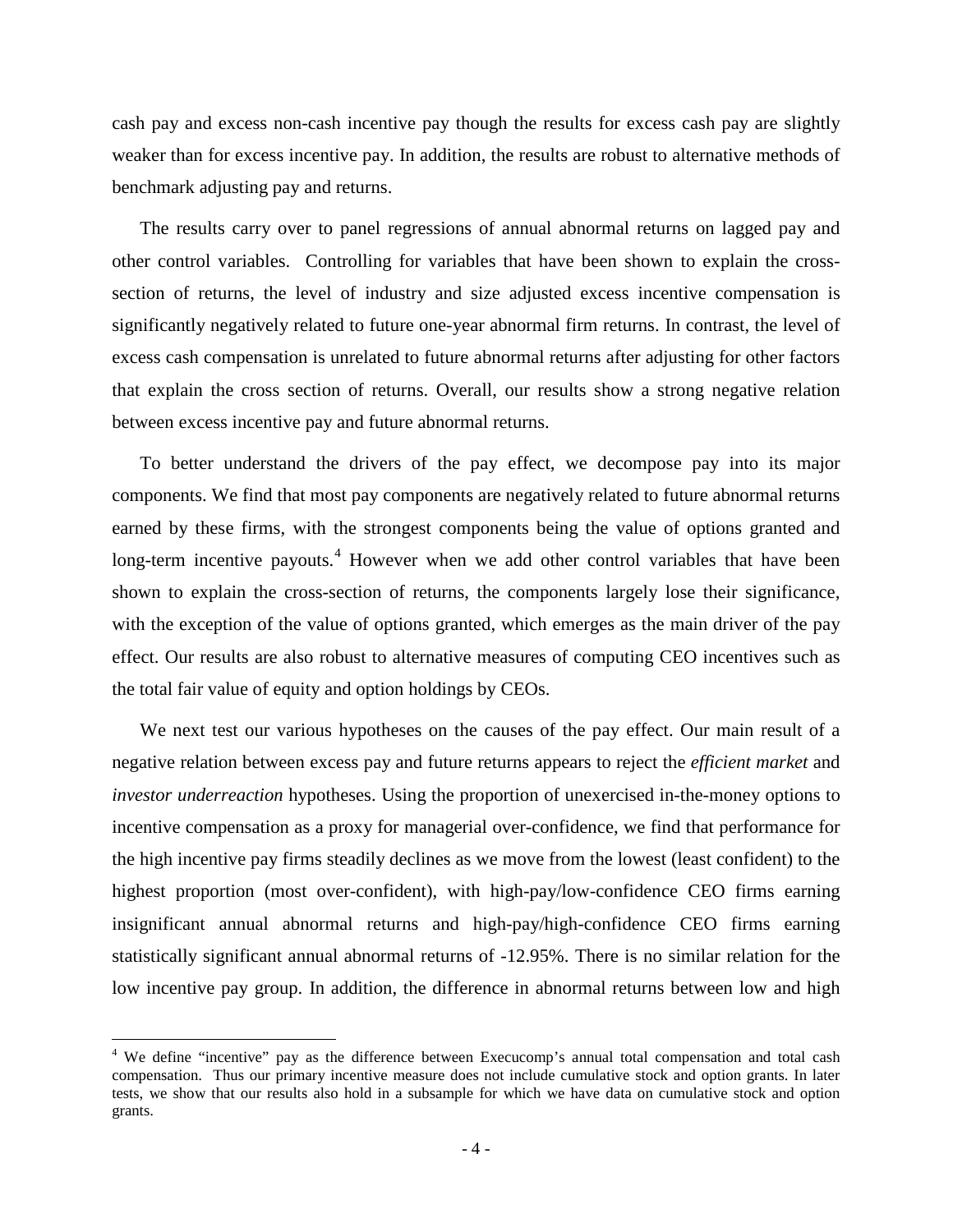pay firms is significant only for the most over-confident CEOs. Similarly, using three year lagged CARs and 3 year sales growth as proxies for glamour firms where investors are more likely to overreact to high pay, we find a steady decline in performance for high pay firms as we move from low prior three year abnormal returns (or 3-year sales growth) to high prior performance firms, with an annual abnormal return spread of approximately 6-12% between high pay/low glamour and high pay/high glamour firms.

We next examine if the level of the industry and size adjusted incentive compensation is significantly related to the forward one-year ROA earned by the firm. Consistent with our results on stock price performance, the level of excess incentive compensation is significantly negatively related to the forward ROA. These results are consistent with the managerial overconfidence hypothesis: over-confident CEOs accept high levels of incentive compensation and subsequently underperform both in terms of stock and operating performance.

To test if the evidence of lower returns to the firms with high incentive compensation is due to risk-shifting, we compute various measures of risk and risk adjusted returns to portfolios based on industry and size adjusted incentive compensation sorts. Conditioning on excess incentive compensation creates a large and economically significant dispersion in risk adjusted returns across the 10 portfolios in the year after portfolio formation. While total risk, as measured by standard deviation, declines slightly in the year following a high pay period, the reduction in total risk is not high compared to the drop in stock returns. Sharpe ratios for firms in the highest excess compensation decile drop significantly more than ratios for firms in the lowest excess compensation deciles from the year the compensation is awarded to the following year. These findings suggest that even though total risk seems to go down for the firms with the highest incentive compensation in the year following the grant, the reduction in risk is too low to justify the lower returns earned by firms with the highest excess incentive compensation.

Overall, we conclude that the negative relation between excess incentive compensation and stock performance we document is inconsistent with both the efficient market and investor underreaction hypotheses, which postulate no or a positive relation, respectively. In addition, our negative relation is not consistent with the risk-shifting hypothesis. Our results seem most consistent with the hypothesis that over-confident CEOs accept large amounts of incentive pay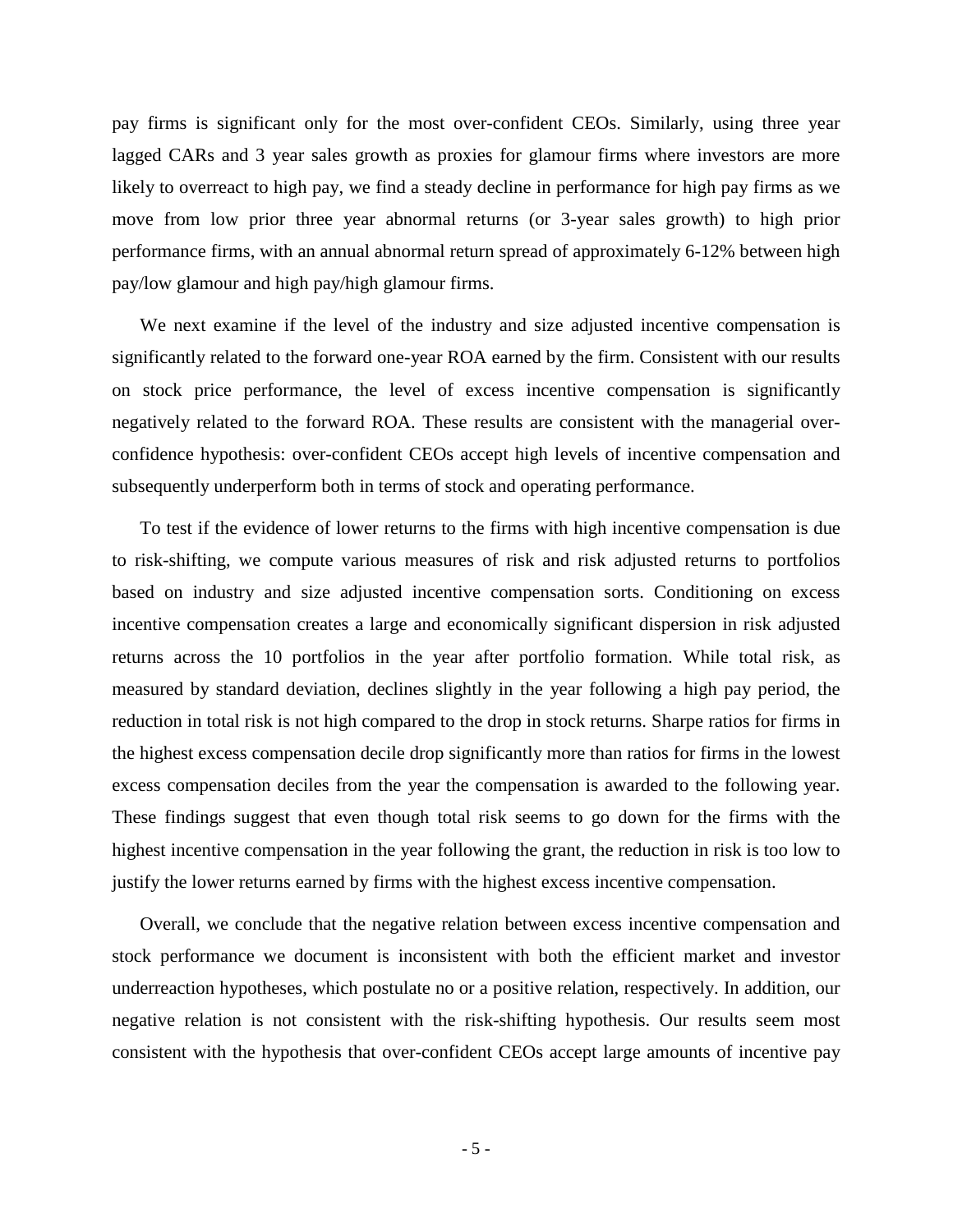and with the hypothesis that investors over-react to these pay grants and are subsequently disappointed.

The remainder of the paper is organized as follows. In Section 2 we provide a brief overview of the literature on executive compensation. In Section 3, we describe the data used in our analysis and describe how our main compensation metric is formed. In Section 4 we present results that document the relation between components of compensation, specifically incentive compensation, and future returns. Section 5 concludes.

## 2. Literature review

Our paper is related to three strands of literature on executive compensation. First, it is most directly related to the literature on the pay-performance relation. Second, it is related to the literature on changing managerial incentives and firm performance. Third, since we examine the effects of aligning managerial and shareholder incentives (through option and equity compensation) on firm performance, it is related to the literature on managerial ownership and firm performance.

The relation between pay and performance is derived from agency theory (see for example, Holmström, 1979, or Grossman and Hart, 1983). According to these models, compensation plans should be designed to align the interests of risk-averse self-interested executives with those of shareholders. *Ex-post* payouts depend on the likelihood that the desired actions were in fact taken. The performance-pay sensitivity will be weaker for more risk averse executives and will also be weaker, the greater the uncontrollable noise in firm value.

Subsequent empirical research built on these models by examining the relation between performance and ex-post payouts. Jensen and Murphy (1990) define pay-performance sensitivity as the dollar change in CEO wealth (in time *t*+1) associated with a dollar change in shareholder wealth (in time *t*) and interpret higher sensitivities as indicating a close alignment. Taking into account cash compensation, stock options, and probability of dismissal, they find that a CEOs wealth changes \$3.25 per \$1,000 change in shareholder wealth. They interpret this as surprisingly low. However, these estimates are controversial. Haubrich (1994) argues that since the key component in models of optimal contracting is the variance of the firm's performance, not managerial ownership per se, these estimates, however low, may well be consistent with the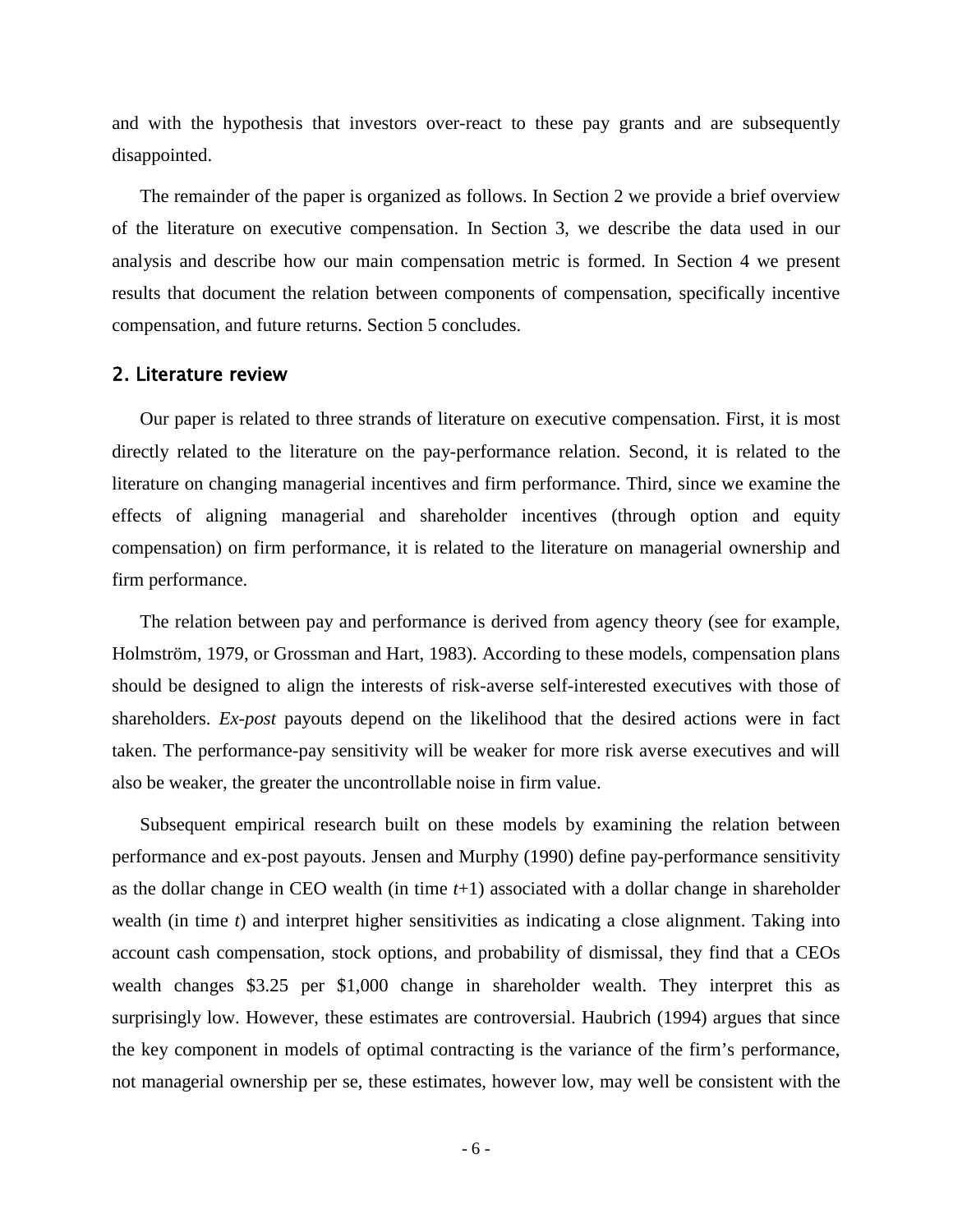predictions of agency theory for sufficiently risk-averse executives. Hall and Liebman (1998) argue that modest movements in shareholder wealth can lead to large swings in executive wealth even when pay-performance sensitivity is low. Aggarwal and Samwick (1999) test whether the variance of a firm's performance influences the executive's pay-performance sensitivity, i.e. whether a higher variance leads to lower sensitivity. After accounting for firm variance, they document a median sensitivity of \$14.52 per \$1,000 change in shareholder wealth, a much higher estimate than Jensen and Murphy. Taylor (2010) develops a model which helps explain the sensitivity of pay to lagged stock returns. He shows that CEOs tend to capture much of the surplus related to strong past firm performance and they bear relatively minor consequences when the firm performs poorly, consistent with CEOs having considerable power in setting their own compensation levels. In addition, several other stylized facts from the literature are that pay-performance sensitivities are driven primarily by stock options and stock ownership, and not through other forms of compensation. Pay-performance sensitivities vary across industries, and are particularly lower in regulated industries. Pay-performance sensitivities have become larger in the 90s with this increase also being driven by stock option grants.

The question we wish to investigate in this paper is actually the flip side  $-$  Do these incentives work? Does paying high incentives to executives actually improve the firm's stock performance? There is surprisingly little research on this important topic, given that current compensation *should* be linked to future performance if the correct incentive contracts are used. For example, Hayes and Schaefer (2000) argue that if compensation contracts optimally incorporate both observable and unobservable (to outsiders) measures of performance and the unobservable measures of performance are correlated with future observable measures of performance, then variation in current compensation that is not explained by variation in current observable performance measures should predict future variation in observable performance measures. Most of the research that has tried to tackle this question examines accounting based measures of performance while others use Tobin's Q as a measure of value creation.

Gerhart and Milkovich (1990) analyze the pay of 14,000 middle- and top-level managers in the 1980-1985 period. They divide pay into three components—short-term bonus, long-term incentives and base salary and find some evidence that future ROA is positively related to the level of incentive pay, but not to base salary. Over the same period, Leonard (1990) finds that the presence of long-term incentive plans are associated with greater increases in ROE than in those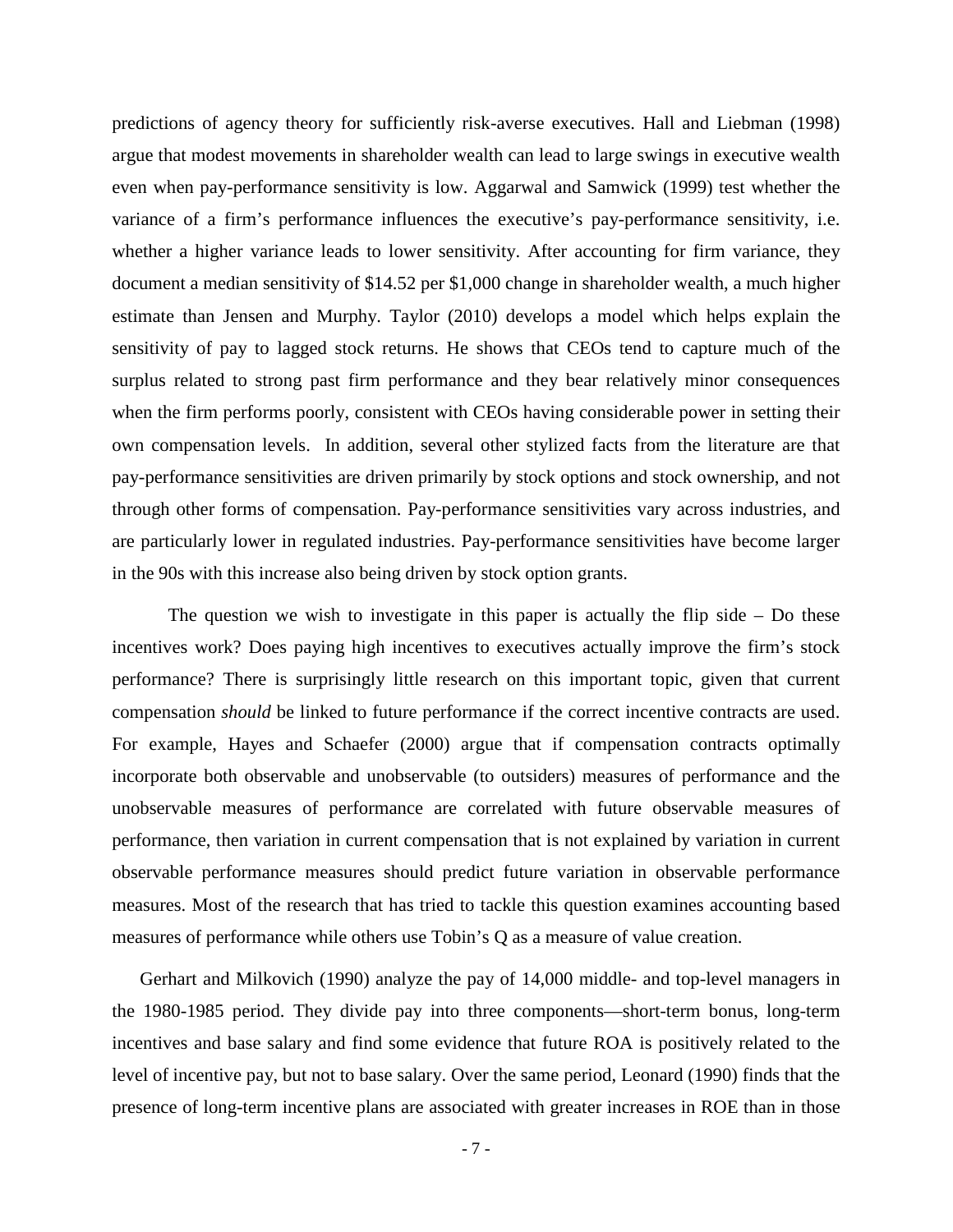firms without long-term incentive plans. Hayes and Schaefer (2000) investigate the relation between future accounting performance and compensation. Their main regression equation uses current firm performance variables and current log CEO compensation to predict future returns on shareholder's equity. They find that compensation is positively related to future return on equity.

Only a handful of papers provide direct evidence that high pay levels or high payperformance sensitivities lead to higher *stock* price performance. Masson (1971) tests the structure of executive compensation on firm performance for a sample of top executives in 39 firms from 1947-1966. He finds that firms with executives whose financial rewards more closely parallel stockholders' interest perform better in the stock market over the postwar period. Abowd (1990) analyzes the effects that the level of pay-performance sensitivity has on firm performance, in a sample of 16,000 managers in 250 large corporations over the 1981-86 period. He finds that performance, as measured by operating income after taxes, divided by the replacement cost of assets, is significantly and positively related to pay-performance sensitivity. Firms with above-median pay-performance sensitivity had a higher probability of above-median future performance in both accounting and market returns. Lewellen, Loderer, Martin, and Blum (1992) also show a relation between the levels of compensation and the firms' economic performance. In data drawn from 49 Fortune 500 firms between 1964 and 1973, they find that the total compensation of a firm's three highest-paid officers is positively related to differences in both common stock returns and operating profitability. In a multiple regression of stock returns on contemporaneous and next year's compensation, value-weighted market and industry returns, firm size, and other variables, compensation (especially future compensation) is significant. McConaughy and Mishra (1996) find that increasing pay-performance sensitivity increases risk-adjusted returns in firms with poor prior performance, where risk-adjusted returns are computed using a market model.

In contrast, there are a few papers that find that high pay leads to poor stock price performance. Malmendier and Tate (2009) show that 264 "superstar" CEOs (those CEOs that win important business awards and consequently earn greater compensation in the years following the award) subsequently underperform a matched sample of firms for up to two years after the award date. Core, Holthausen, and Larcker (1999), using a sample of 495 firms over 3 years, find that the predicted component of compensation arising from board and ownership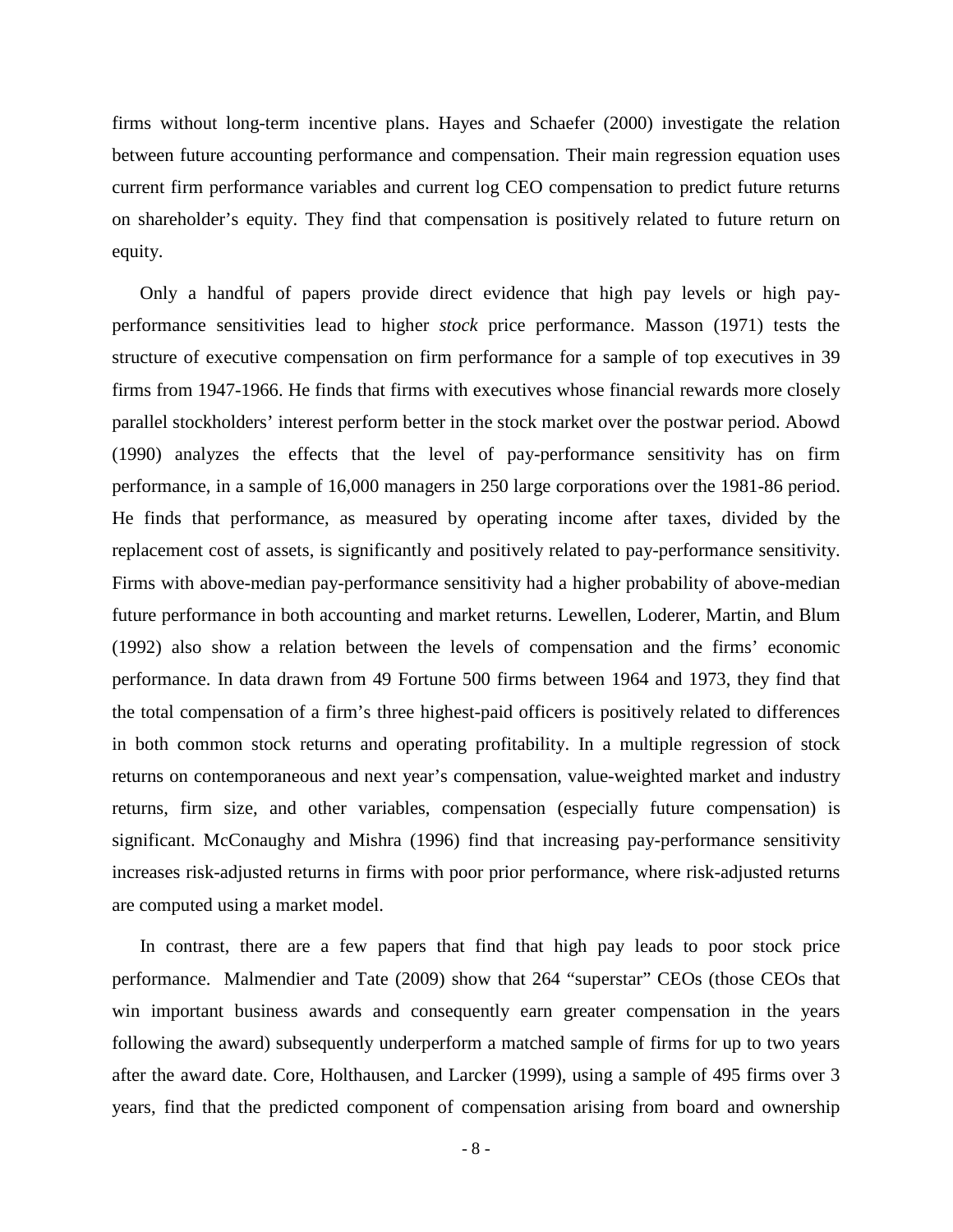structure has a negative relation with subsequent firm operating and stock return performance. Ariely, Gneezy, Lowenstein, and Mazar (2009) test whether very high monetary rewards can decrease performance in an experimental setting in which subjects receive performancecontingent payments that vary in amount from small to very large relative to their typical levels of pay. They document that very high reward levels have a detrimental effect on performance.

Our paper is also related to the strand of literature that examines the effect of changing managerial incentives. Fich and Shivdasani (2005) and Brickley, Bhagat, and Lease (1985) document positive abnormal returns for firms adopting stock-based compensation plans. Tehranian, Travlos, and Waegelein (1987) investigate whether bidding firms with long-term performance plans experience higher abnormal stock returns at acquisition announcements relative to bidding firms without these plans. After controlling for manager's stock ownership in the firm, they find that bidding firms with long-term performance plans in place, experience significantly favorable stock market reaction around the announcement date. Yermack (1997) finds that stock prices increase after grants of executive stock options.

Finally, our paper is related to the literature on the relation between managerial ownership and company performance. The evidence in this literature is mixed. In a cross-section of 371 Fortune 500 firms in 1980, Morck, Shleifer, and Vishny (1988) find that Q ratios increase with holdings when managers hold from 0-5% of the outstanding stock, decrease as ownership rises to 25% (which they attribute to an "entrenchment effect"), and then begins to rise after 25%. McConnell and Servaes (1990) find a non-linear relation between Tobin's Q and managerial ownership - Qs increase as share ownership becomes concentrated in the hands of management until it reaches about 50%. Mehran (1995) finds that firm performance is positively related to the percentage of executive compensation that is stock-based and the percentage of equity held by management. However, Himmelberg, Hubbard and Palia (1999) control for the endogeneity of ownership and find little evidence that changes in managerial ownership affect performance.

Overall, there is little direct evidence that incentive contracts lead to better company returns. Most studies of executive compensation try to identify sensitivity of pay to changes in various factors such as accounting earnings or equity returns. Only a handful try to document the relation that executive pay might have on subsequent stock returns; however, these studies may be difficult to generalize because they are usually obtained with relatively small samples over short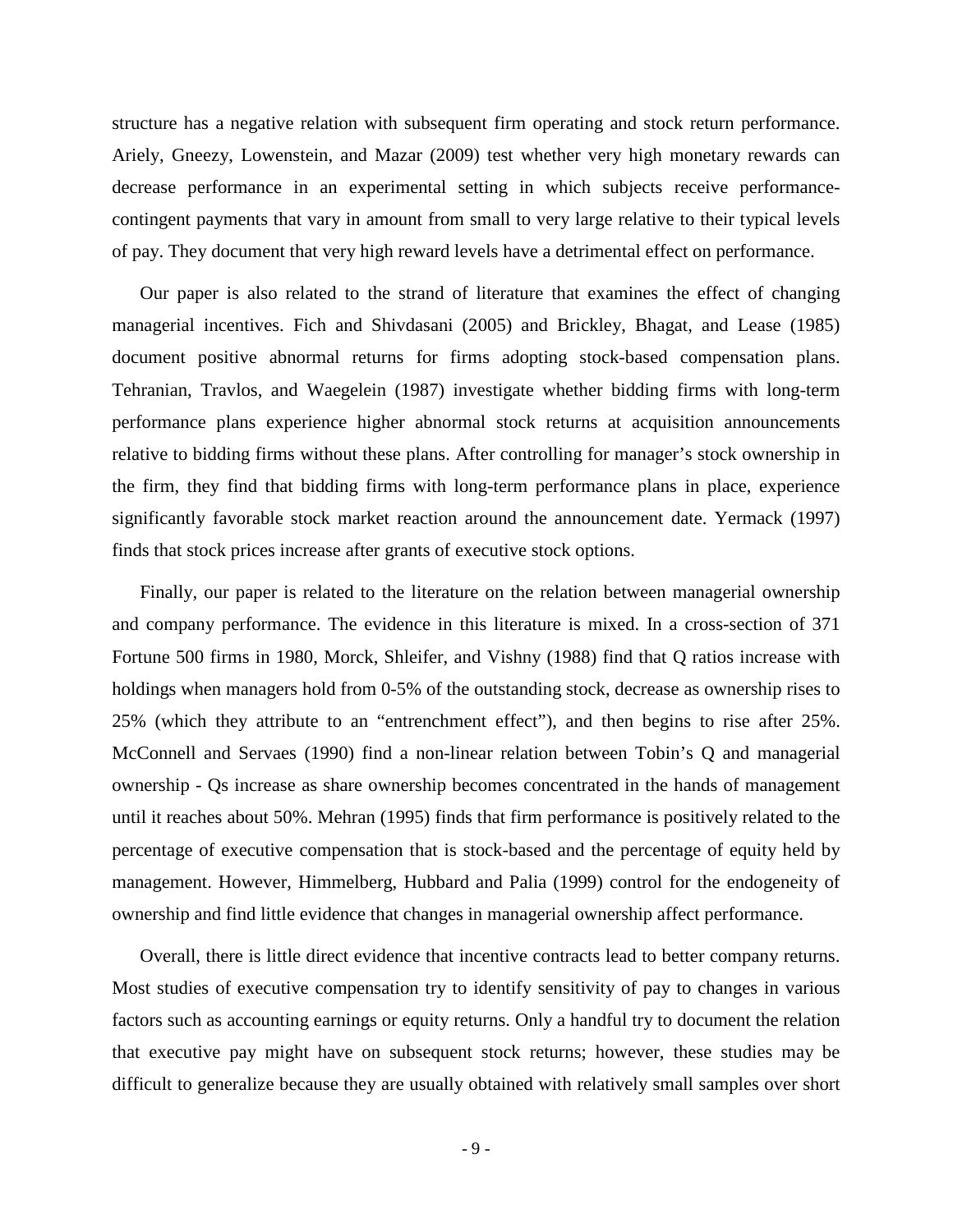periods. To summarize the literature, therefore, most studies do not seem to be too concerned about subsequent firm performance, only that compensation is "properly" tied to it.

## 3. Data and methodology

Our data consists of all NYSE, AMEX, and NASDAQ firms jointly listed on the Compustat Execucomp Database, the Compustat annual industrial files, and the CRSP files from 1994 through 2008. CEO compensation figures are obtained from Execucomp. We use three measures of compensation: (i) total compensation (TDC1) which includes salary, bonus, total value of restricted stock granted, total value of stock options granted (using Black-Scholes), and long term incentive payouts, (ii) total cash compensation (TCC) which includes salary and bonus, and (iii) the difference between total compensation and total cash compensation (TDC1-TCC) which is meant to capture the options and incentive components of total compensation. This difference, which we call incentive compensation, is our primary variable of interest, including restricted stock grants, option grants, long term incentive payouts, and other annual noncash compensation.

Prior literature has used the pay-performance sensitivity of the CEO - the change in CEO dollar wealth to a dollar or percentage change in the stock price – as a measure of CEO incentives. However, as Cadman (2008) notes, CEOs can and do diversify their firm equity holdings after vesting. Since it is difficult to measure CEO's total wealth outside his firm's shareholdings, we use the incentive compensation measure defined above as our primary measure of CEO incentives.<sup>[5](#page-11-0)</sup>

Bizjak, Lemmon, and Naveen (2008) and Faulkender and Yang (2009) document that firms benchmark pay on peer groups. They show that these benchmarks are used extensively – 96% of the firms in their sample use benchmarking or peer groups to determine levels of executive salary, bonus or option awards. Peer groups are typically based on industry or size. Therefore, in addition to raw compensation levels, we use industry and size adjusted CEO compensation data for most of our tests. To calculate industry and size adjusted CEO compensation, we use the following procedure. First, firms are allocated into 49 industry portfolios using industry classifications from Ken French's website. Firms in each industry are then allocated into two size groups (High or Low) based on the median December sales (or market capitalization) of the

<span id="page-11-0"></span> $<sup>5</sup>$  In section 4.D we report results using the total fair value of equity and option holdings by CEOs as an alternative</sup> measure of CEO incentives.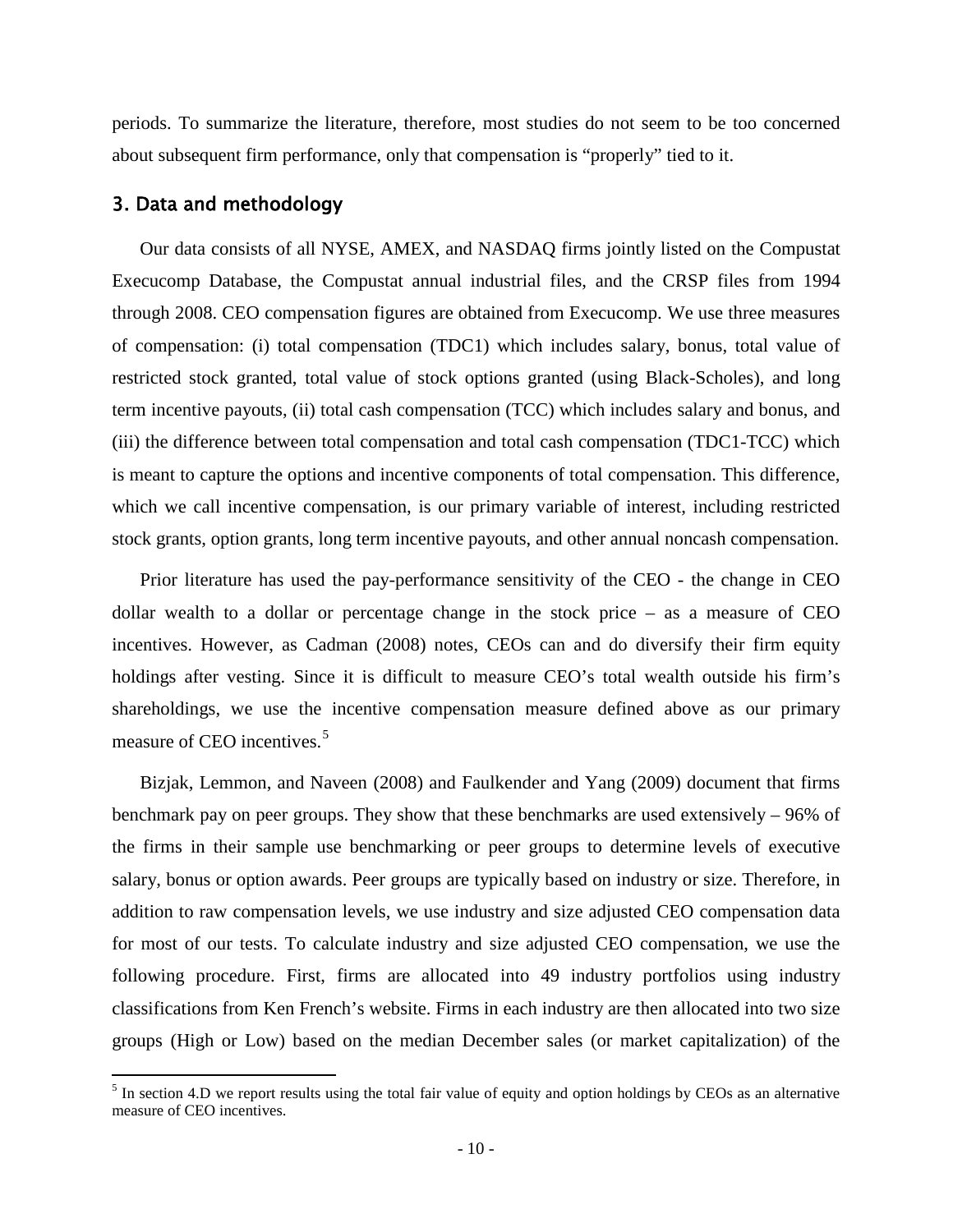firms in the industry. Industry and size adjusted compensation (total, cash, or incentive) for each firm is then measured as the difference between the compensation for firm *i* and the median compensation of the firms in the same industry and size portfolio. In the rest of the paper, following Bizjak, Lemmon, and Naveen (2008), we report results based on sales as our proxy for firm size, though our results are similar if we use market capitalization. All the compensation figures are adjusted for inflation using the consumer price index. 2006 is used as the base year for inflation adjustment.

Much of our analysis depends on portfolio sorts. For the portfolios formed at the end of calendar year *t*, we form all our accounting and compensation variables using accounting and compensation information from fiscal year ending in calendar year *t* from Compustat. For priceor market value-scaled accounting ratios, such as book-to-market (BM), we use price or market value (MV) from December of year *t*. For firm capitalization, we use the market value of the firm's equity from CRSP at the end of December of year *t*. When our tests include lagged return measures (for example, twelve-month lagged returns), we estimate a holding period return from the beginning of January of year *t* to the end of December of year *t*. Once we form the portfolios in December t using lagged information variables, we track their returns over the following year (January (*t*+1) to December (*t*+1)). All the variables are updated annually, at the end of December each year. Using pay information from calendar year *t* to explain returns in January of year *t*+1 may result in the use of pay information for some firms that is not yet public information (for example, firms with fiscal years ending in December may not release pay information until March of the next year). However, our use of contiguous periods to measure pay and future returns is by design, since at least one of our hypotheses posits a relation between non-public pay and future returns (i.e., the managerial overconfidence hypothesis). Nonetheless, we also report returns to tests where we require at least a three month gap between fiscal year end pay information and future returns. The Appendix contains information on the definition of all the variables used in the paper along with details on the construction of these variables.

# 4. Results

#### A. *Descriptive statistics*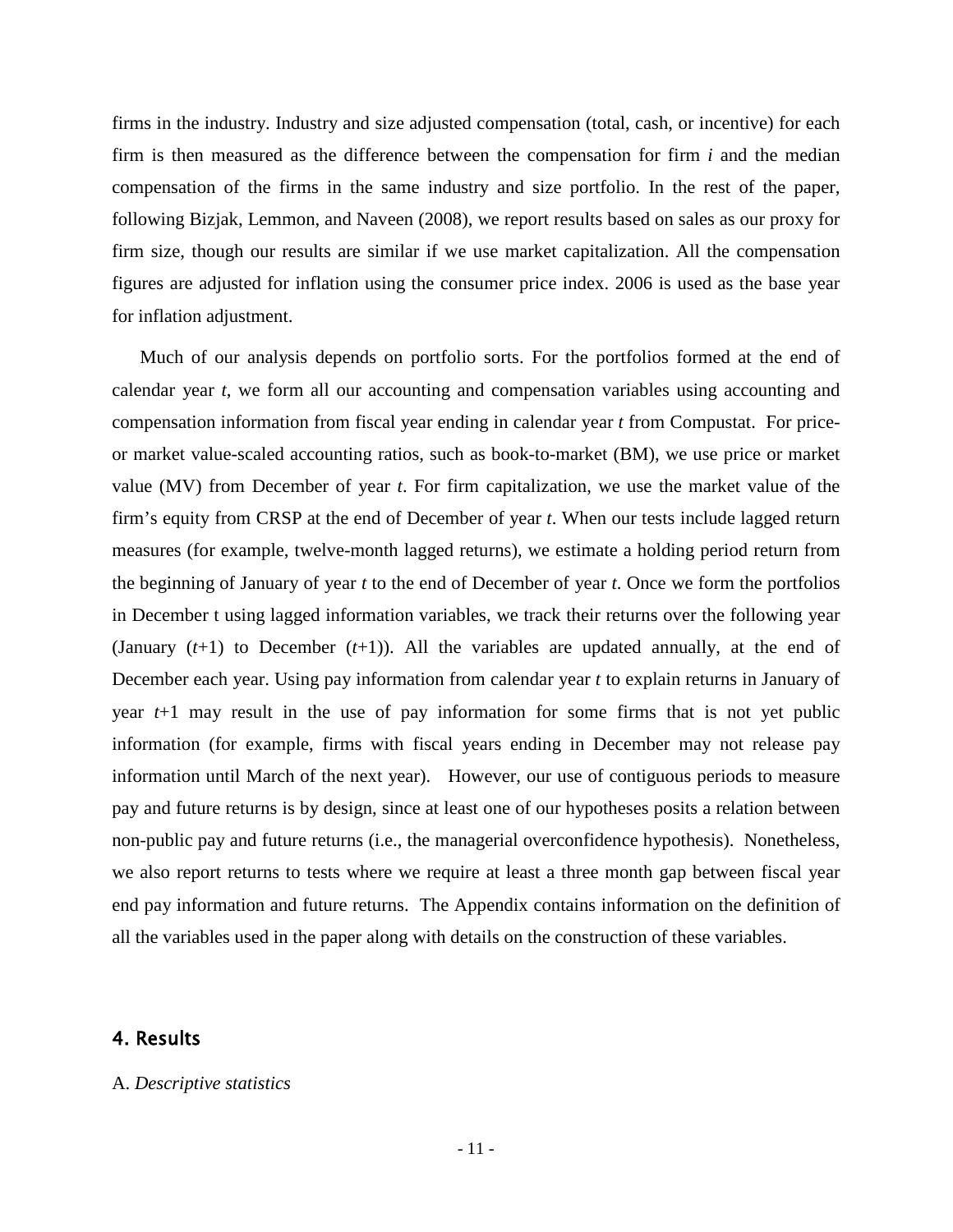Table I reports descriptive statistics on raw levels of CEO compensation and its components for the pooled sample over 1994-2007. Panel A reports the mean, median, standard deviation and maximum values of CEO compensation components, along with the percentage of total compensation each component represents. At the median level, cash compensation (salary and bonus) forms a slightly larger proportion of total compensation (51%) than incentive compensation (49%), though the numbers are reasonably similar. However, these two numbers conceal a great deal of variation. The maximum cash compensation granted to any executive over our time period is on the order of \$128 million. In contrast, the maximum incentive compensation is \$755 million, over five times larger. The standard deviation for cash compensation is also a fifth of the standard deviation for incentive compensation. Within cash compensation, cash salaries form a larger component than bonuses (33% to 18%). Options are the predominant form of incentive compensation.

These numbers also vary by industry (not reported in tables). The highest proportion of incentive compensation is in the healthcare industry (with 59% of total pay in the form of incentive compensation). Software, hardware, and insurance also have reasonably high levels of incentive compensation (56%, 55%, and 52%, respectively). Interestingly, banks have roughly equal amounts of incentive and cash compensation. The textile, agricultural and guns industries offer the most proportions of cash relative to incentive compensation (70%, 64%, and 64% respectively). Most of this cash compensation is in the form of cash salaries, not as bonuses.

Panel B reports data on the correlation of these pay components. Consistent with the univariate numbers on the standard deviation of cash vs. incentive compensation, the variation of total compensation seems largely driven by the variation in total incentive compensation. The correlation between total and incentive compensation is 99% while that between total and cash compensation is 37%.

Table II reports median levels of financial and return characteristics of the firms with different levels of industry and size adjusted CEO compensation. We allocate firms annually into deciles based on annual industry and size adjusted CEO compensation. For each firm that is assigned to a portfolio based on its industry and size adjusted pay in December of calendar year *t*, we use various financial and return characteristics of the firm as of fiscal year ending in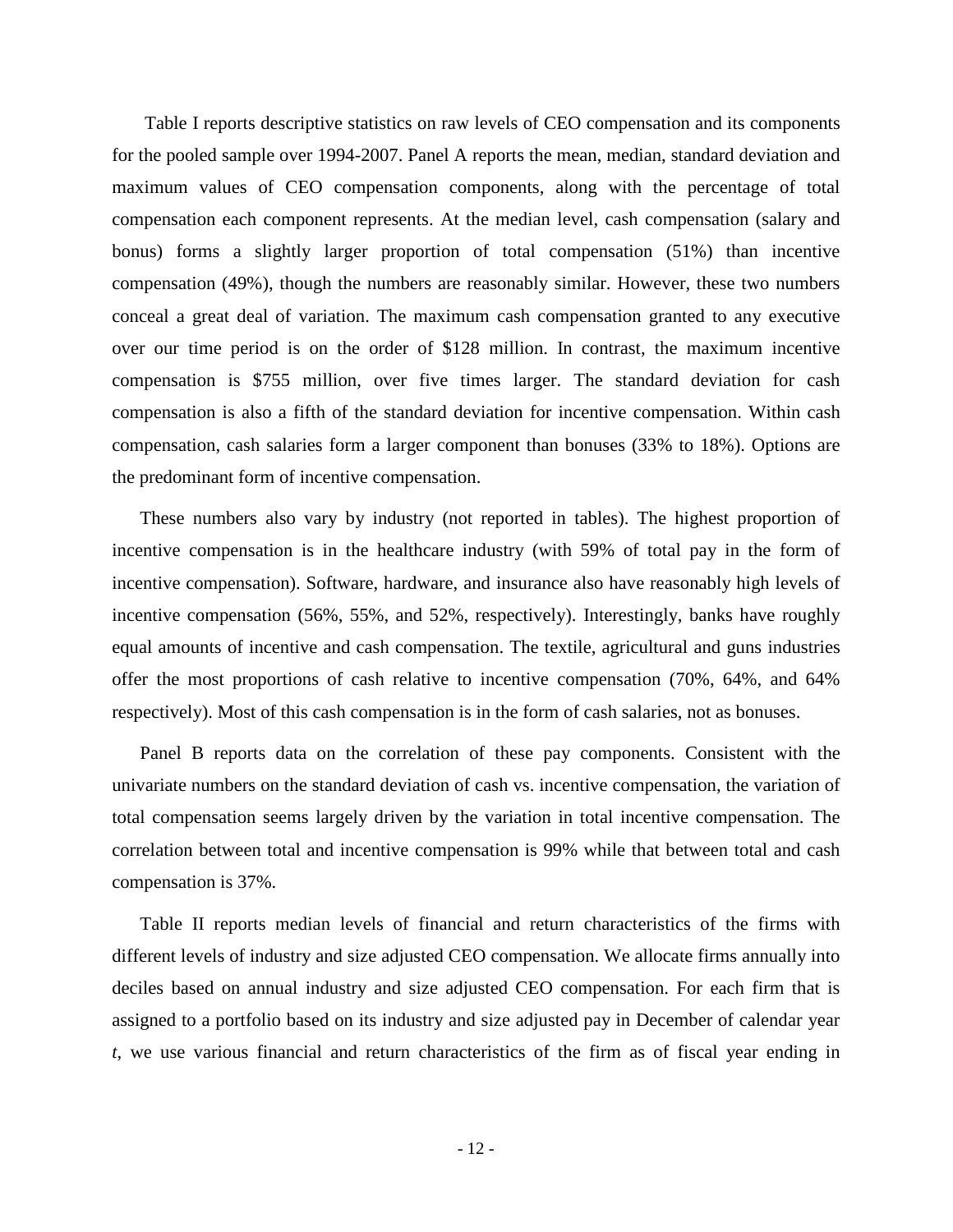calendar year *t* to obtain formation year portfolio characteristics. The appendix provides exact formulae for all of the variables used in our tests.

Firms in Decile 10 in Table II are high excess compensation firms. The median industry and size adjusted compensation for these firms is substantial, at \$10 million for total compensation. The proportion of incentive to total compensation is on the order of 84%. The numbers increase sharply as we progress to even more highly paid executives. For firms in the top 2% of excess annual total compensation, the median industry- and size-adjusted compensation is \$28 million with 90% of this in the form of incentive compensation. In contrast, decile 1 firms are lowcompensation firms, with a total compensation \$3 million lower than their size and industry adjusted benchmark. High (low) compensation firms also tend to be firms that have also experienced high (low) increases in total pay: Over this period, compensation at the high compensation firms (decile 10) grew at 69%, whereas compensation at low compensation firms (decile 1) shrank by -4%. Interestingly, the low excess compensation firms (decile 1) are not the smallest firms in our sample, with a median capitalization of \$3.5 billion, though they are typically smaller than the high excess compensation (decile 10) firms, which have capitalizations of \$8.4 billion. The actual relation between size and compensation is U-shaped. Deciles 3-6 tend to be the firms with the smallest market capitalization. The U-shaped pattern is also observed when we sort firms on the basis of either excess cash or excess incentive compensation separately (not reported in tables). CEOs at the high-compensation firms own a smaller percentage of stock than the low-compensation firms and because of the U-shaped relation between firm size and compensation, this relation is not simply driven by market capitalization. High-compensation firms have systematically lower book-to-market-equity ratios (BM) than do the low-compensation firms. Asset growth, ROA, profitability, and capital investment rise almost monotonically with total compensation, while leverage is unrelated to total excess compensation.

From a stock performance standpoint, high-compensation firms earn significantly higher prior 1- and 3-year buy-and-hold returns than low-compensation firms and again the relation is almost monotonic. These results also hold when we sort our sample firms separately on excess cash- and incentive-compensation. The relation between past stock performance and future pay is almost monotonically increasing.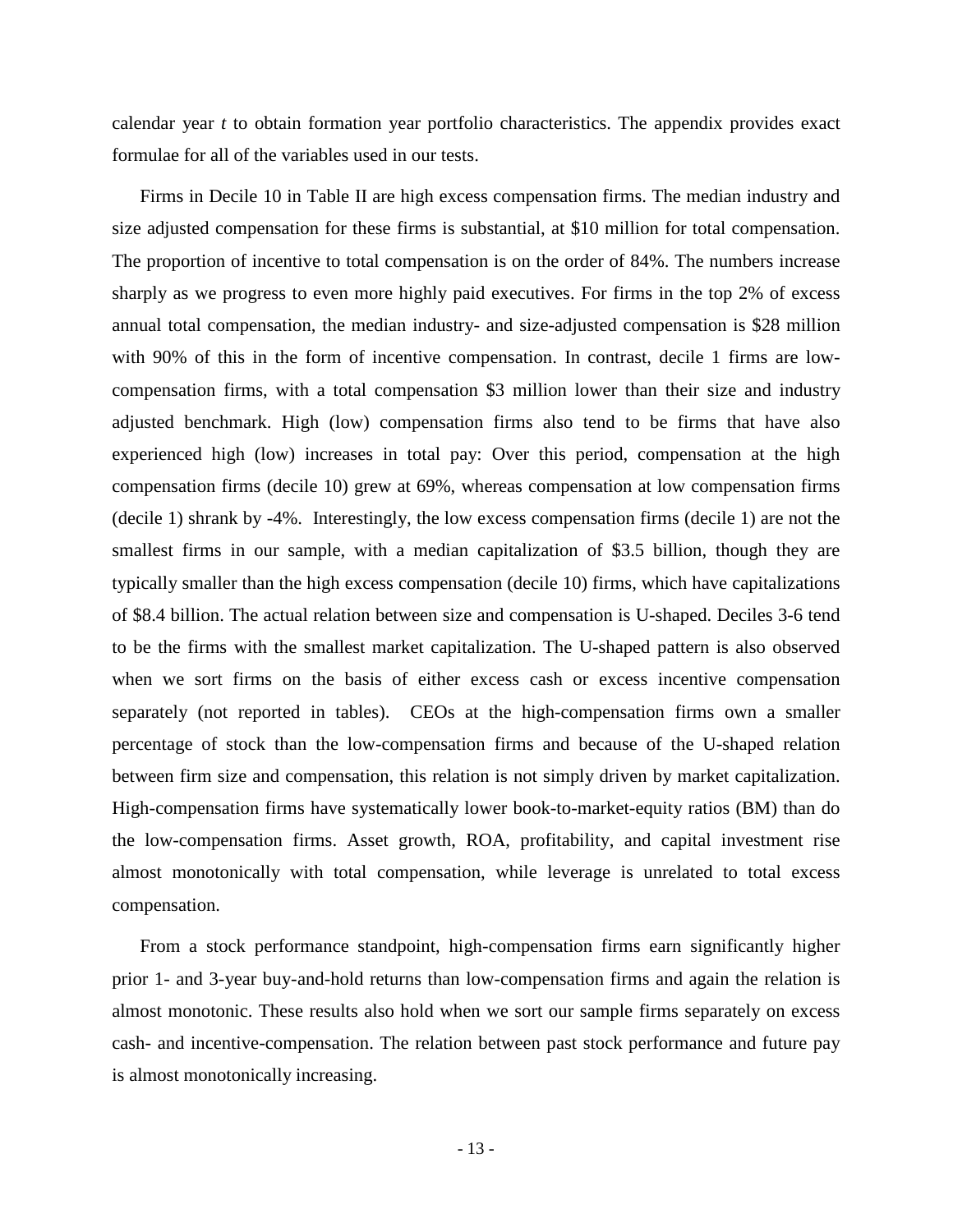To summarize our univariate results, firms that pay high excess compensation tend to be growth firms, with low share ownership by the CEO, low leverage, high profitability, high levels of capital investment, high asset growth and high levels of prior stock price performance. We find qualitatively similar results when we sort firms on the basis of either excess cash or incentive compensation separately. The similar pattern between excess cash and incentive compensation seems to suggest that incentive pay is largely awarded for similar reasons as cash compensation, though theory would suggest that incentive pay should align managerial incentives with shareholder value in the future, while cash pay is meant to compensate for past performance.

In Table III, we examine whether our results from Table II holds in a multiple regression framework where we examine the determinants of benchmark-adjusted compensation in the year the compensation is granted. We report coefficients from separate panel regressions of cash and incentive compensation for the universe of Execucomp firms on the financial and return characteristics of the firms. The dependent variable is the industry and size adjusted CEO (cash and incentive separately) compensation in the fiscal year ending calendar year *t*. We include firm and year fixed effects in all regressions. In models 1 and 3, we regress compensation against many of the variables from Table II. In models 2 and 4, we add additional variables that proxy for firm risk and corporate governance. Consistent with Core, Guay, and Larcker (1999), we include average monthly volatility computed over the prior year as our proxy for firm risk. As our proxy for corporate governance, we use the level of institutional holdings in the firm from Thomson Financial, an indicator variable if the firm has a staggered board (Bebchuk and Cohen, 2005), and the value of the GIM index (Gompers, Ishii and Metrick, 2003), obtained from Riskmetrics.

Across the universe of Execucomp firms, consistent with prior literature (see for example, Gabaix and Landier, 2008), larger firms pay both greater cash and incentive compensation. Growth firms or firms with high growth opportunities (the inverse of the book-to-market ratio) pay significantly higher levels of cash compensation. Cash compensation is also positively related to lagged returns (though only over the three year horizon) and most notably, to operating performance (ROA). In addition, firms with high institutional holdings and without staggered boards pay higher cash compensation. Oddly, the level of the GIM index, a proxy for poor corporate governance is positively related to the level of cash compensation, which is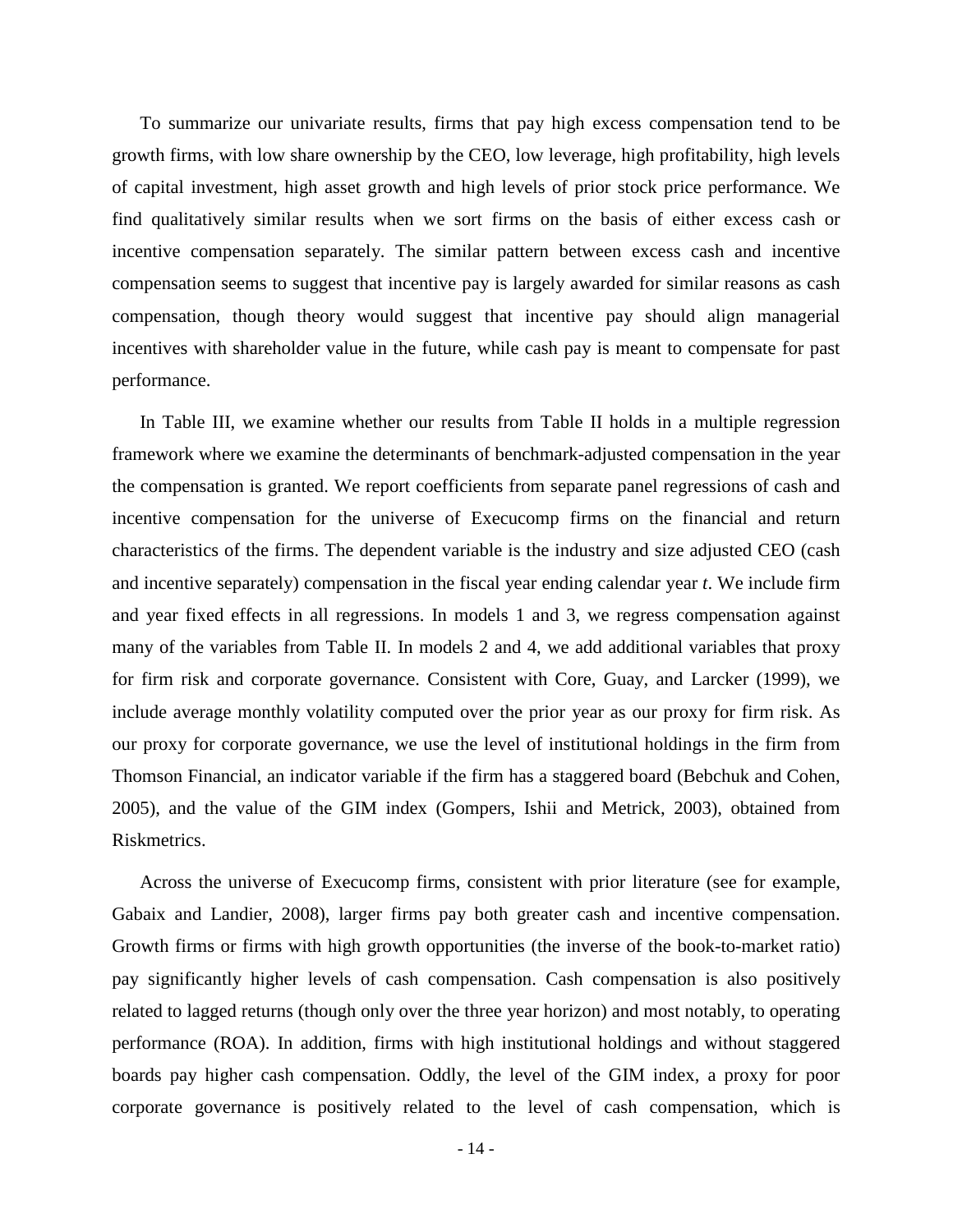inconsistent with the signs of the other two measures. In addition to size, incentive compensation is significantly positively related to asset growth and lagged three year returns and negatively related to operating performance. Idiosyncratic risk (average monthly volatility) is significantly positively related only to the level of incentive compensation, which is reasonable since the value of incentive compensation increases with firm volatility.

Overall, we conclude that firm size and prior stock performance, especially over the past three years, are significant predictors of both excess cash and incentive compensation for the universe of firms listed on Execucomp. The remaining variables are significant either for cash or for incentive compensation but not consistently across both types of compensation.

### B. *CEO pay and future returns*

Is CEO pay correlated with future firm returns? We address that question in Table IV. We focus on the highest and lowest paid compensation groups - firms that are in the top and bottom deciles of the industry and size adjusted CEO compensation distribution. As in Table II, for each of the total compensation, total cash compensation, and total incentive compensation measures, we measure excess compensation relative to control firms matched on industry and sales. We sort firms annually by their excess CEO compensation. Abnormal returns are calculated in excess of the average return of an industry and lagged return matched equity portfolio using the following methodology. For every firm in an abnormal pay decile in a given year, we obtain all other firms listed on the merged Execucomp/CRSP/COMPUSTAT database with the same industry classification, using Ken French's 49 industry definitions. If there are at least 20 firms in the matching industry, then we sort these industry peer firms by their lagged one year returns into EW quintile portfolios.<sup>[6](#page-16-0)</sup> If there are less than 20 firms in a given year, then we use the median of the lagged one year return distribution to form two EW portfolios. Cumulative abnormal returns (CARs) to the event firms (i.e., an event is defined as a firm being in the top or bottom pay decile in a given year) are calculated using the returns to these industry and return matched portfolio returns as the benchmark. Table IV Panel A reports average cumulative abnormal returns, in the

<span id="page-16-0"></span><sup>&</sup>lt;sup>6</sup> The results are qualitatively similar using three-year lagged returns to form matching portfolios; in the year after the firms are classified into the lowest and highest excess compensation deciles respectively, firms in the lowest total compensation decile earn insignificant industry and three-year lagged return adjusted returns of 0.10% and firms in the highest compensation decile earn a statistically significant -3.82%.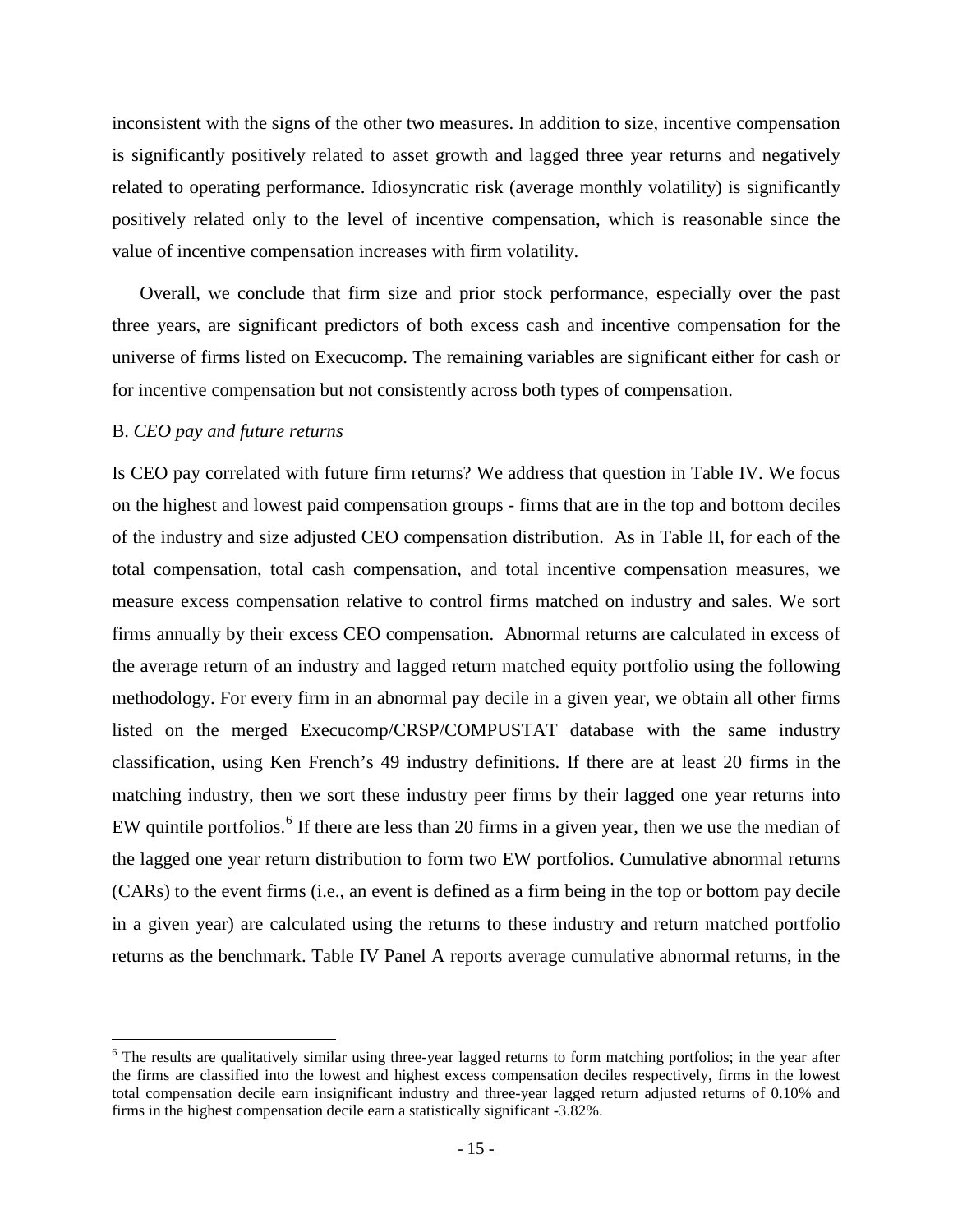year before to three years after the pay date. Figure 1 illustrates the evolution of the abnormal returns for these firms over the same period.

In Panels A.1 and A.2 we report abnormal returns to the lowest and highest compensation deciles, respectively, using equal-weighting (EW) to construct the event window abnormal returns.<sup>[7](#page-17-0)</sup> The results are striking. In the year after the firms are classified into the lowest and highest excess compensation deciles respectively (column titled " $(+1, +12)$ "), firms in the lowest total compensation decile earn insignificant industry and momentum adjusted returns of -0.62%. In contrast, the firms in the highest compensation decile earn a highly significant -3.55%. The performance worsens significantly over time. In the three years after the classification period, firms in the high compensation decile earn a significant negative abnormal return of -7.84% while firms in the lowest compensation decile earn an insignificant 0.07%. In addition, the results are robust to skipping three months between the portfolio formation date and the date when we start measuring returns (e.g., see the columns titled " $(+4, +N)$ ", where N = 15 and 40 months after sorting on pay), For example, in the first year after sorting on pay, for the (+4 to +15) window, the highest total compensation firms earn a statistically significant -2.87% and the lowest total compensation firms earn an insignificant -0.89% over April of year *t*+1 to March of year *t*+2 period. The pattern is similar when we sort on either cash or incentive compensation separately.

In Panels A.3 and A.4 we present abnormal returns to the lowest and highest compensation deciles, respectively, using square root of lagged pay weighting. This alternative weighting helps provide a sense of the importance of pay levels on returns within the decile groups. The results are stronger using this alternative weighting method. For example, in the year after the firms are classified into the lowest and highest excess compensation deciles respectively, the firms in the highest compensation decile earn a highly significant -5.22 (versus -3.55% for EW). In the three years after the classification period, firms in the high compensation decile earn a significant negative abnormal return of -12.21% (versus -7.84% for EW). Finally, the results are not driven by outliers. Median abnormal returns, not reported, show similar patterns.

<span id="page-17-0"></span><sup>&</sup>lt;sup>7</sup> The Execucomp universe contains relatively large capitalization firms (see Table II). Thus, EW portfolios are not likely to exhibit large microstructure related biases in returns. We also present square root of lagged pay weighted portfolios in this section, which place a relatively greater weight on large capitalization firms (the correlation between excess pay and firm capitalization is 0.33), further minimizing microstructure related biases.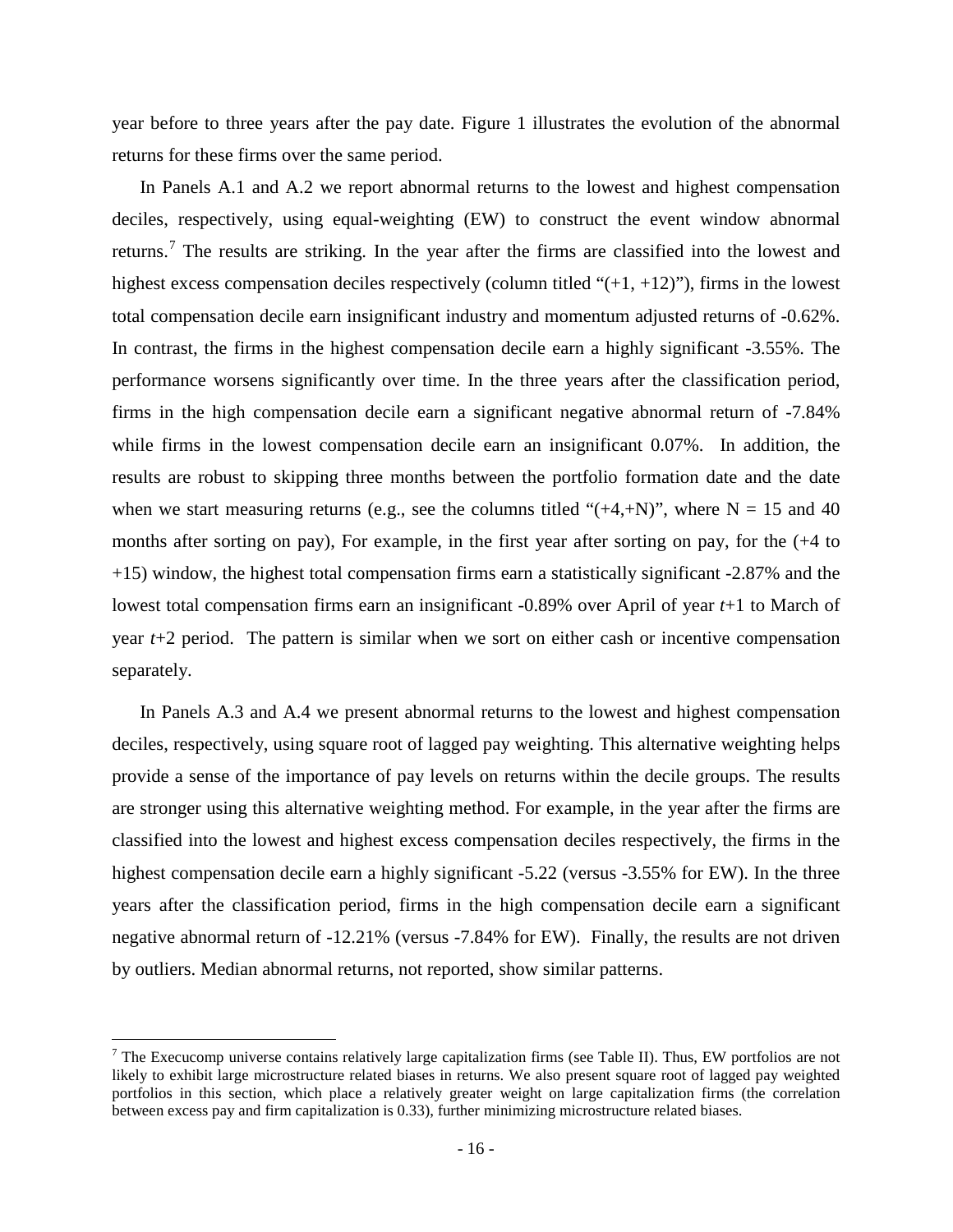We also estimate the average yearly loss in abnormal shareholder wealth for the firms in the top decile of annual total pay. We simply multiply the average market capitalization (estimated over the entire sample) for the firms in the top decile of total pay by their average yearly abnormal returns from the EW results in Panel A.2. The yearly loss in abnormal shareholder wealth for firms in the top decile of pay is \$920M, after paying out an average of \$22.97 million in total CEO compensation.

In Table IV panel B, we report returns in excess of characteristic matched portfolio returns (Daniel, Grinblatt, Titman, and Wermers (1997)). For every firm in an abnormal pay decile in a given year, we obtain all other firms listed on the merged Execucomp/CRSP/COMPUSTAT Next, using all other firms except the event firm, every year we form 125 characteristic matched benchmark portfolios by independent quintile sorts on market value, BM, and one-year lagged returns. For every firm in the excess pay deciles, abnormal returns are then calculated in excess of the benchmark portfolio that falls into the same market value/BM/lagged-return quintile as the event firm. Similar to Panel A, we report EW returns in Panels B.1 and B.2 and square root of lagged pay weighted returns in Panels B.3 and B.4. Interestingly, as can be seen, the EW results are qualitatively similar only for the deciles sorted on incentive pay. Cash pay is less significant than incentive pay in predicting future returns across almost all post-portfolio formation windows in the highest compensation decile. For the lowest compensation deciles, pay is largely insignificant in predicting future returns. For square root of lagged pay weighted returns, the results are generally stronger. For example, in the year after the firms are classified into the lowest and highest excess compensation deciles respectively, firms in the highest compensation decile earn a significant -2.59% (versus -1.71% for EW). Overall, the results in Table IV show a strong correlation between lagged excess pay and future abnormal returns, consistent with the idea that those CEOs earning the greatest pay have a negative effect on future shareholder wealth. Later in the paper we test various hypotheses to explain this correlation.

We perform a number of robustness tests. A potential explanation of our findings is that they are due to the well-known poor performance of stock-financed acquirers (Loughran and Vijh, 1997). CEOs with large stock price run-ups may undertake stock-financed acquisitions to take advantage of their inflated stock prices (Shleifer and Vishny, 2003). We therefore rerun our event study results after eliminating firms that make acquisitions in year *t*-1 before portfolio formation. Our results are largely similar. Firms in the highest decile of industry and size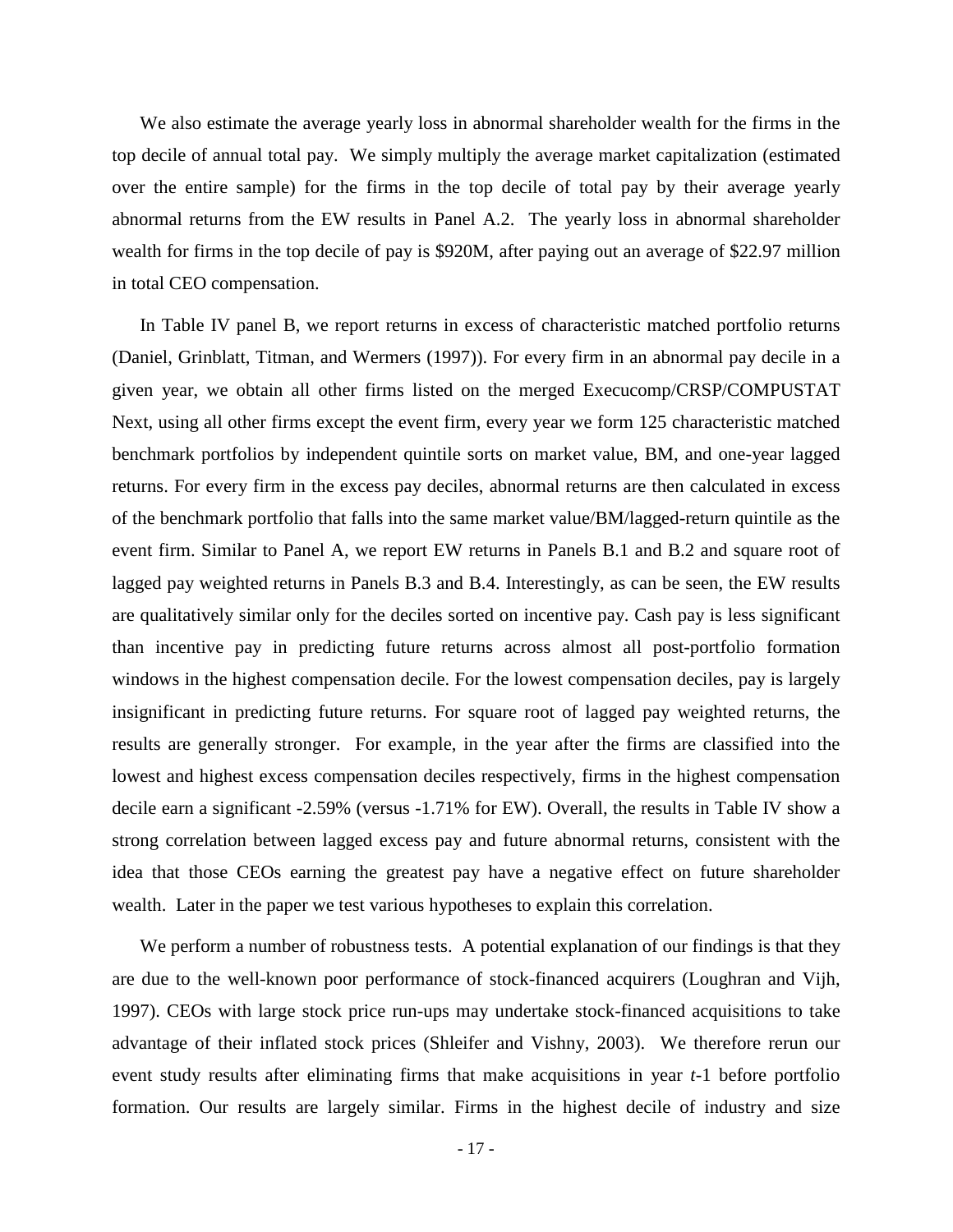adjusted non-cash compensation earn significantly negative EW abnormal returns of -7.17% over the three years they are classified into this decile. In contrast, firms in the lowest decile earn insignificant EW abnormal returns of -0.56% over the same time horizon.

A second explanation for our results is that they are driven by firms who replace their CEO. New CEOs are typically paid more than terminated CEOs (Fee and Hadlock, 2003), potentially resulting in an overrepresentation of new CEOs in the high excess pay decile. To address this issue, we rerun the event study after discarding firms where the CEO is replaced in the portfolio formation year. We find that in a typical year, there is approximately a 10% turnover rate in CEOs. Discarding firms with CEO turnover in year -1 from our sample does not materially affect our results: firms in the highest decile of industry and size adjusted non-cash compensation earn significantly negative EW abnormal returns of -8.51% over the three years after they are classified into this decile. In contrast, firms in the lowest decile earn insignificant EW abnormal returns of -0.29% over the same time period.

## C. *Is the pay/return effect subsumed by other determinants of returns?*

In this section we perform regressions of annual firm stock returns on pay and other firm characteristics. We seek to determine: 1) if the CEO pay effect is merely a manifestation of other important determinants of the cross-section of returns and 2) if the pay effect is applicable to the entire universe of Execucomp firms, beyond the top and bottom pay deciles.

We regress the cumulative abnormal stock returns earned by the firms over January-December of year *t*+1 on lagged excess compensation (industry and size adjusted incentive and cash compensation separately), and control variables measured as of December of year *t* over the period 1994-2007. Excess compensation is the industry and size adjusted CEO compensation in the fiscal year ending calendar year *t*. The cash and incentive compensation measures are both winsorized at the 1% and 99% points of their distributions (we refer to this as "1 percent winsorization.") The set of control variables include firm book-to-market ratio (as defined in Davis, Fama, and French, 2000), December (*t*) market value, lagged one-year, and three-year cumulative abnormal returns. We also include other recently documented growth-rate related determinants of the cross-section such as asset growth (Cooper, Gulen, and Shill, 2008), abnormal capital investment (Titman, Wei and Xie, 2004, and Anderson and Garcia-Feijóo, 2006), and a three-year share issuance measure (Daniel and Titman, 2006, Pontiff and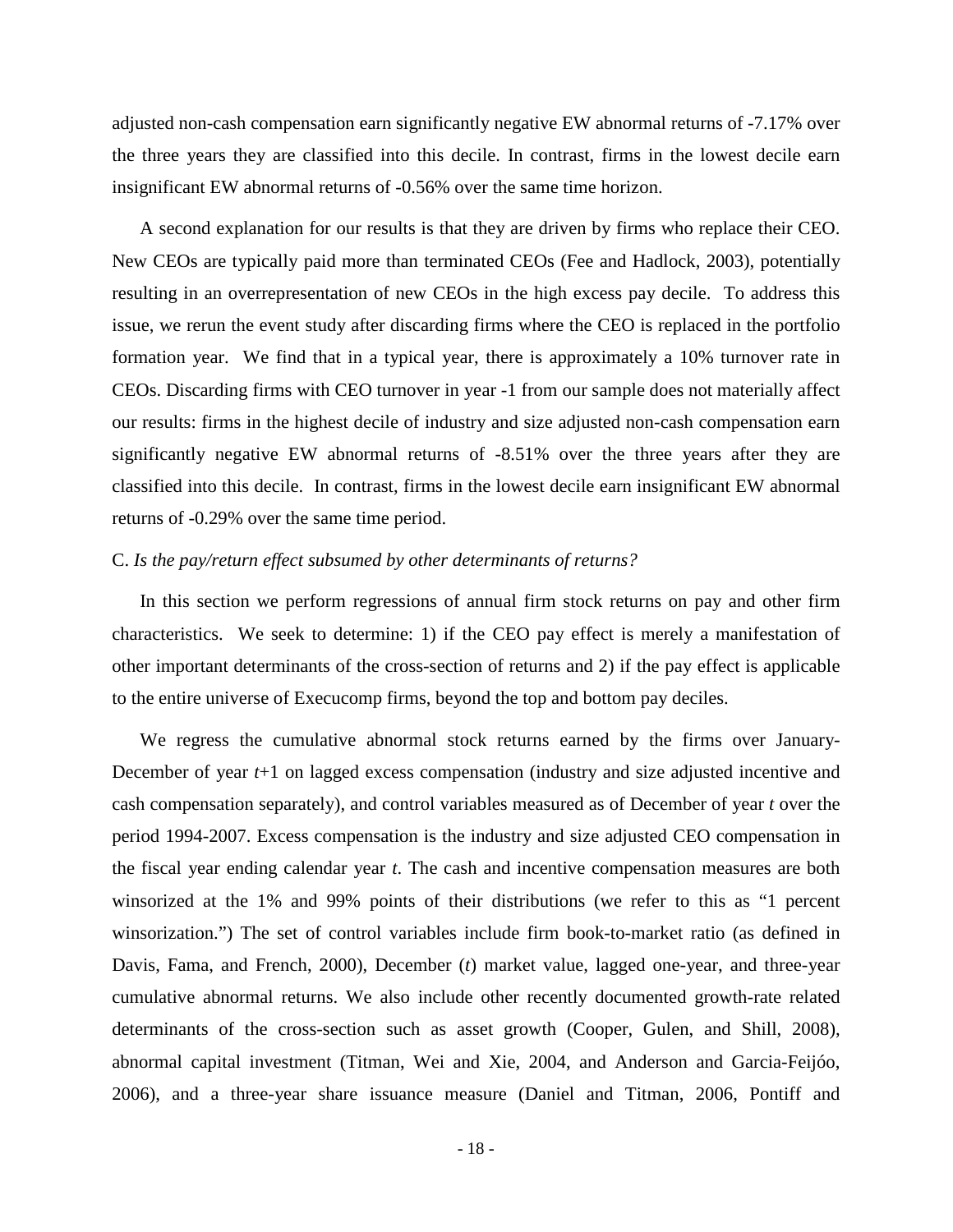Woodgate, 2008). Other control variables include a dummy variable for staggered boards, the level of the GIM index, and the percentage of total shares owned by the CEO as reported by the firm. All the accounting based control variables are measured in fiscal year ending in December of calendar year *t*. Table V reports the coefficients from these panel regressions. All the regression specifications include firm and year fixed effects.

In the models with only excess incentive compensation (model 1), or only excess cash compensation (model 2), both variables exhibit a statistically significant relation with future abnormal returns. In the model with both incentive pay and cash (model 3), incentive pay emerges as the stronger effect. In models with various control variable groupings (models  $4 - 6$ ), the level of cash compensation loses its significance, but excess incentive compensation retains a negative and statistically significant relation with future abnormal returns.

We also perform a number of additional robustness tests. We winsorize total pay at the 5 percent level (instead of 1 percent), use log raw compensation data (instead of industry and sales adjusted), use raw returns as the dependent variable (instead of abnormal returns), use centile sort values of incentive and cash compensation, weight the coefficient estimates in the regression models by the square root of lagged market capitalization, scale compensation by lagged market capitalization, skip three months between when year *t* compensation is measured and when the dependent variable abnormal returns are estimated, and replace the firm fixed effects with CEO fixed effects. Across all these robustness tests, our results are qualitatively similar to those in Table V.

## D. *Alternative measures of incentives*

There is evidence that firms adjust contracting schemes in response to executive wealth diversification (Core and Guay, 1999 and Cadman, 2008). In other words, firms choose targeted incentive levels and grant equity towards these levels. Executives granted large numbers of options in the past may receive low compensation in subsequent years and executives with large divestitures or with small past equity grants may be granted more options and stock incentive payments in subsequent years. This variability in pay over time suggests that a potentially "better" measure (i.e., one that results in a better alignment of CEO incentives with shareholder wealth, potentially resulting in a positive link between pay and future returns) of incentive compensation, rather than an annual metric, may be one that captures the long-term value of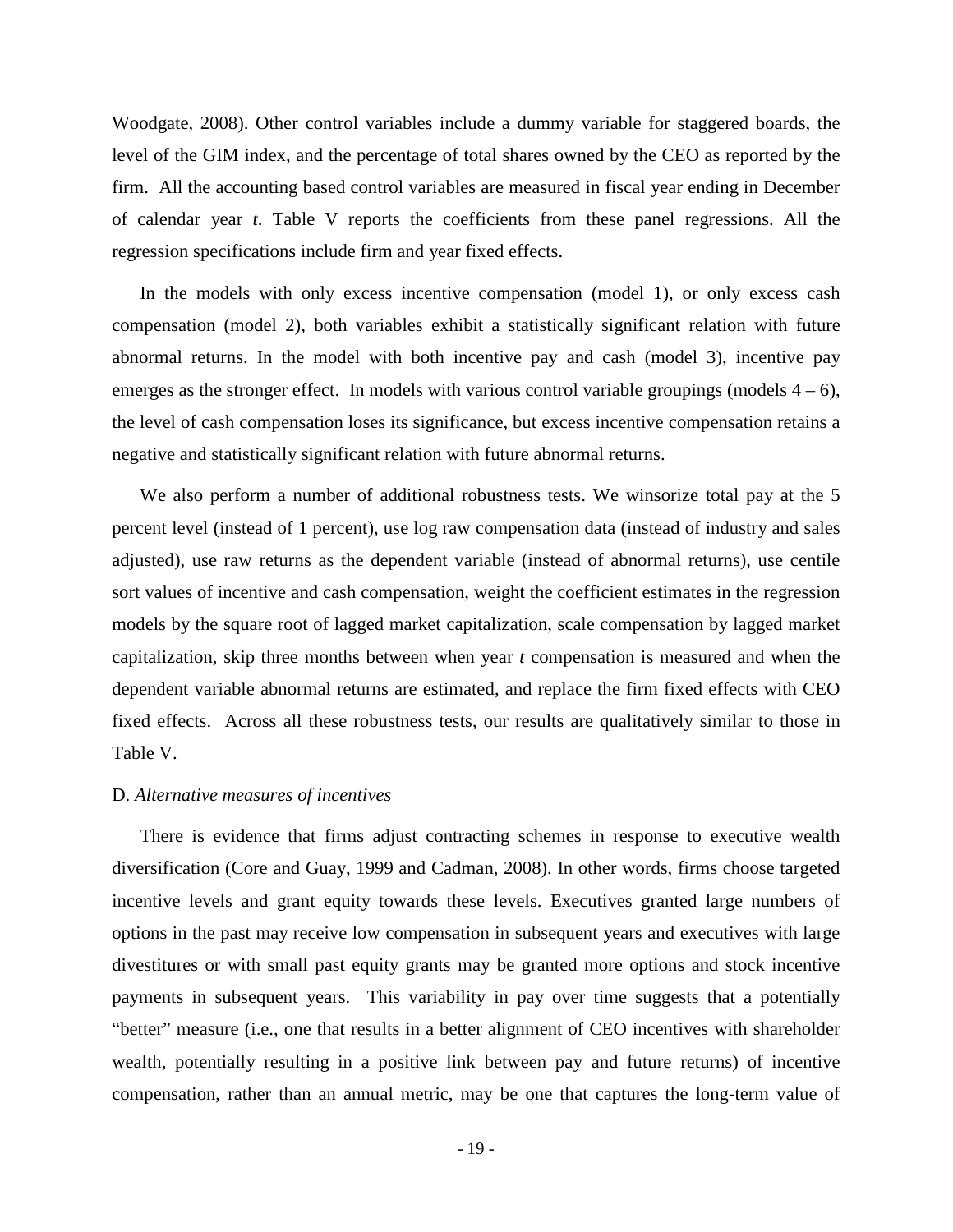executive stock and option holdings. Thus, we test the relation between a cumulative incentive measure and future stock returns.

As in Cadman (2008), we use the total fair value of all the CEO's equity and option holdings in the firm for each year from 1994-2005 as an alternative measure of the incentives of the firm's  $CEO.<sup>8</sup>$  $CEO.<sup>8</sup>$  $CEO.<sup>8</sup>$  Since this incentive measure increases at a decreasing rate with firm size, we also use the logarithmic transformation of the measure. Our results are qualitatively similar to those in Table V. While the coefficients on the other variables largely retain their magnitude and significance, the coefficient on the total fair value of equity holdings is significantly negatively related to annual future cumulative abnormal stock returns in every specification.

Our results are also robust to using an alternative measure of total pay from Execucomp, TDC2. Essentially, TDC2 replaces the estimated value of option *grants* in the measure we use (TDC1) with the value of options *exercised*. It estimates the value of total compensation *realized* by the executive in a given year. Because executives typically exercise options granted in previous years, TDC2 may represent pay from more or less than one year. As Kaplan and Rauh (2009) note, TDC2 also reflects any benefit that an executive may have received from backdating options. The value of options exercised makes up on average, 17% of total pay as measured by TDC2. Since TDC2 uses options exercised in place of option grants, we expect it to be more highly correlated with past stock performance than TDC1. However, to the extent that CEOs immediately sell the stocks received from option exercise, the noncash component using TDC2 might not necessarily be a better proxy for providing incentives than TDC1. To test the relation between this alternative measure of total pay and future returns we re-estimate our panel regression in Table V by using raw and industry and size adjusted total pay (as measure by TDC2) as our main pay measure. Our results are qualitatively similar. Total raw (or excess) pay is significantly negatively related to future returns.

We examine other changes to the way we measure compensation. Specifically, we reestimate the models in Table V using the percentage of incentive pay to total pay and the annual percentage change in total pay as explanatory variables. We find a negative and statistically significant coefficient on the percentage of incentive pay to total pay. For the annual percentage

<span id="page-21-0"></span><sup>&</sup>lt;sup>8</sup> We would like to thank Brian Cadman for providing us with this data. Cadman (2008) describes how the data is constructed.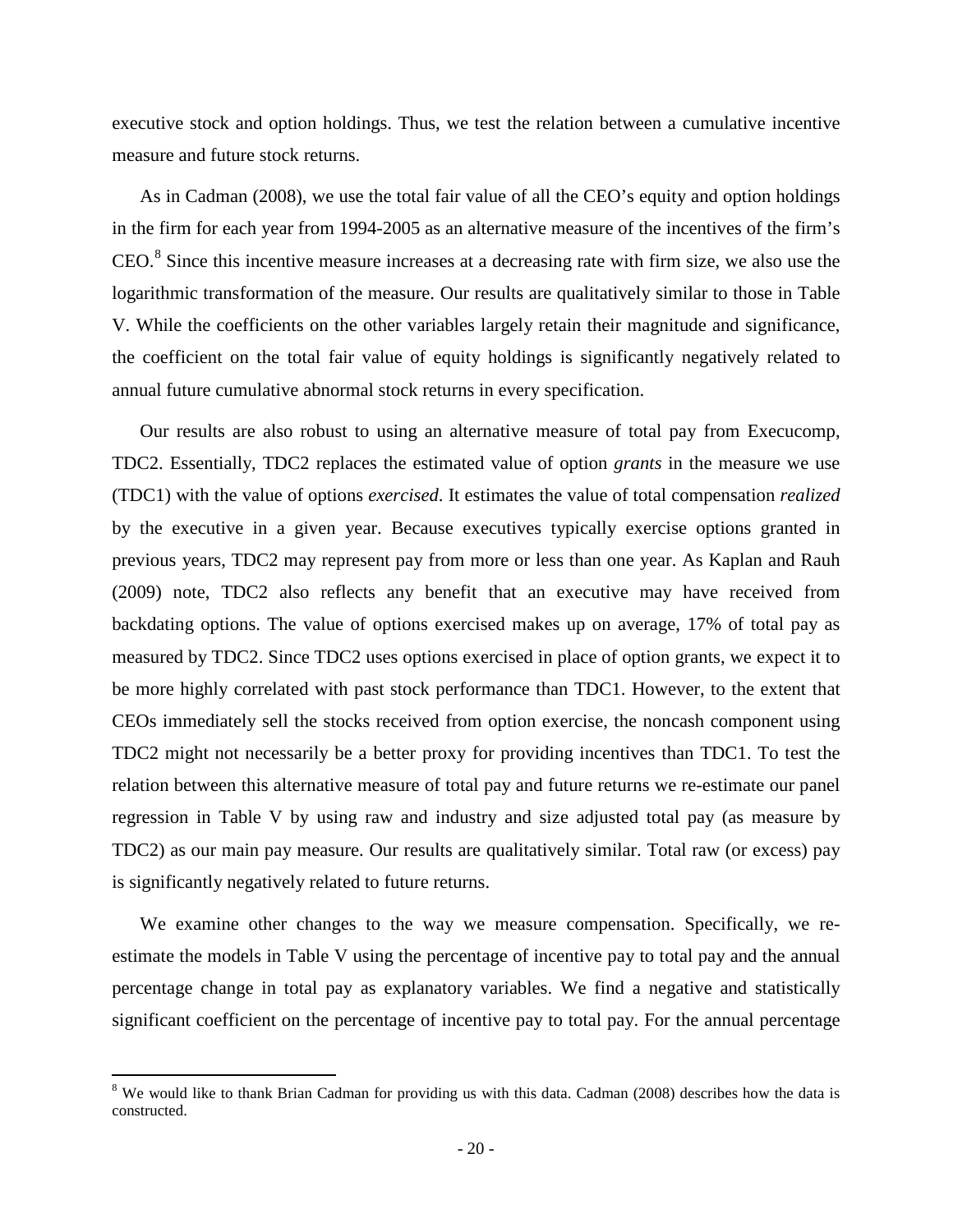change in total pay, the coefficient is not significant; indicating that the level measures of pay appear to be more important than yearly changes in pay in predicting future returns.

Finally, we examine the effects of the Sarbanes-Oxley Act of 2002 (SOX). Cohen, Dey, and Lys (2008) show that after the passage of SOX, overall compensation did not change, but salary and bonus compensation increased and option compensation decreased. In addition, the sensitivity of CEO's wealth to changes in shareholder wealth decreased after SOX. To test if our main findings on the association between excess incentive compensation and future returns are affected by SOX, we therefore rerun our panel regressions in Table V for the sub-periods prior to and after SOX. Over the sub-period prior to SOX, the coefficient on the industry and size adjusted incentive compensation is -0.012 (*t*-statistic = -9.54) for the univariate panel regression specification including firm and time fixed effects. The effect is less strong during the post-SOX period. During this period, the coefficient on industry and size adjusted incentive compensation is -0.0023 (*t*-statistic = -2.43). In an alternative specification, we rerun the panel regressions by adding a dummy variable for the post SOX period along with a multiplicative dummy where the SOX dummy is interacted with industry and size adjusted incentive compensation variable. The coefficient of the multiplicative dummy is positive (0.0039) and statistically significant (t-stat: 2.91) implying that the association between excess pay and future underperformance is weaker after SOX, though it does not entirely disappear.

## E*. Decomposing pay*

Total cash compensation and total incentive compensation are aggregate measures of CEO compensation. Total cash compensation includes salary and bonuses whereas total incentive compensation includes restricted stock grants, long term incentive payouts, value of option grants, and other annual non-cash compensation. It is plausible that various subcomponents of cash and incentive CEO pay have a differential impact on the future returns than the broader measures of compensation. To investigate this, we regress annual cumulative abnormal stock returns over January-December of year *t*+1 on lagged excess CEO compensation and its components in Table VI. All the regression specifications include firm and year fixed effects. We find that most pay components are negatively and statistically significantly related to future abnormal returns (models 1-3). However when we add other control variables that have been shown to explain the cross-section of firm returns, these components largely lose their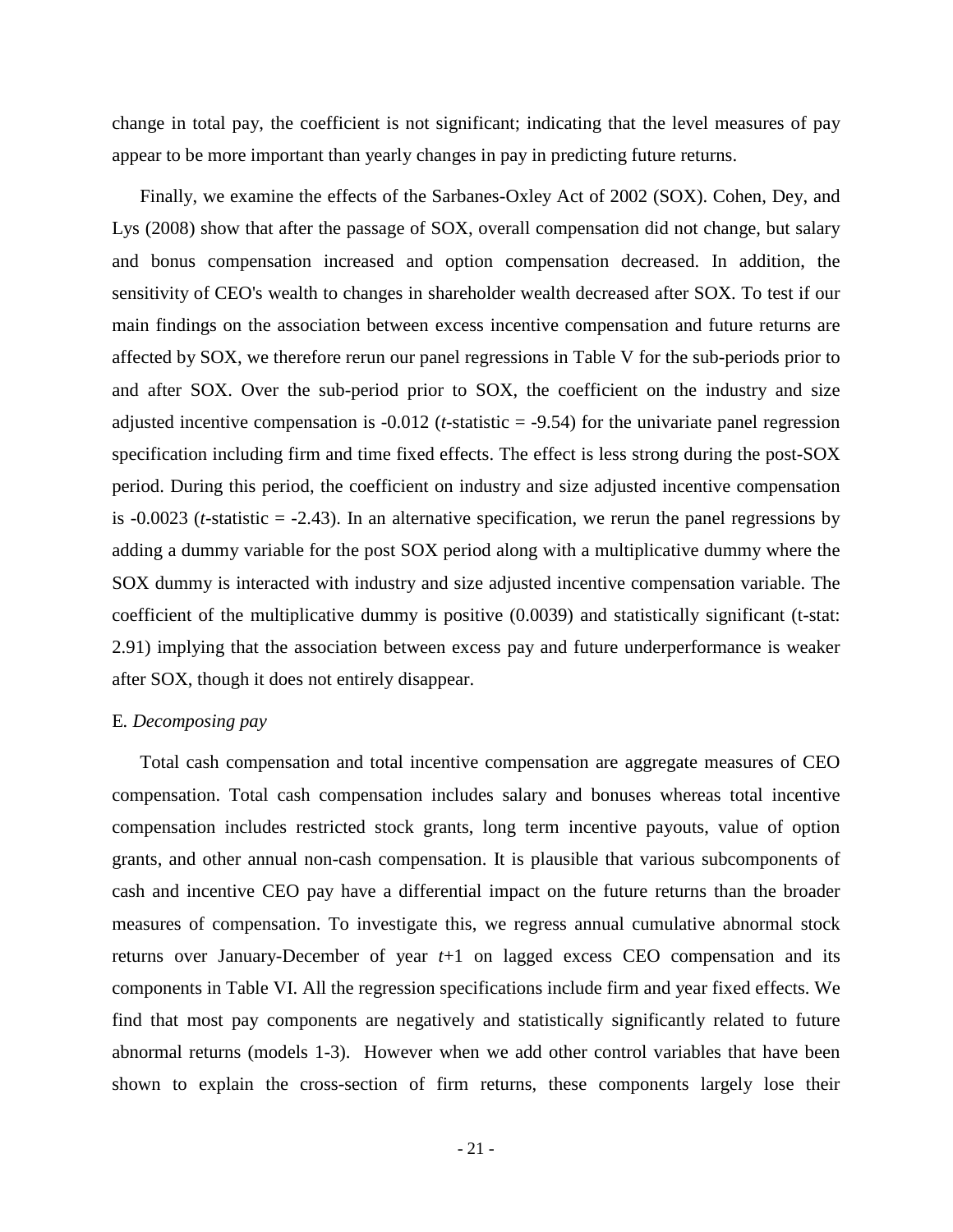significance (models 4-8). The only exception is the value of options granted. This variable is strongly negatively related to the abnormal returns earned by the firm in every model we use.<sup>[9](#page-23-0)</sup>

# F*. Hypotheses testing of explanations for the negative relation between incentive compensation and stock performance*

The negative relation between incentive compensation and stock performance we document is inconsistent with both the efficient market and investor underreaction hypotheses. However, our results are consistent with all three hypotheses that postulate a negative relation – investor overreaction, managerial over-confidence, and risk-shifting.

We therefore, next test the investor overreaction, managerial over-confidence, and riskshifting hypotheses. To implement these tests, we compute average year-ahead cumulative abnormal returns to two-way sort portfolios formed on industry and size adjusted incentive compensation and firm/CEO characteristics chosen to capture the salient features of the three hypotheses. The portfolios are formed in December of every year as the intersection of 2 portfolios formed on industry and size adjusted compensation and 5 portfolios formed on firm characteristics as of fiscal year ending in calendar year *t*. The compensation breakpoints are the yearly top and bottom deciles of industry and size adjusted incentive pay distribution. The characteristic portfolios are formed using quintile sorts of the variables measured in fiscal year ending in calendar year *t* for accounting based information variables and in December of year *t* for market based information variables. To test the investor overreaction hypothesis (Lakonishok, Shleifer, and Vishny, 1994 (LSV)), we use 3 year growth rate in sales (LSV) and 3 year abnormal returns (De Bondt and Thaler, 1985) in the two-way sorts. If the pay effect is due in part to investor overreaction to high and low pay, we would expect to see lower (higher) future returns for high (low) pay firms that exhibit stronger (weaker) glamour characteristics such as higher (lower) lagged sales growth and higher (lower) lagged 3 year returns. To test the managerial overconfidence hypothesis, we use the proportion of unexercised exercisable in-themoney options (Malmendier and Tate, 2005) to total incentive compensation in the two-way sorts. If the pay effect is due in part to managerial overconfidence, we would expect to see lower

<span id="page-23-0"></span><sup>&</sup>lt;sup>9</sup> As in the previous sections, we re-estimate the pay decomposition regressions pre- and post-SOX. In univariate panel regressions, the *t*-statistics on the value of options granted is -9.34 (pre-SOX) and -3.46 (post-SOX). We also re-estimate the regressions in Table V using the value of options granted in place of incentive compensation and find that the coefficient on the value of options granted is statistically significant in all models.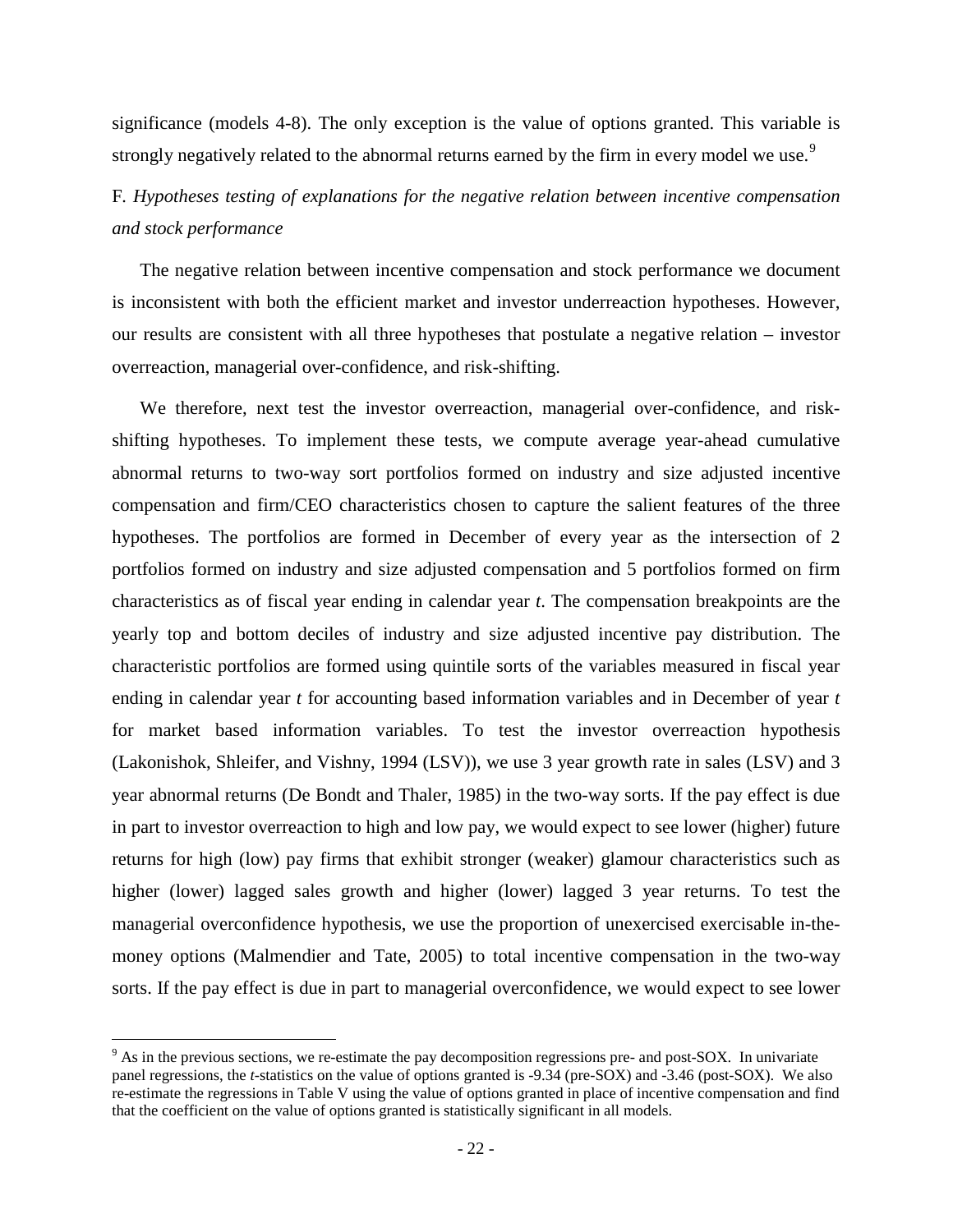future returns for high pay firms with CEOs that exhibit greater levels of overconfidence as captured by higher levels of the proportion of unexercised exercisable in-the-money options to total incentive compensation.

The results of the two-way sorts are reported in Table VII. Sorting firms on the proportion of unexercised exercisable in-the-money options, performance for the high incentive pay firms steadily declines as we move from the lowest (least confident) to the highest proportion (most over-confident). There is no similar relation for the low incentive pay group. In addition, the difference in abnormal returns between low and high pay firms is significant only for Q5, the most over-confident CEOs. The strongest negative return effect is found for the high-pay/highest proportion of unexercised in-the-money options firms. The average annual abnormal returns (calculated in excess of the average return of an industry and lagged-return matched portfolio) to this group of firms is -12.95% (*t*-statistic = -3.50).

Similarly, sorts on three year lagged CARs and 3 year sales growth support the investor overreaction hypothesis. Conditioning on pay, across the rows, there is a steady decline as we move from low prior three year abnormal returns (or 3-year sales growth) in Q1 to high prior performance firms in Q5. In these two panels, in both Q1 and Q5, when we condition on sales growth or prior 3-year abnormal returns, overpaid CEOs earn significantly lower abnormal returns than underpaid CEOs. Consistent with investor overreaction to both high and low pay, most of the pay effect is concentrated in low and high glamour firms; the spread between high and low pay firms is statistically significant only for the Q1 and Q5 groups for both lagged returns and sales growth. In fact, the source of the large spread in returns across low and high pay firms in the Q1 portfolios is mostly due to apparent investor overreaction to *low* pay; in the Q1 groups, we see evidence of statistically significant positive returns to the low pay firms. For the high lagged returns and sales growth firm in Q5, returns are much lower to high pay firms than low pay firms. The pay effects in both the Q1 and Q5 groups are consistent with investors' overreaction to both high pay/glamour firms and low pay/value firms. Overall, the results of the two-way sorts are consistent with the pay effect being due in part to managerial overconfidence and investor overreaction.

Next, to help distinguish investor overreaction from managerial over-confidence, we examine the effects of compensation on the future operating performance of the firm. Since operating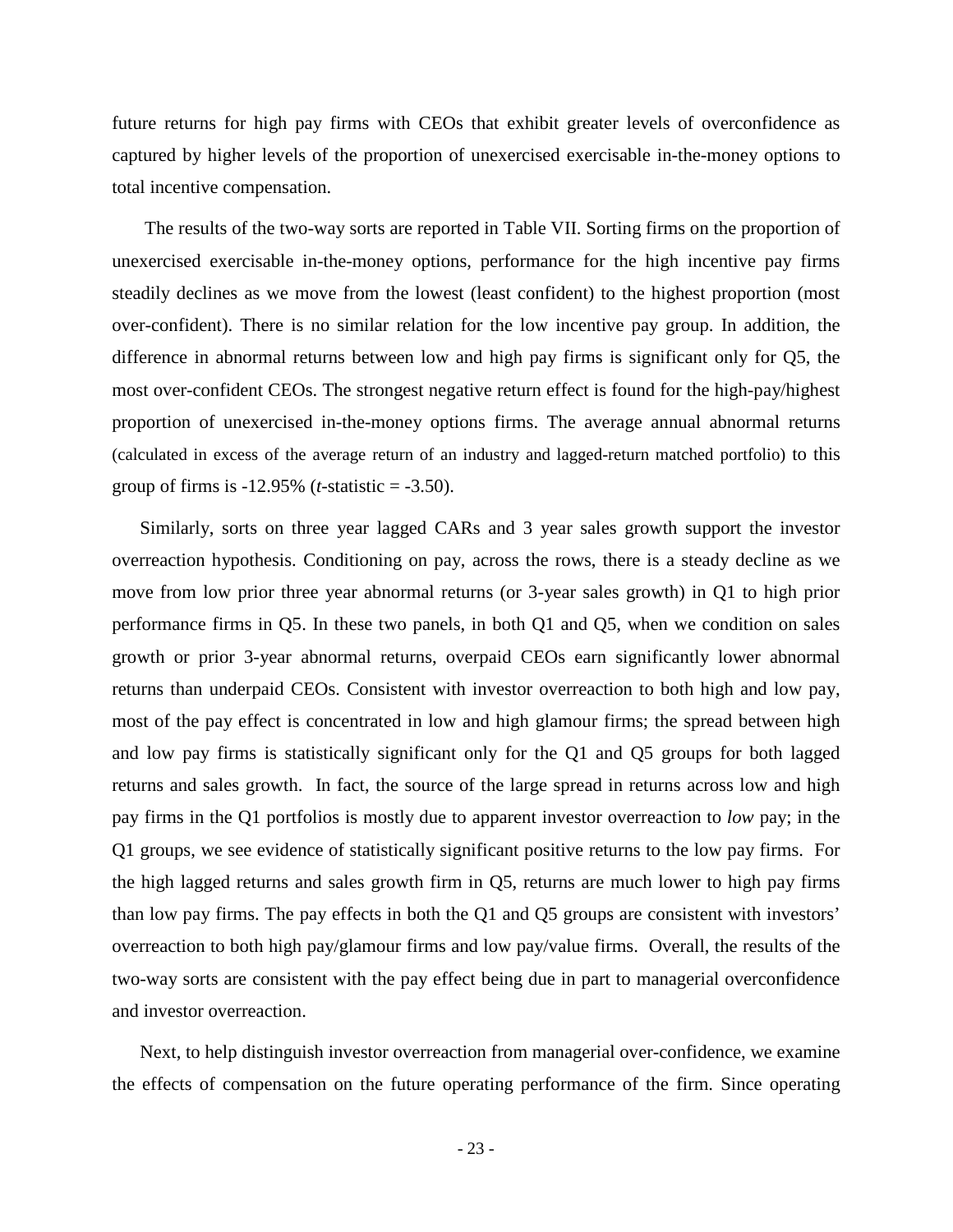performance measures do not include any price based measures, the impact of compensation on operating performance is most likely not attributable to investor overreaction. Finding no impact on operating performance would make it easier to rule out the managerial over-confidence hypothesis.

Table VIII reports panel regressions where we regress year-ahead ROA (measured as of fiscal year ending in calendar year *t*+1) on lagged excess compensation, and control variables measured as of December of year *t* over the period 1994-2007. As in the previous tables, excess compensation is the industry and size adjusted CEO compensation in the fiscal year ending calendar year *t*. We use a similar set of control variables as in Table V. We report results for both the one-year forward ROA and the one-year forward industry-adjusted ROA.

We find that the level of the industry and size adjusted incentive compensation is significantly negatively related to the forward one-year ROA (both raw and industry adjusted) earned by the firm, even after controlling for other variables that are likely to affect ROA. These results are consistent with the managerial over-confidence hypothesis. Over-confident CEOs accept high levels of incentive compensation and subsequently underperform both in terms of stock and operating performance. Interestingly, we also find that the level of cash compensation is significantly positively related to the forward ROA, results consistent with Hayes and Schaefer (2000) who find that unexplained changes in cash compensation are positively related to next year's ROA and ROE. Our finding of a positive relation between excess cash pay and future ROA may arise from a combination of how cash pay is determined and management manipulation of future ROA. Cadman, Klasa, and Matsunaga (2009) show that Execucomp firms rely on accounting measures and stock performance in setting cash pay. We find similar results as Cadman, Klasa, and Matsunaga in Table III where we show that cash pay increases as a function of ROA and lagged 3 year stock returns. So, given the link between cash pay and accounting performance, CEOs may have an incentive to "manage" future accounting performance (see Healy and Wahlen (1999) and many others) such as ROA in order to increase their next year's cash pay, resulting in a positive relation between cash pay and future ROA.<sup>[10](#page-25-0)</sup>

Finally, we examine if the lower returns earned by the highest paid CEOs can be explained by the risk-shifting hypothesis. Option grants to risk-averse CEOs with high levels of in the

<span id="page-25-0"></span><sup>&</sup>lt;sup>10</sup> We thank Brian Cadman for suggesting this explanation.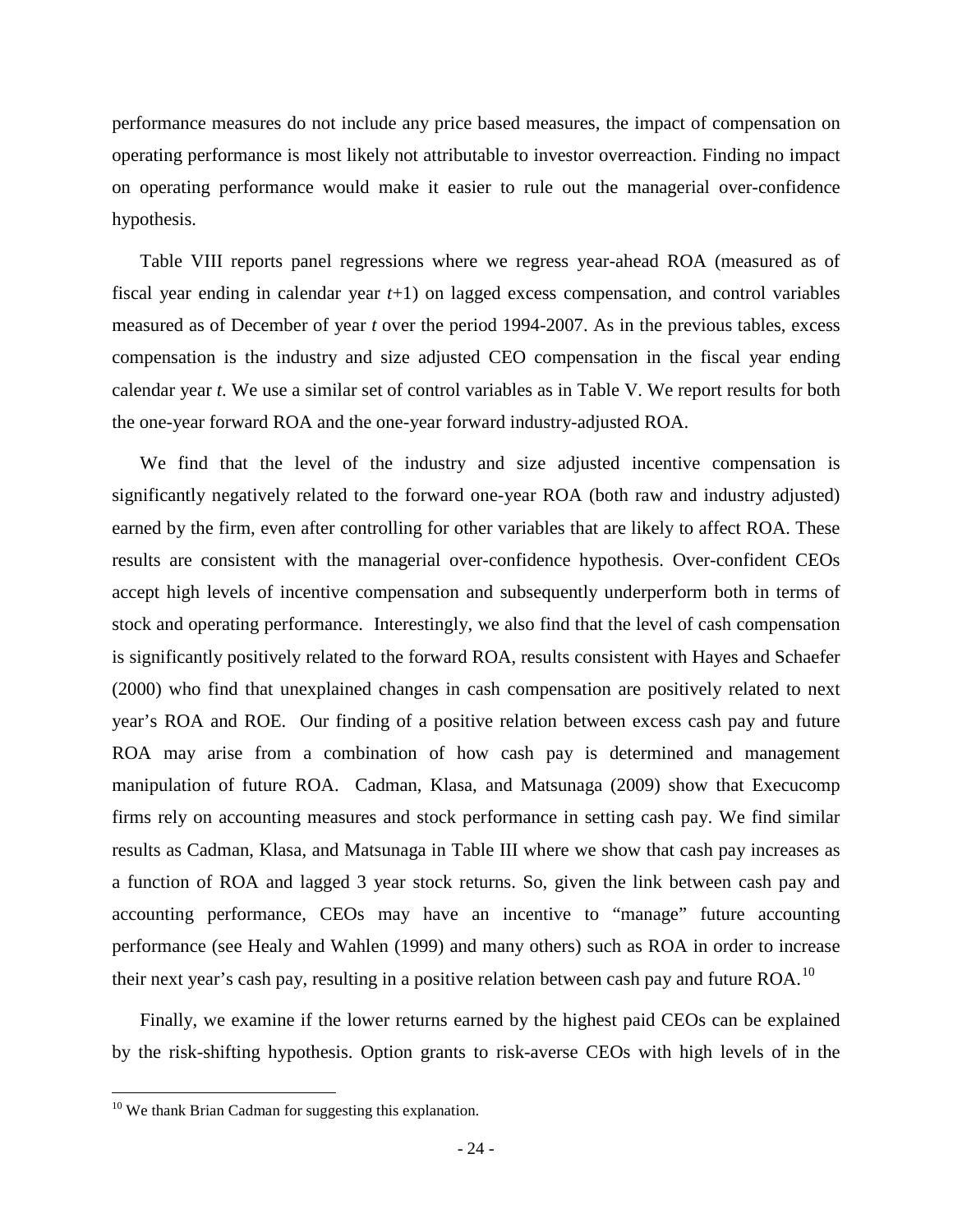money options may discourage risk taking by these CEOs especially when they cannot hedge their exposure to their company's stock. In contrast, CEOs with out-of-the money options might be more inclined to take on additional risk. Thus, incentive compensation in the form of option grants to risk-averse CEOs and option moneyness are both likely to impact the risk-taking behavior of  $CEOs.$ <sup>[11](#page-26-0)</sup> Our evidence in Table II implies differences in risk between high incentive compensation (decile 10) and low incentive compensation firms. Firms in the highest excess compensation decile are large growth firms with high asset growth and capital investment. To the extent that size and book to market are good proxies for risk, firms with the highest incentive compensation are less likely to be risky compared to firms with low incentive compensation. Moreover, higher asset growth and capital investment by these firms also point to a reduction in risk.<sup>[12](#page-26-1)</sup> We conduct two separate tests to see if our results are due to the risk-shifting hypothesis.

First, we investigate if the negative relation between excess incentive compensation and future returns is attributable only to risk-averse CEOs with large amounts of in-the-money options. To do this, we rerun the main regression in Table V for two subsamples: (i) CEOs with only out-of-the money unvested options and (ii) CEOs with only in-the-money unvested options. Industry and size adjusted incentive compensation is significantly related to future returns in both specifications. Interestingly, the effect is stronger for CEOs with only out-of-the money unvested options. This suggests that our findings are not driven by the moneyness of the unvested options held by CEOs. This evidence is not consistent with the risk shifting hypothesis. Second, to test if the evidence of lower returns to the firms with high incentive compensation is due to risk-shifting, we explicitly calculate risk-adjusted returns. In table IX, we report various measures of risk and risk adjusted returns to portfolios based on industry and size adjusted incentive compensation sorts. At the end of December of each year *t*, stocks are allocated into industry and size adjusted CEO incentive compensation deciles based on the decile breakpoints of the values of industry and size adjusted incentive compensation for all the firms over the entire sample period. Equal weighted decile portfolios are held for one year, from January of

<span id="page-26-0"></span> $11$  Lewellen (2006) documents evidence on positive association between options and risk-taking for most firms in her sample.

<span id="page-26-1"></span> $12$  Recent theoretical papers suggest that expected returns should systematically decline in response to increased investment. As firms invest, the importance of growth options relative to existing assets declines, resulting in lower overall risk, as growth options are riskier than assets in place (Berk, Green, and Naik, 1999, Gomes, Kogan, and Zhang, 2003, or Zhang, 2005).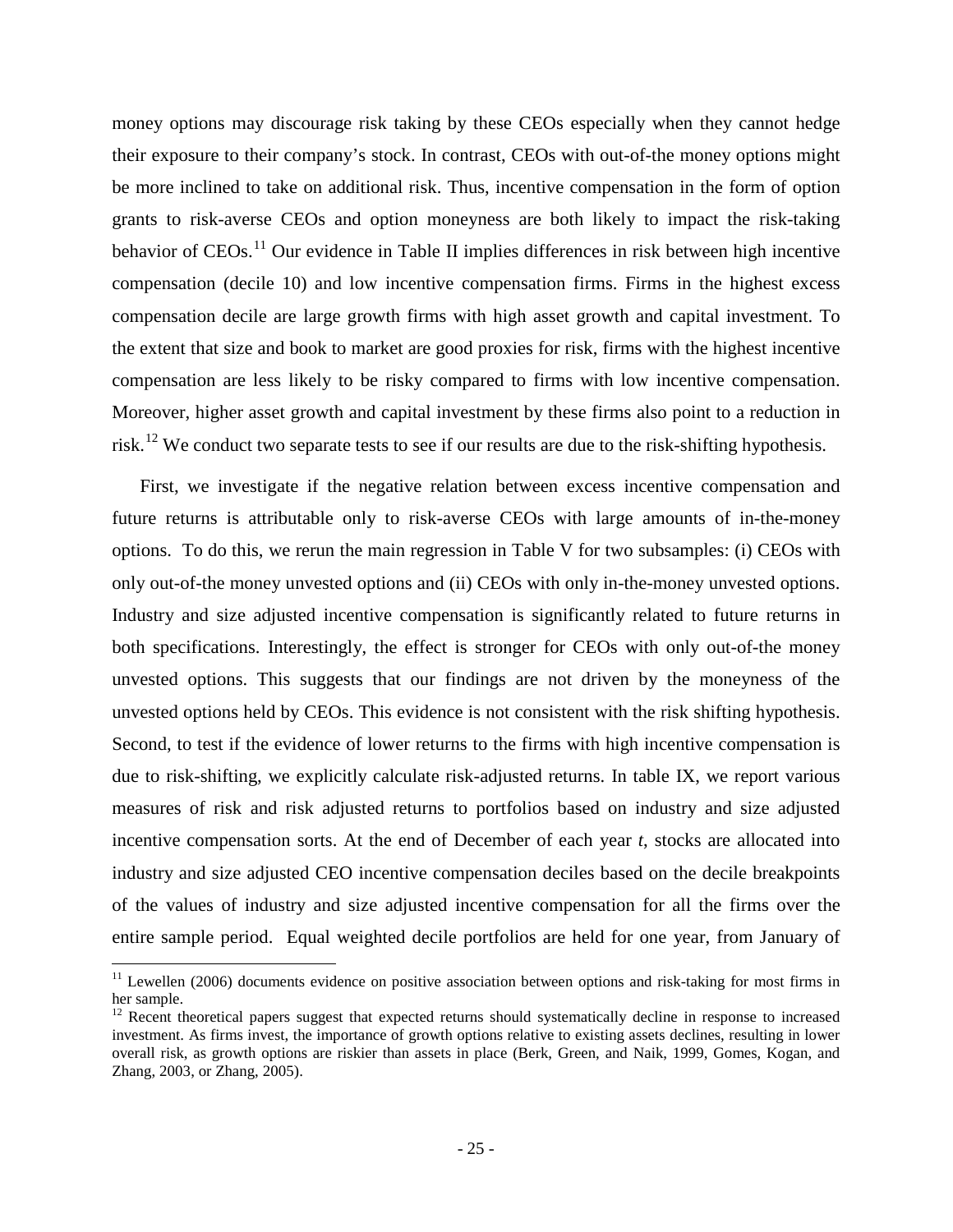year  $t+1$  to December of year  $t+1$ , and then rebalanced. Portfolio statistics are calculated for 10 years around the portfolio formation year (t) over the period of January 1994 to December of 2008. The "YEAR -1" row reports the portfolio Fama-French (1993) three-factor alphas, standard deviation, and Sharpe ratio over January (*t*) - December (*t*) and the "YEAR 1" row reports the same statistics over January  $(t+1)$ -December  $(t+1)$ . Finally, the "YEAR  $[-5,-1]$ " ("YEAR [1, 5]") row reports the portfolio alpha, standard deviation, and Sharpe ratio over the 5 years prior (after) the portfolio formation period.

Conditioning on excess incentive compensation creates a large and economically significant dispersion in risk adjusted returns across the 10 portfolios in the year after portfolio formation. In Panel A, we report Fama-French (1993) three-factor alphas for the compensation decile portfolios. Our null is based on the initial assumption that the three-factor model does an adequate job of explaining expected returns associated with firm compensation. Thus, statistically significant positive intercepts from the three-factor model would serve as evidence that high pay leads to high subsequent returns. We do not find this. Over the year after sorting on compensation (the YEAR 1 row in the tables), the high compensation firms earn average EW risk adjusted monthly returns of -0.19% and low compensation firms earns returns of 0.18%, a significantly negative monthly spread of  $-0.37\%$ .<sup>[13](#page-27-0)</sup> If we weight the stocks within the portfolios by the square root of lagged incentive compensation, then the monthly spread in alphas increases to -0.44%. The significant underperformance of the high incentive compensation portfolio continues in the five years after portfolio formation. This is a total reversal from the years leading up to the compensation grant year where firms who received the highest incentive compensation also had significantly higher risk adjusted returns.

Panels B and C use standard deviation as the risk measure. Consistent with Lewellen (2006), total risk, as measured by standard deviation, declines slightly in the year following the high pay period. However, the reduction in total risk is not high compared to the drop in stock returns as the evidence in Panel C shows. The Sharpe ratios for firms in the highest compensation decile drop by more than the ratios for firms in the lowest compensation decile over the year the compensation is awarded to the following year. These findings suggest that even though the total

<span id="page-27-0"></span><sup>&</sup>lt;sup>13</sup> We estimate the *t*-statistics that compare the alpha estimates of the extreme deciles via the "delta method" (Greene (1997), Theorem 4.16, p. 124). For these extreme decile portfolios, we estimate the three-factor alphas and their covariance matrix jointly using GMM with a robust HAC covariance estimator. The asymptotic distribution of the difference between the alphas of the two series is given in Theorem 4.16 of Greene (1997).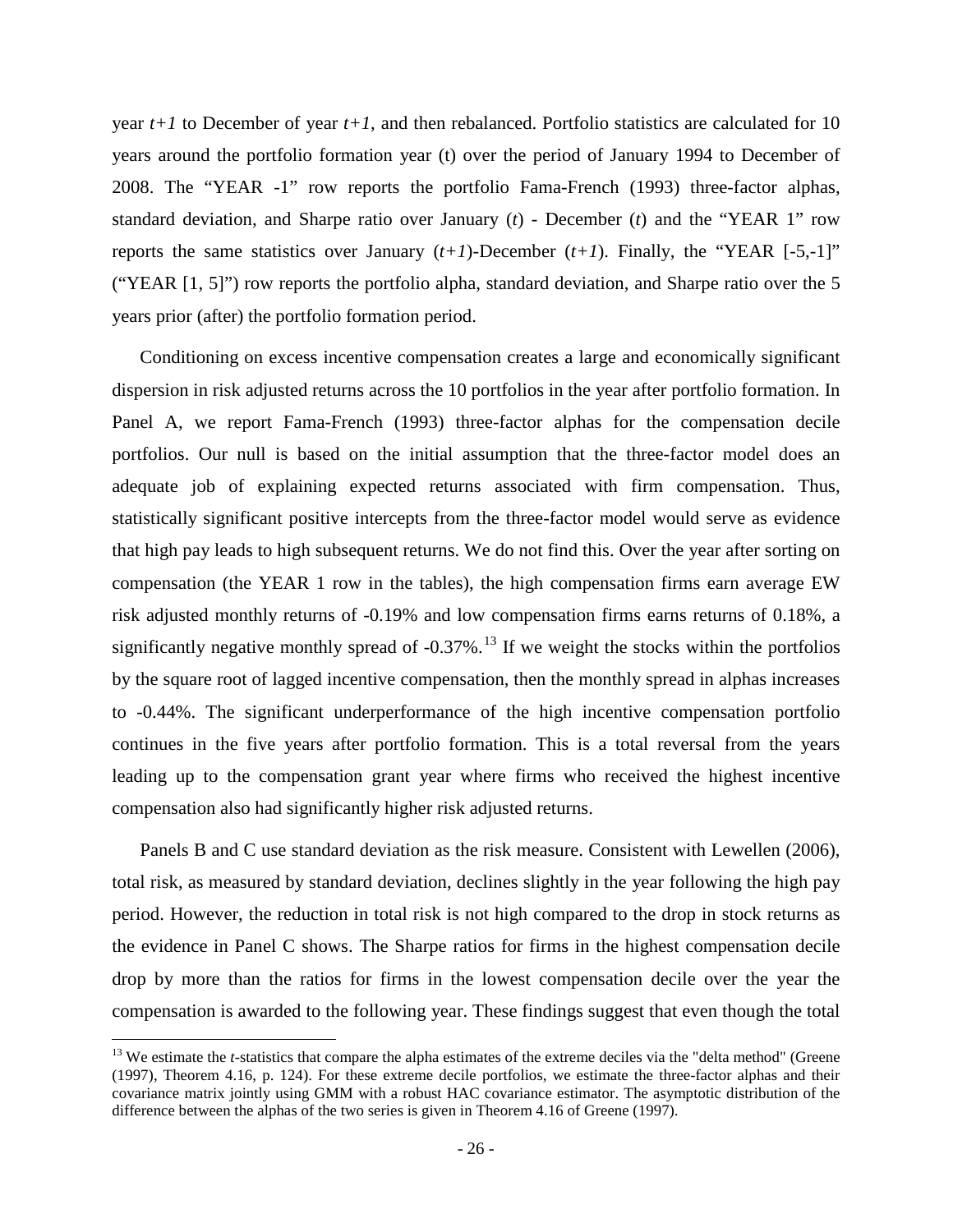risk seems to go down for the firms with the highest incentive compensation in the year following the grant, the reduction in risk is too low to justify the lower returns earned by firms with the highest excess incentive compensation. We conclude that our results are unlikely to be driven by risk-shifting.

Finally, a caveat is in order concerning causality: our finding of a link between CEO pay and future returns may simply be driven by unobserved firm characteristics that are correlated with compensation and are also the main cause of decreased returns. However, there are a number of features of our study that may help allay this concern and are consistent with causality: 1) We are careful to control for other important determinants of future returns. 2) We find evidence of variability in annual pay, which would seem to be a necessary condition for causality. Specifically, we estimate the average autocorrelation of excess total pay and find it to be relatively low at 0.23. Also, recall from Table II that there is a large amount of time-series variation in pay, especially for the firms in the top decile of pay (the average yearly increase in pay for firms in the top decile is approximately 69%), suggesting that there is movement of firms in and out of the top pay group. 3) We show that increases in CEO pay are correlated with decreases in future operating performance, which suggests an economic link between pay and returns, consistent with causation. Despite these features of our study, it is probably fair to say that more work is needed to conclusively establish a causal link between pay and future returns. Overall, we view our results as initial evidence of an intriguing correlation between pay and future firm performance.

## 5. Conclusions

We investigate whether excess incentive pay, where excess incentive pay is defined as payment of restricted stock, options and other forms of long-term compensation in excess of the median pay to peer firms in the same industry and size group, is related to the future *stock*  performance of the firm.

We find that firms that lie in extreme excess compensation deciles exhibit striking differences in performance. In the year after the firms are classified into the lowest and highest excess compensation deciles respectively, firms in the lowest excess total compensation decile earn insignificant industry- and momentum adjusted returns. In contrast, the firms in the highest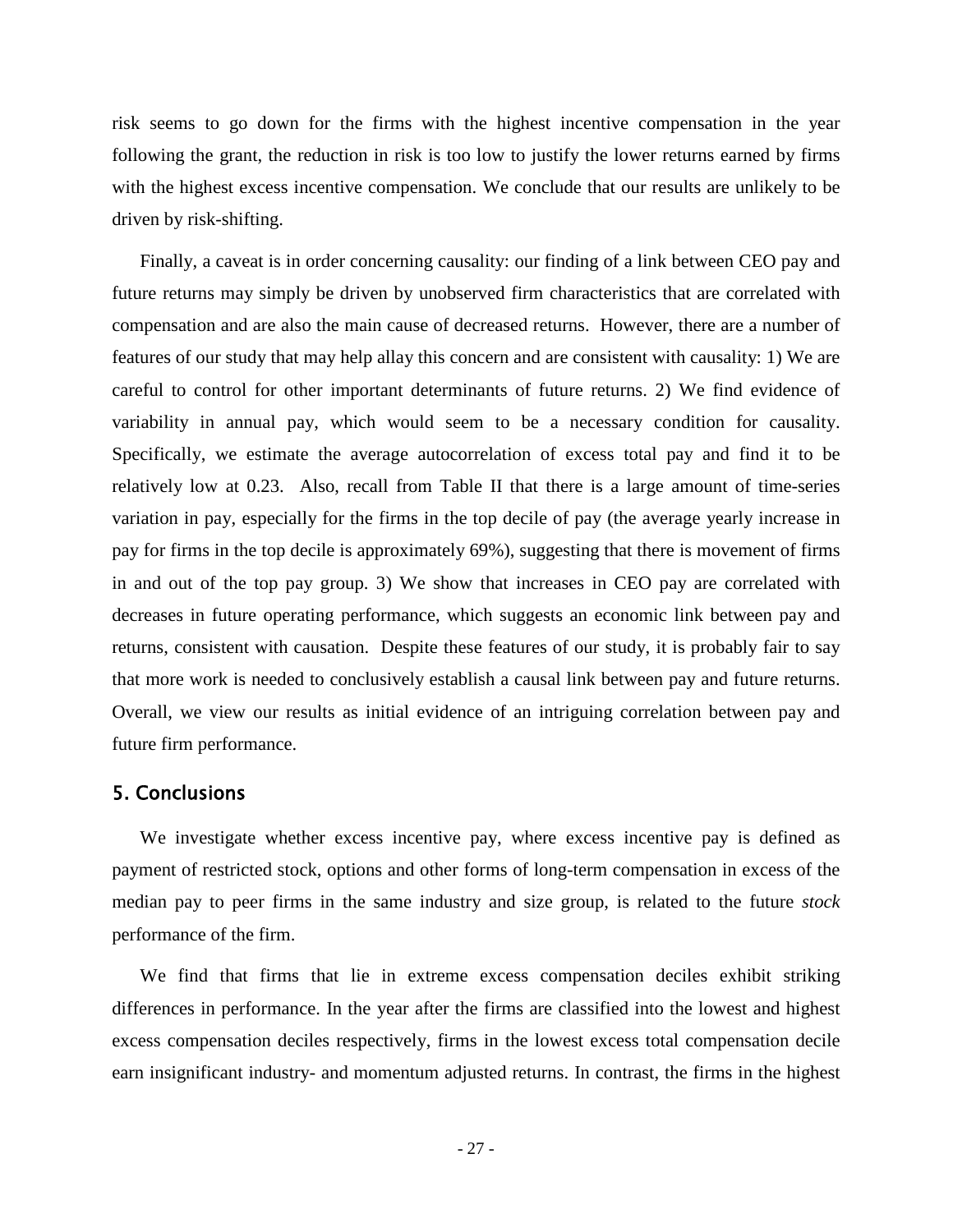excess compensation decile earn significant negative abnormal returns. The performance worsens significantly over time.

In a multiple regression framework, after controlling for variables that have been shown to explain the cross-section of returns, the level of the industry and size adjusted excess incentive compensation is significantly negatively related to the forward one-year abnormal return earned by the firm. In contrast, the level of excess cash compensation is unrelated to future abnormal returns. We find that the strongest component of incentive pay for future performance is the value of options granted and long-term incentive payouts to executives. These two components in total compensation are significantly negatively related to the abnormal return earned by the firm. The level of incentive compensation is significantly negatively related to the forward ROA, while the level of cash compensation is positively related to the level of ROA.

Overall, we conclude that the negative relation between excess incentive compensation and stock performance we document is inconsistent with the efficient market, investor underreaction, and risk-shifting hypotheses. Though there is a reduction in total risk for firms with the highest incentive compensation in the year following the payment of compensation, the reduction in risk is too low to justify the lower returns earned by firms with the highest excess incentive compensation. Our results seem most consistent with the hypothesis that over-confident CEOs accept large amounts of incentive pay and with the hypothesis that investors over-react to these pay grants and are subsequently disappointed.

Our results imply that managerial compensation components such as restricted stock, options and long-term incentive payouts, that are meant to align managerial interests with shareholder value, do not necessarily translate into higher future returns for shareholders. One reason for the discrepancy between our results and the current literature may be because traditional principalagent models of executive compensation focus on the correct design on incentive pay contracts from the principal's viewpoint, making the implicit assumption that there are a large number of highly competitive agents who take the contracts granted to them. Our results suggest that at least at the upper levels of management, managers do have a degree of power in choosing their own contracts – and overconfident managers choose excessive levels of incentive pay. We do not take a stance on whether this means that the incentives are inadequate or whether structured incorrectly. Further research is necessary to answer this question.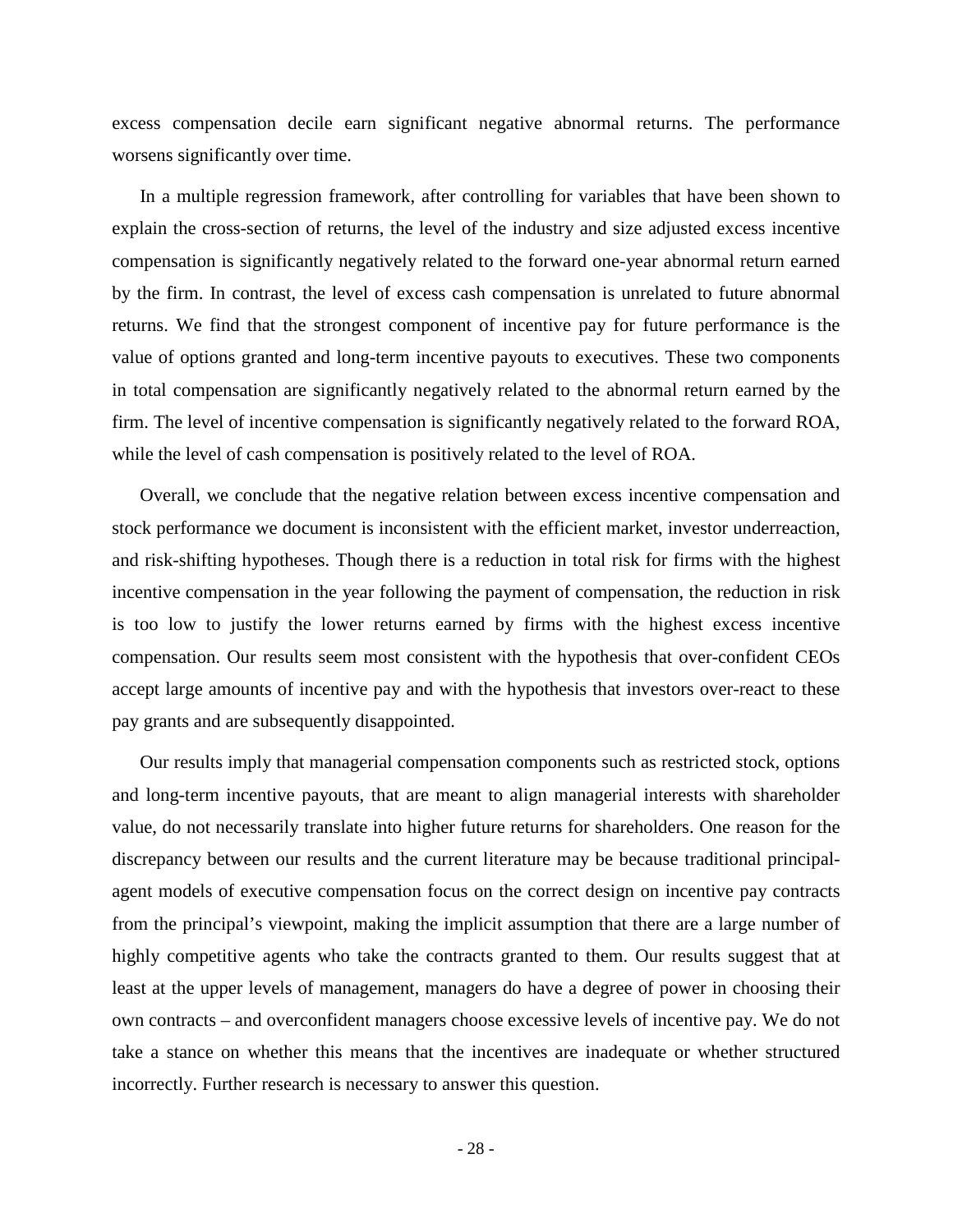## References

Abowd, John M., 1990, Does performance-based managerial compensation affect corporate performance? *Industrial and Labor Relations Review*, 43, 52S-73S.

Aggarwal, Rajesh, and Andrew A. Samwick, 1999, Executive compensation, strategic competition and relative performance evaluation: Theory and evidence, *Journal of Finance* 54, 1999 - 2043.

Anderson, Christopher W., and Luis Garcia-Feijóo, 2006, Empirical evidence on capital investment, growth options, and security returns, *Journal of Finance* 61, 171-194.

Ariely, Dan, Uri Gneezy, George Loewenstein, and Nina Mazar, 2009, Large stakes and big mistakes, *Review of Economic Studies* 76, 451-469.

Baumeister, Roy F., 1984, Choking under pressure: Self-consciousness and paradoxical effects of incentives on skillful performance, *Journal of Personality and Social Psychology* 46, 610-620.

Berk, Jonathan B., Richard C. Green, and Vasant Naik, 2004, Valuation and return dynamics of new ventures, *Review of Financial Studies* 17, 1-35.

Bebchuk, Lucian Arye, Jesse M. Fried, and David I. Walker, 2002, Managerial power and rent extraction in the design of executive compensation, *University of Chicago Law Review* 69, 751- 846.

Bebchuk, Lucian A., and Alma Cohen, 2005, The costs of entrenched boards, *Journal of Financial Economics* 78, 409-433.

Ben-David, Itzhak, John R. Graham, and Campbell Harvey, 2008, Managerial overconfidence and corporate policies, unpublished working paper.

Bernard, Victor L., and Jacob K. Thomas, 1989, Post-earnings-announcement drift: Delayed price response or risk premium?, Journal of Accounting Research, Supplement 27, 1–48.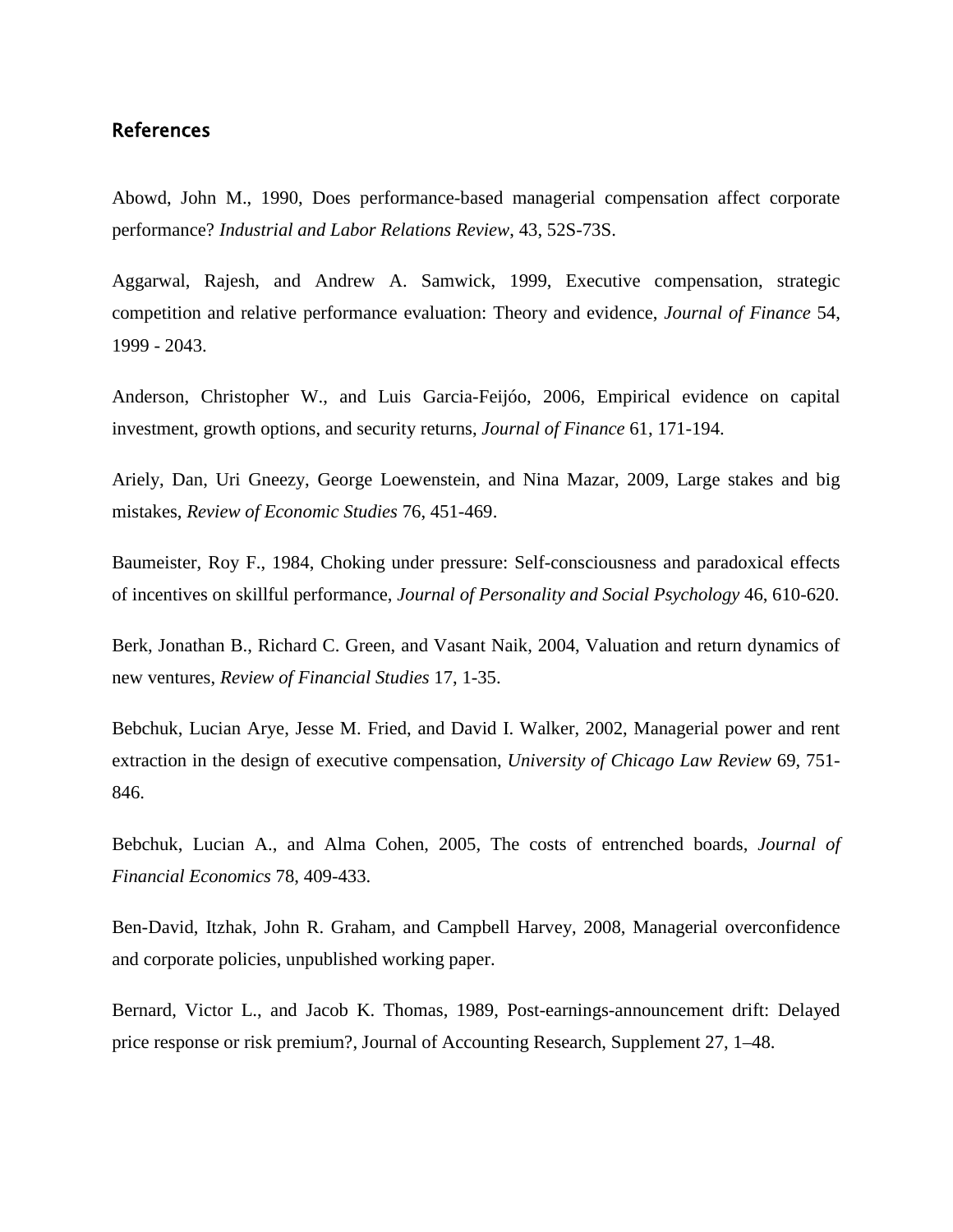Bertrand, Marianne, and Sendhil Mullainathan, 2001, Are CEOs rewarded for luck? The ones without principals are, *Quarterly Journal of Economics* 116, 901-929.

Bizjak, John M., Michael L. Lemmon, and Lalitha Naveen, 2008, Does the use of peer groups contribute to higher pay and less efficient compensation?, *Journal of Financial Economics* 90, 152-168.

Brickley, James A., Sanjai Bhagat, and Ronald C. Lease, 1985, The impact of long-range managerial compensation plans on shareholder wealth, *Journal of Accounting and Economics* 7, 115-129.

Cadman, Brian, 2008, Executive equity divestitures and equity granting patterns, unpublished working paper, University of Utah.

Cadman, Brian, Sandy Klasa and Steve Matsunaga, 2009, Determinants of CEO pay: A comparison of ExecuComp and non-ExecuComp firms, forthcoming, *The Accounting Review*.

Cohen, Daniel A., Dey, Aiyesha and Lys, Thomas Z., 2008, The Sarbanes Oxley Act of 2002: Implications for compensation contracts and managerial risk-taking, working paper, New York University.

Cooper, Michael J., Huseyin Gulen, and Michael J. Schill, 2008, Asset growth and the crosssection of stock returns, *Journal of Finance* 63, 1609-1651.

Core, John E., and Wayne R. Guay, 1999, The use of equity grants to manage optimal equity incentive levels, *Journal of Accounting and Economics* 28, 151-184.

Core, John E., Robert W. Holthausen, and David F. Larcker, 1999, Corporate governance, chief executive officer compensation, and firm performance, *Journal of Financial Economics* 51, 371- 406.

Daniel, Kent, Mark Grinblatt, Sheridan Titman, and Russ Wermers, 1997, Measuring mutual fund performance with characteristic-based benchmarks, *Journal of Finan*ce 52, 1035-1058.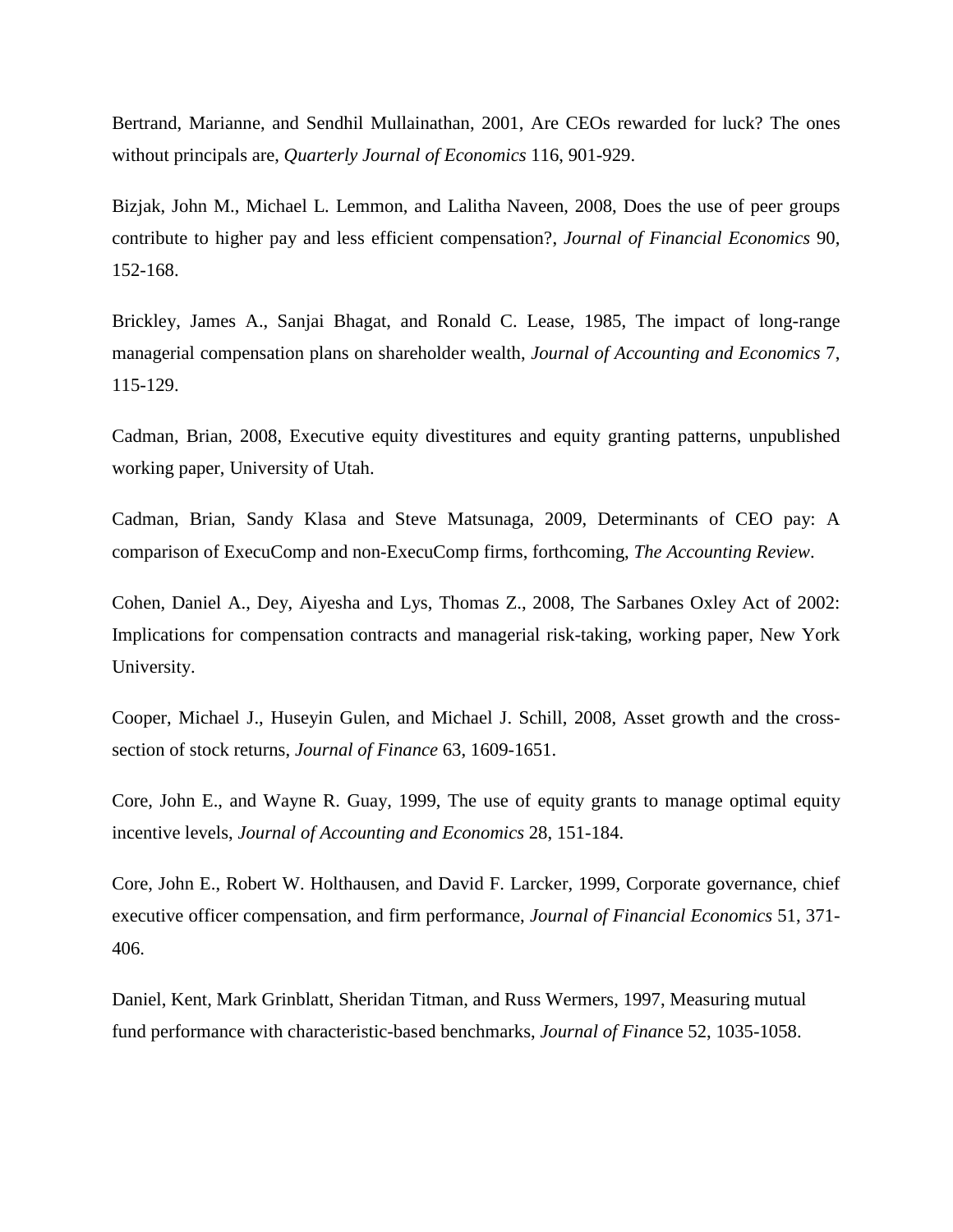Daniel, Kent, and Sheridan Titman, 2006, Market reaction to tangible and intangible information, unpublished working paper, Northwestern University.

Davis, James L., Eugene F. Fama, and Kenneth R. French, 2000, Characteristics, covariances, and average returns: 1929 to 1997, *Journal of Finance* 55, 389 - 406.

De Bondt, Werner F. M., and Richard Thaler, 1985, Does the stock market overreact?, *Journal of Finance* 40, 793-808.

Fama, Eugene F., and Kenneth R. French, 1992, The cross-section of expected stock returns, *Journal of Finance* 47, 427-465.

Fama, Eugene F., and Kenneth R. French, 1993, Common risk factors in the returns on stocks and bonds, *Journal of Financial Economics* 33, 3-56.

Fama, Eugene F., and Kenneth R. French, 2006, Profitability, investment and average returns, *Journal of Financial Economics* 82, 491-518.

Fama, Eugene F., and James D. MacBeth, 1973, Risk, return, and equilibrium: Empirical tests, *Journal of Political Economy* 71, 607-636.

Faulkender, Michael and Jun Yang, 2009, Inside the black box: The role and composition of compensation peer groups, *Journal of Financial Economics*, forthcoming.

Fee, C. Edward, and Charles J. Hadlock, 2003, Raids, rewards, and reputations in the market for management talent, Review of Financial Studies, 16, 1315-1357.

Fich, Eliezer M., and Anil Shivdasani, 2005, The impact of stock-option compensation for outside directors on firm value, *Journal of Business* 78, 2229-2254.

Gabaix, Xavier, and Augustin Landier, 2008, Why has CEO pay increased so much?, *Quarterly Journal of Economics* 123, 49-100.

Gerhart, Barry and George T. Milkovich, 1990, Organizational differences in managerial compensation and financial performance, *Academy of Management Journal* 33, 663-691.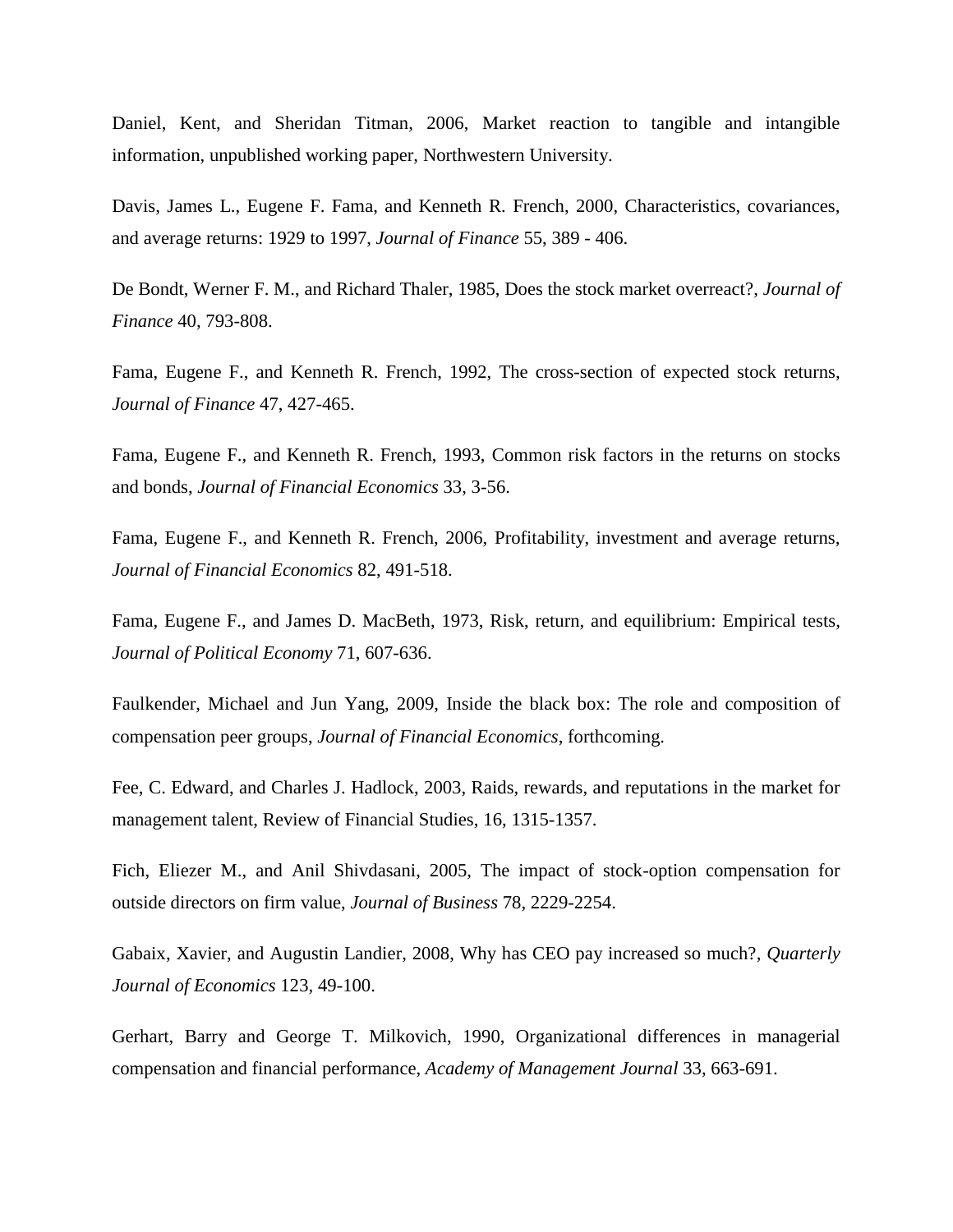Gomes, Joao, Leonid Kogan, and Lu Zhang, 2003, Equilibrium cross-section of returns, *Journal of Political Economy* 111, 693-732.

Gompers, Paul A., Joy L. Ishii, and Andrew Metrick, 2003, Corporate governance and equity prices, *Quarterly Journal of Economics* 118, 107-155.

Greene, William H., 1997, *Econometric Analysis*, New Jersey: Prentice Hall.

Grossman, Sanford J., and Oliver D. Hart, 1983, An analysis of the principal-agent problem, *Econometrica* 51, 7-45.

Hall, Brian J., and Jeffrey B. Leibman, 1998, Are CEOs really paid like bureaucrats?, *Quarterly Journal of Economics* 113, 653-691.

Healy, Paul, and James Wahlen, 1999, A review of the earnings management literature and its implications for standard setting, *Accounting Horizons* 13, 365-383.

Haubrich, Joseph J., 1994, Risk aversion, performance pay, and the principal-agent problem, *Journal of Political Economy* 102, 258-276.

Hayes, Rachel M., and Scott Schaefer, 2000, Implicit contracts and the explanatory power of top executive compensation for future performance, *Rand Journal of Economics* 31, 279-293.

Heron, Randall A., and Erik Lie, 2007, Does backdating explain the stock price pattern around executive stock option grants?, *Journal of Financial Economics* 83, 271-295.

Himmelberg, Charles P., Ronald Glenn Hubbard, and Darius Palia, 1999, Understanding the determinants of managerial ownership and the link between ownership and performance, *Journal of Financial Economics* 53, 353-384.

Holmström, Bengt, 1979, Moral hazard and observability, *Bell Journal of Economics* 10, 74-91.

Ikenberry, D., Lakonishok, J., Vermaelen, T., 1995, Market underreaction to open market share repurchases, *Journal of Financial Economics* 39, 181-208.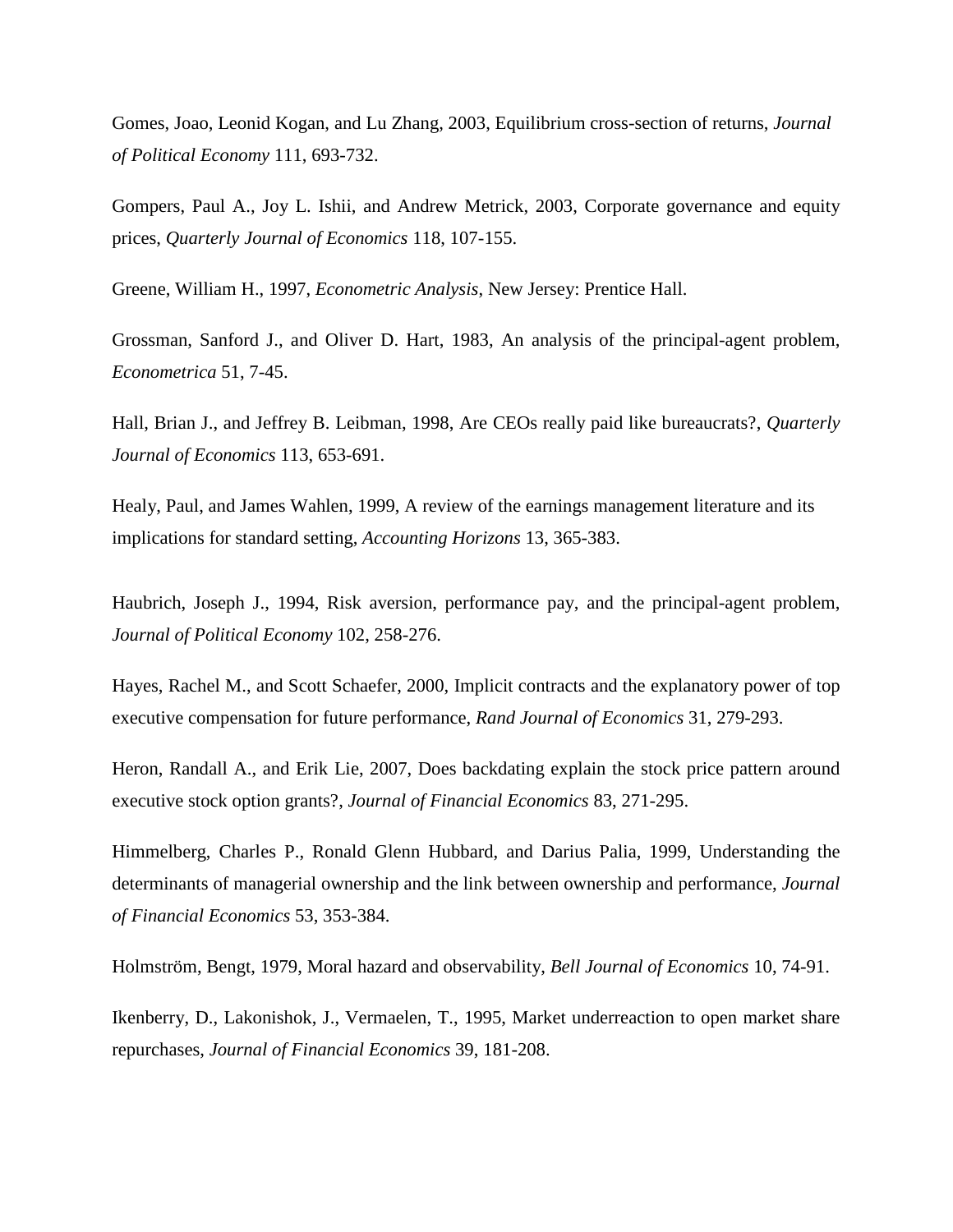Jegadeesh, Narasimhan and Sheridan Titman, 1993, Returns to buying winners and selling losers: Implications for stock market efficiency, *Journal of Finance* 48, 65-91.

Jensen, Michael C., 1986, Agency costs of free cash flow, corporate finance and takeovers, *American Economic Review* 76, 323-329.

Jensen, Michael C., and Kevin J. Murphy, 1990, Performance pay and top-management incentives, *Journal of Political Economy* 98, 225-264.

Kadiyala, Padma, and P. Raghavendra Rau, 2004, Investor reaction to corporate event announcements: Under-reaction or over-reaction?, *Journal of Business* 77, 357-386.

Kaplan, Steven N., and Joshua Rauh, 2009, Wall Street and Main Street: What contributes to the rise in the highest incomes?, *Review of Financial Studies*, forthcoming.

Lakonishok, Josef, Andrei Shleifer, and Robert W. Vishny, 1994, Contrarian investment, extrapolation, and risk, *Journal of Finance* 49, 1541-1578.

Lakonishok, Josef, and Inmoo Lee, 2001, Are insiders' trades informative?, *Review of Financial Studies* 14, 79-111.

Lewellen, Katharina, 2006, Financing decisions when managers are risk averse, *Journal of Financial Economics* 82, 551-589.

Lewellen, Wilbur, Claudio Loderer, Kenneth Martin, and Gerald Blum, 1992, Executive compensation and the performance of the firm, *Managerial and Decision Economics*, 13, 65-74.

Leonard, Jonathan S., 1990, Executive pay and firm performance, *Industrial and Labor Relations Review* 43, 13S-29S.

Lie, Erik, 2005, On the timing of CEO stock option awards, *Management Science* 51, 802-812.

Loughran, Tim, and Anand M. Vijh, 1997, Do long-term shareholders benefit from corporate acquisitions?, *Journal of Finance* 52, 1765-1790.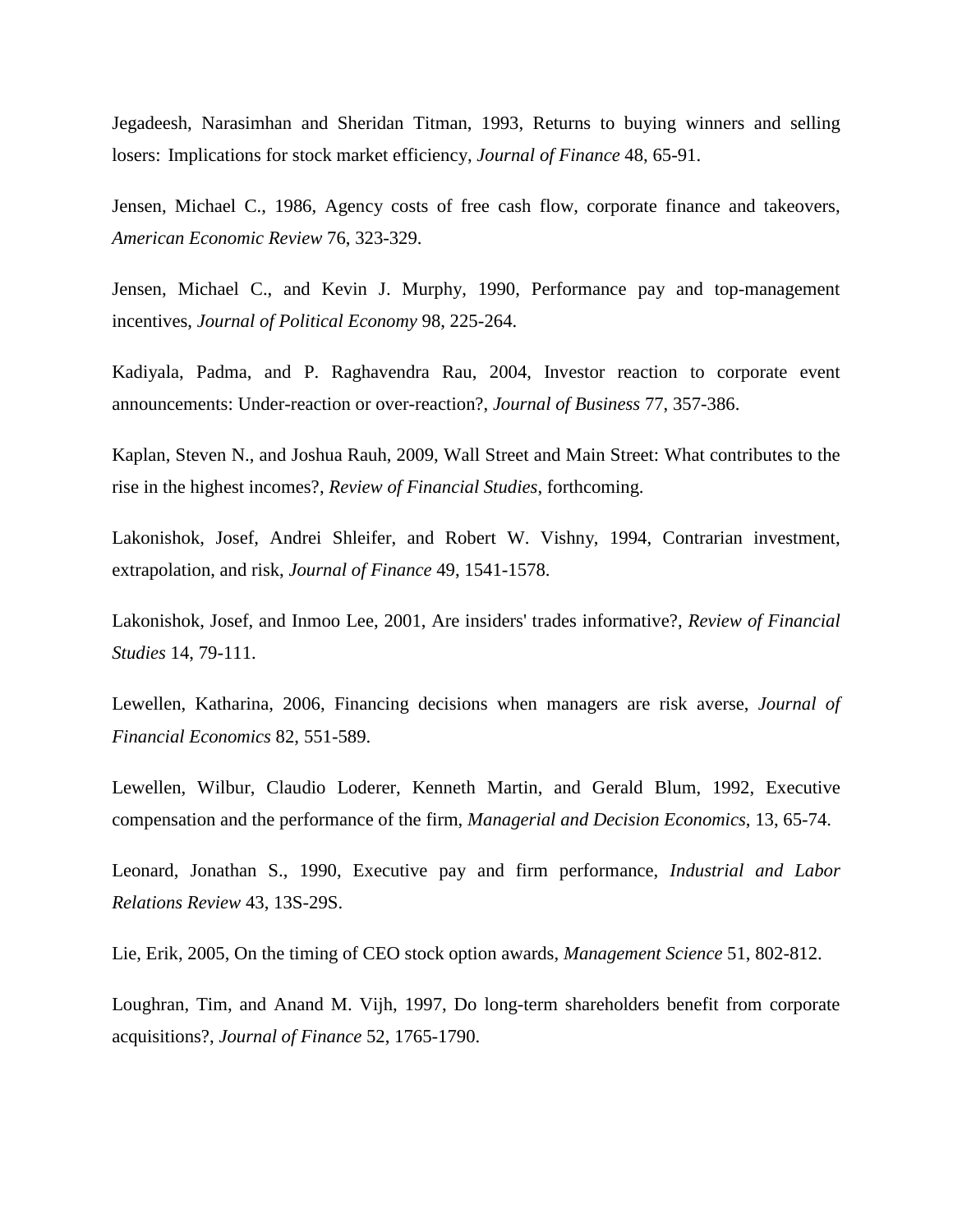Malmendier, Ulrike, and Geoffrey Alan Tate, 2005, CEO overconfidence and corporate investment, *Journal of Finance* 60, 2661-2700.

Malmendier, Ulrike, and Geoffrey Tate, 2008, Who makes acquisitions? CEO overconfidence and the market's reaction, *Journal of Financial Economics* 89, 20-43.

Malmendier, Ulrike, and Geoffrey Alan Tate, 2009, Superstar CEOs, *Quarterly Journal of Economics* 124, 1593-1628.

Masson, Robert Tempest, 1971, Executive motivations, earnings and consequent equity performance, *Journal of Political Economy*, 79, 1278-1292.

Mehran, Hamid, 1995, Executive compensation, ownership and firm performance, *Journal of Financial Economics* 38, 163-184.

McConaughy, Daniel L. and Chandra S. Mishra, 1996, Debt, performance-based incentives and firm performance, *Financial Management* 25, 37-51.

McConnell, John J., and Henri Servaes, 1990, Additional evidence on equity ownership and corporate value, *Journal of Financial Economics* 27, 595-612.

Mishra, Chandra S., Daniel L. McConaughy and David H. Gobeli, 2000, Effectiveness of CEO pay-for-performance, *Review of Financial Economics* 9, 1-13.

Morck, Randall, Andrei Shleifer, and Robert W. Vishny, 1988, Management ownership and market valuation: An empirical analysis, *Journal of Financial Economics* 20, 293-315.

Narayanan, M. P. and H. Nejat Seyhun, 2008, The Dating Game: Do managers designate grant dates to increase their compensation, *Review of Financial Studies 21,* 1907-1945

Pontiff, Jeffrey, and Artemiza Woodgate, 2008, Share issuance and cross-sectional returns, *Journal of Finance* 63, 921-945.

Ross, Stephen A., 2004, Compensation, incentives, and the duality of risk aversion and riskiness, *Journal of Finance* 59, 207-225.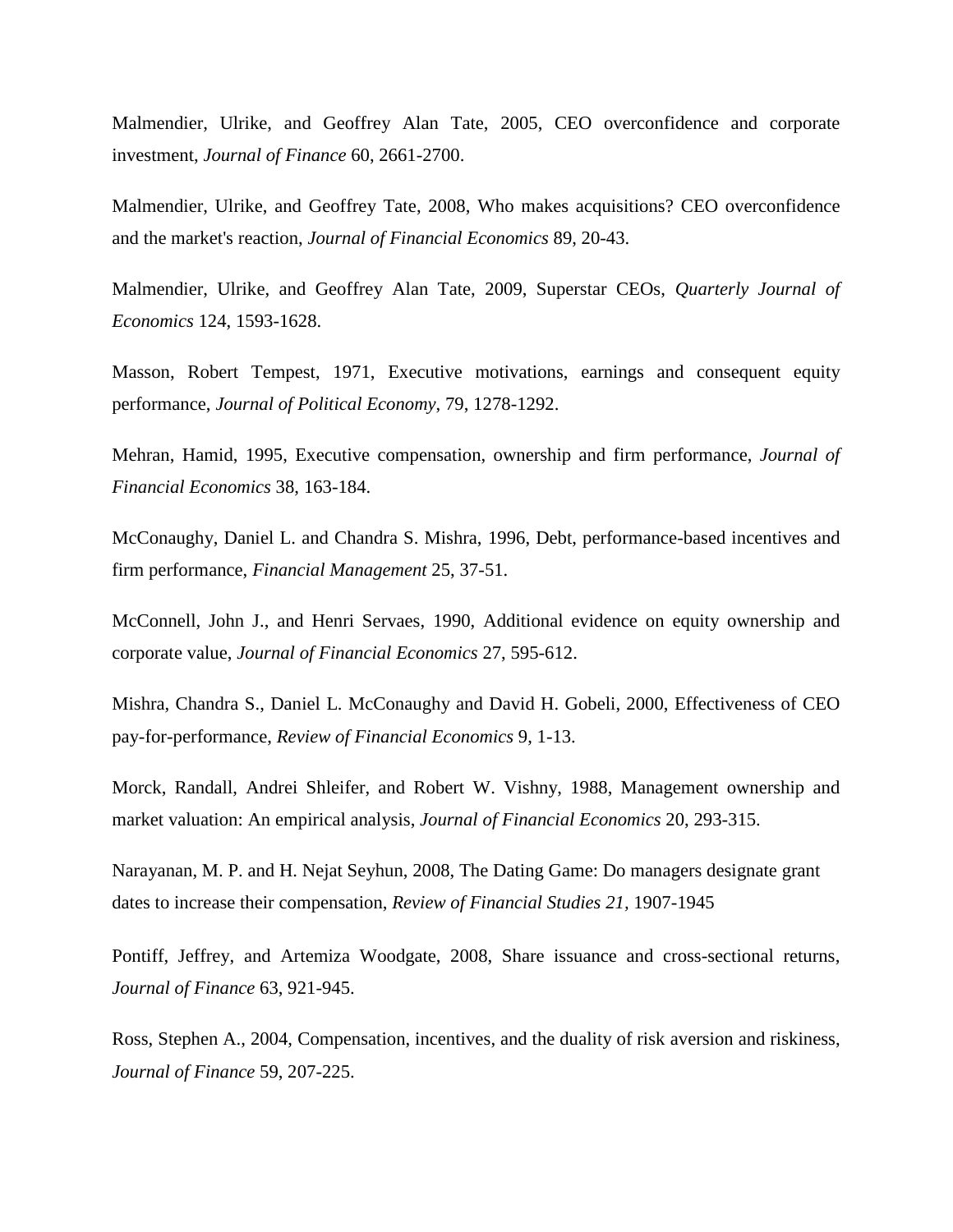Shleifer, Andrei, and Robert W. Vishny, 2003, Stock market driven acquisitions, *Journal of Financial Economics* 70, 295-311.

Taylor, Lucian, 2010, "CEO Pay and CEO Power: Evidence from a Dynamic Learning Model," working paper, the Wharton School, University of Pennsylvania.

Tehranian, Hassan, Nickolaos G. Travlos, and James F. Waegelein, 1987, The effect of longterm performance plans and corporate sell-off induced abnormal returns, *Journal of Finance* 42, 933-942.

Titman, Sheridan, K.C. John Wei, and Feixue Xie, 2004, Capital investments and stock returns, *Journal of Financial and Quantitative Analysis* 39, 677-700.

Weisbach, Michael S., 1988, Outside directors and CEO turnover, *Journal of Financial Economics* 20, 431-460.

Yerkes, Robert M., and John D. Dodson, 1908, The relation of strength of stimulus to rapidity of habit-formation, *Journal of Comparative Neurology and Psychology* 18, 459-482.

Yermack, David, 1997, Good timing: CEO stock option awards and company news announcements, *Journal of Finance* 52, 449-476.

Zhang, Lu, 2005, The value premium, *Journal of Finance* 60, 67-103.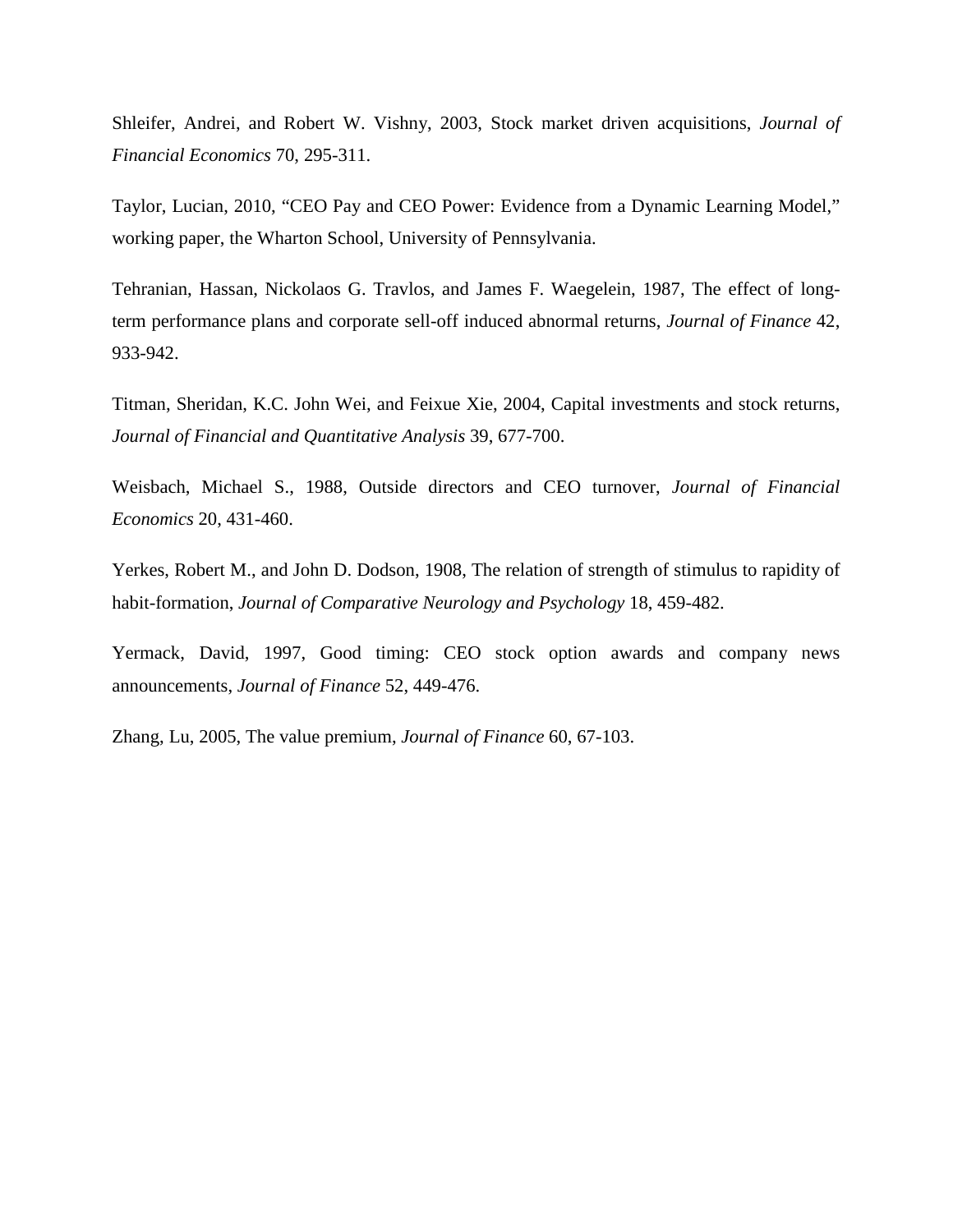## **Appendix**

The variables used in the paper are listed below (with Compustat data items in parentheses).

Market value (MV) is the price per share times shares outstanding at the end of December of calendar year *t*.

TDC1 is total compensation (from Execucomp) which includes salary, bonus, total value of restricted stock granted, total value of stock options granted (using Black-Scholes), and long term incentive payouts.

TCC is total current compensation (from Execucomp) which includes salary and bonus.

TDC1-TCC is the difference between total compensation and total current compensation.

ADJTCMV is industry and market value (size) adjusted total compensation (total, current, or the difference). At the end of calendar year *t*, firms are allocated into 49 industry portfolios using industry classification from Ken French's website. Firms in each industry are then allocated into two size groups (High or Low) based on the median December MV of the firms in the industry. Industry and size adjusted (total, current, or the difference) compensation for each firm is then measured as the difference between the compensation for firm *i* and the median compensation of the firms in the same industry and size portfolio.

ADJTCS is industry and sales (data12) adjusted total compensation (total, current, or the difference). At the end of calendar year *t*, firms are allocated into 49 industry portfolios using industry classification from Ken French's website. Firms in each industry are then allocated into two size groups (High or Low) based on the median Sales (as of fiscal year ending in calendar year *t*) of the firms in the industry. Industry and size adjusted (total, current, or the difference) compensation for each firm is then measured as the difference between the compensation for firm *i* and the median compensation of the firms in the same industry and size portfolio.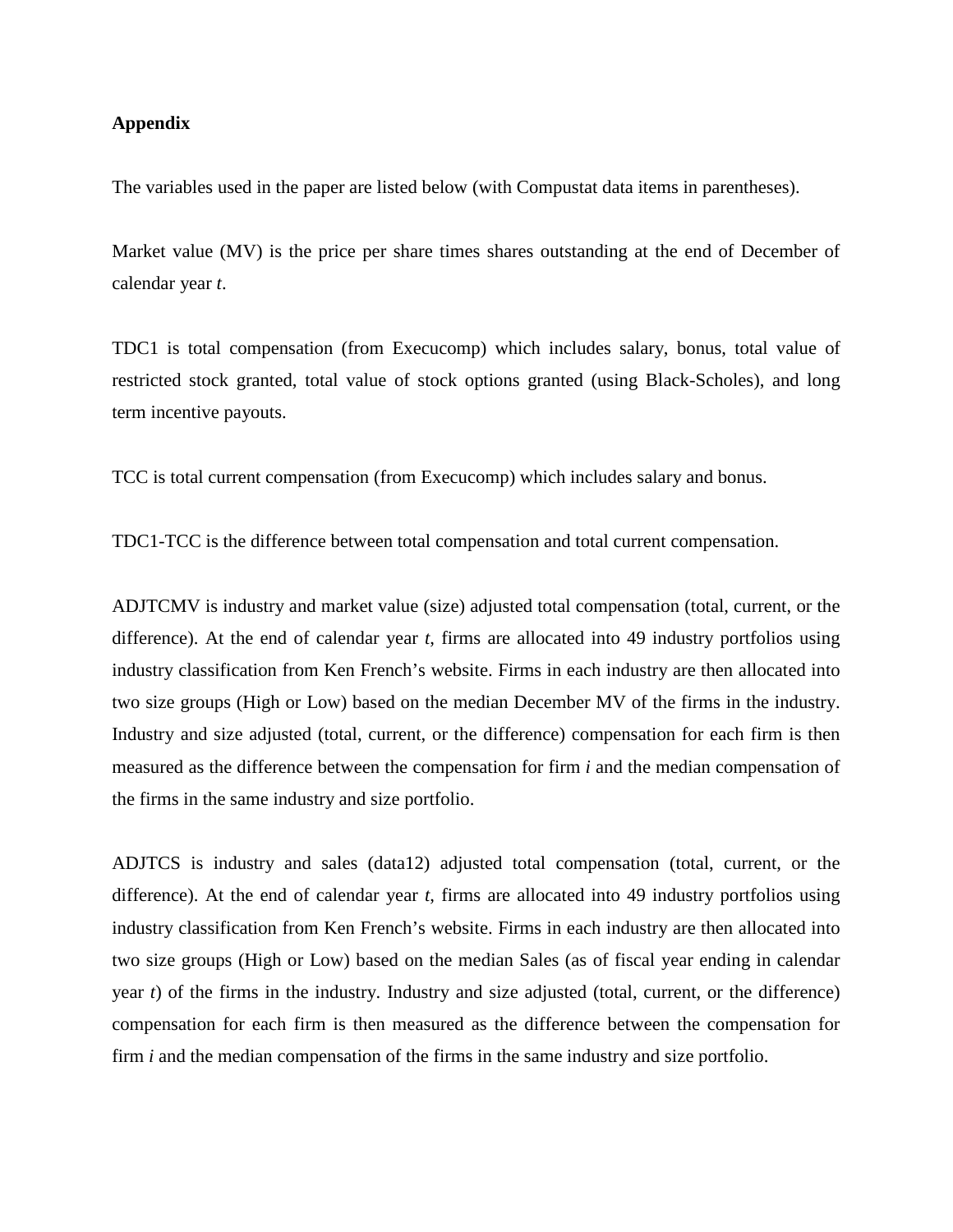Book-to-market equity (BM), for the fiscal year ending in calendar year *t*, is as defined in Davis, Fama, and French (2000) where book equity (BE) is the stockholders book equity (data60), plus balance sheet deferred taxes and investment tax credit (data35), minus book value of preferred stock (in the following order: data56 or data10 or data130) and ME is the price times shares outstanding at the end of December of calendar year *t*.

ROA is the operating income before depreciation (data13) scaled by total assets (data6)

Leverage is the sum of long-term debt and debt in current liabilities, scaled by total assets  $\left[ \frac{data9 + data34}{data6} \right]$ 

BHRET12 is the twelve-month buy-and-hold return over January (t) to December (t)  $[(1+r_1) \times ...$  $\times$  (1+r<sub>12</sub>)-1] where r<sub>i</sub> is the return in month i

BHRET36 is the 3-year buy-and-hold return over January (t-2) to December (t)  $[(1+r_1) \times ... \times$  $(1+r_{36})$  -1] where  $r_i$  is the return in month i

Asset growth (ASSETG) is the one year percentage change in total firm assets  $[($ assets<sub>t-</sub> assets<sub>t-</sub>  $1$ )/ assets<sub>t-1</sub>] where assets are Compustat data item 6

CI is the abnormal capital investment measure used in Titman, Wei, and Xie (2004).  $[CE_t / (CE_{t-1}]$ +  $CE_{t-2}$  +  $CE_{t-3}$  )/3 -1] where  $CE_t$  is capital expenditures (data128) in fiscal year *t* and each capital expenditure term is scaled by that year's net sales (data12)

Cash Flow, as used in Titman, Wei, and Xie (2004). It is defined as Cash Flow =(Operating income before depreciation - interest expenses - taxes - preferred dividends - common dividends)/total assets [data13-(data15+data16+data19+data21)]/data6

Leverage, as used in Titman, Wei, and Xie  $(2004)$ . It is defined as Leverage = long-term debt/(long-term debt+market value of equity) [data9/(data9+data199\*data25)]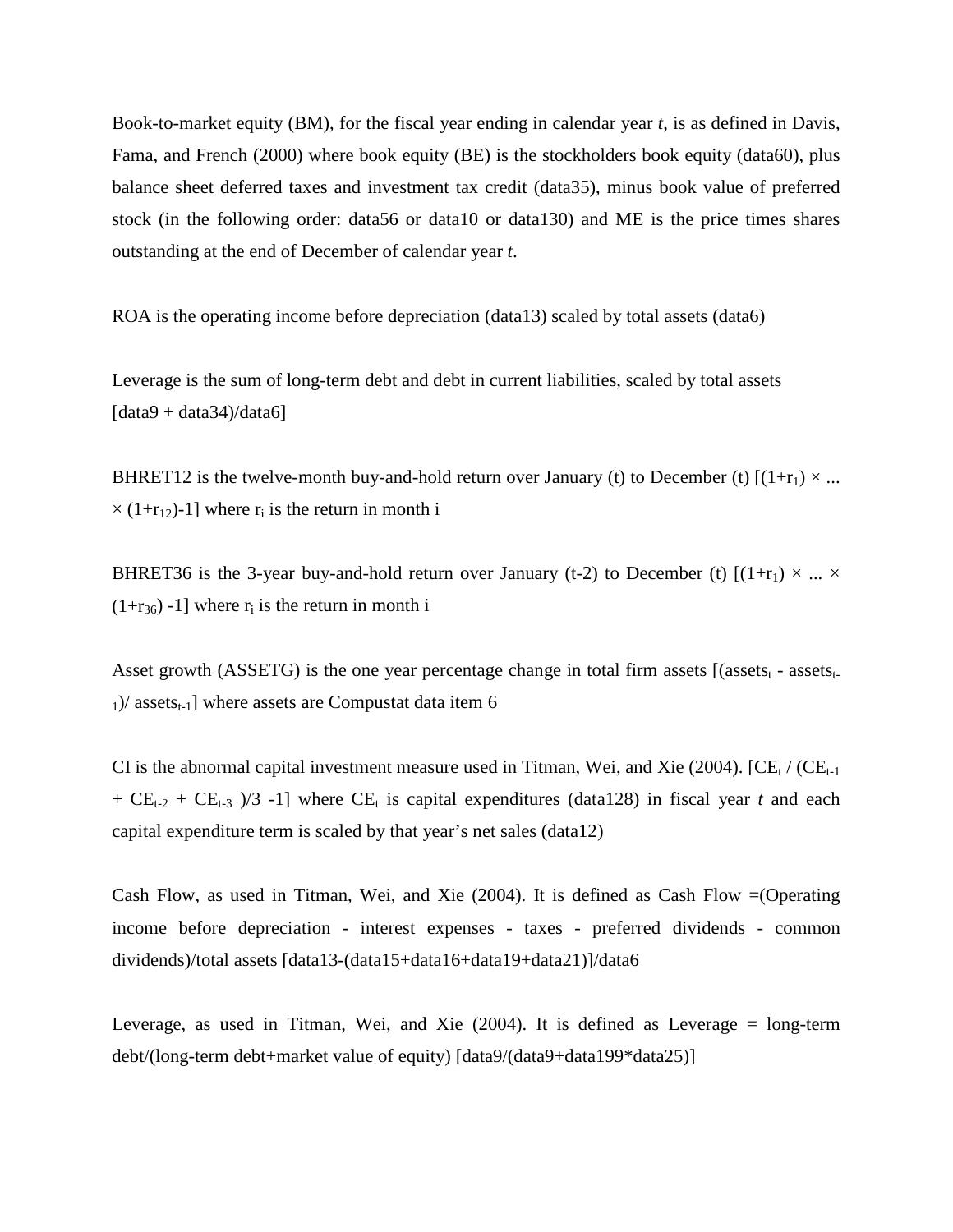Profitability (Profit margin) is operating income before depreciation (OIBD) scaled by sales. [data13/data12]

SHROWNPC is the percentage of the company's shares owned by the CEO (Execucomp)

TDC1PCT is the year to year percentage change in total CEO compensation, TDC1 (Execucomp)

INST. HOLDINGS is the institutional holdings of a given firm calculated using data from Thompson Institutional Holdings database (S34).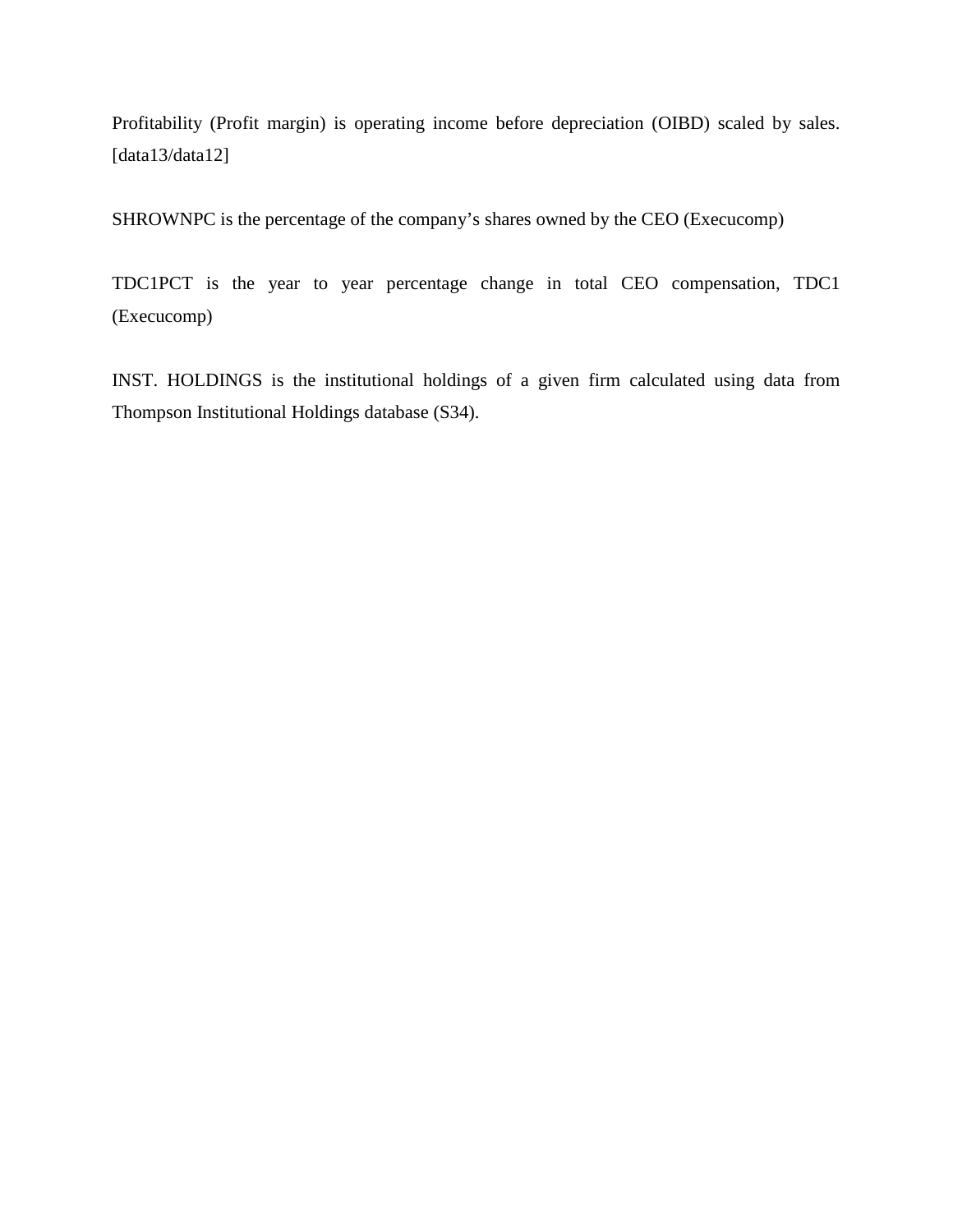## **Table I Descriptive statistics on CEO compensation**

This table reports descriptive statistics on CEO compensation for firms listed in the S&P Execucomp database over 1994-2007. Panel A reports mean, median, and other statistics for components of raw pay while Panel B reports correlations between components of raw pay. Total compensation (Execucomp data item TDC1) includes salary, bonus, restricted stock grants, option grants, and long term incentive payouts while cash compensation (Execucomp data item TCC) includes salary and bonus. Incentive compensation is computed as the difference between TDC1 and TCC.

|                              |                                        | Panel A                                   |                          |                              |         |
|------------------------------|----------------------------------------|-------------------------------------------|--------------------------|------------------------------|---------|
|                              |                                        | Dollar values of compensation (in \$000s) |                          |                              |         |
|                              | Percentage of<br>total<br>compensation | Mean                                      | Median                   | <b>Standard</b><br>Deviation | Maximum |
| Total compensation           | 100.0%                                 | 5,073                                     | 2,457                    | 11,934                       | 760,153 |
| Total cash compensation      | 50.7%                                  | 1,478                                     | 1,012                    | 2,028                        | 128,176 |
| Total incentive compensation | 49.3%                                  | 3,592                                     | 1,219                    | 11,339                       | 754,818 |
| Salary                       | 32.6%                                  | 709                                       | 650                      | 385                          | 7,774   |
| <b>Bonus</b>                 | 18.1%                                  | 769                                       | 356                      | 1,878                        | 127,633 |
| Other annual compensation    | 1.5%                                   | 62                                        |                          | 398                          | 36,782  |
| Restricted stock grants      | $6.1\%$                                | 524                                       | $\overline{\phantom{a}}$ | 5,780                        | 754,777 |
| Long-term incentive payouts  | 3.1%                                   | 213                                       | $\overline{\phantom{a}}$ | 1,142                        | 37,840  |
| All other compensation       | 3.9%                                   | 186                                       | 23                       | 1,326                        | 117,217 |
| Value of options granted     | 32.7%                                  | 2,474                                     | 631                      | 9,635                        | 685,534 |
|                              |                                        | Panel B                                   |                          |                              |         |

|                              | Total<br>compensation | Total cash<br>compensation | Total<br>incentive<br>compensation | Salary | <b>Bonus</b> | Other annual<br>compensation | Restricted<br>stock<br>grants | Long-<br>term<br>incentive<br>payouts | All other<br>compensation | Value<br>of<br>options<br>granted |
|------------------------------|-----------------------|----------------------------|------------------------------------|--------|--------------|------------------------------|-------------------------------|---------------------------------------|---------------------------|-----------------------------------|
| Total compensation           | 1.000                 |                            |                                    |        |              |                              |                               |                                       |                           |                                   |
| Total cash compensation      | 0.368                 | 1.000                      |                                    |        |              |                              |                               |                                       |                           |                                   |
| Total incentive compensation | 0.986                 | 0.210                      | 1.000                              |        |              |                              |                               |                                       |                           |                                   |
| Salary                       | 0.254                 | 0.483                      | 0.182                              | 1.000  |              |                              |                               |                                       |                           |                                   |
| <b>Bonus</b>                 | 0.347                 | 0.984                      | 0.191                              | 0.322  | 1.000        |                              |                               |                                       |                           |                                   |
| Other annual compensation    | 0.125                 | 0.119                      | 0.111                              | 0.129  | 0.103        | 1.000                        |                               |                                       |                           |                                   |
| Restricted stock grants      | 0.520                 | 0.095                      | 0.530                              | 0.083  | 0.086        | 0.051                        | 1.000                         |                                       |                           |                                   |
| Long-term incentive payouts  | 0.171                 | 0.172                      | 0.149                              | 0.214  | 0.143        | 0.045                        | 0.020                         | 1.000                                 |                           |                                   |
| All other compensation       | 0.177                 | 0.133                      | 0.163                              | 0.092  | 0.125        | 0.112                        | 0.027                         | 0.042                                 | 1.000                     |                                   |
| Value of options granted     | 0.834                 | 0.155                      | 0.850                              | 0.127  | 0.142        | 0.042                        | 0.033                         | 0.042                                 | 0.034                     | 1.000                             |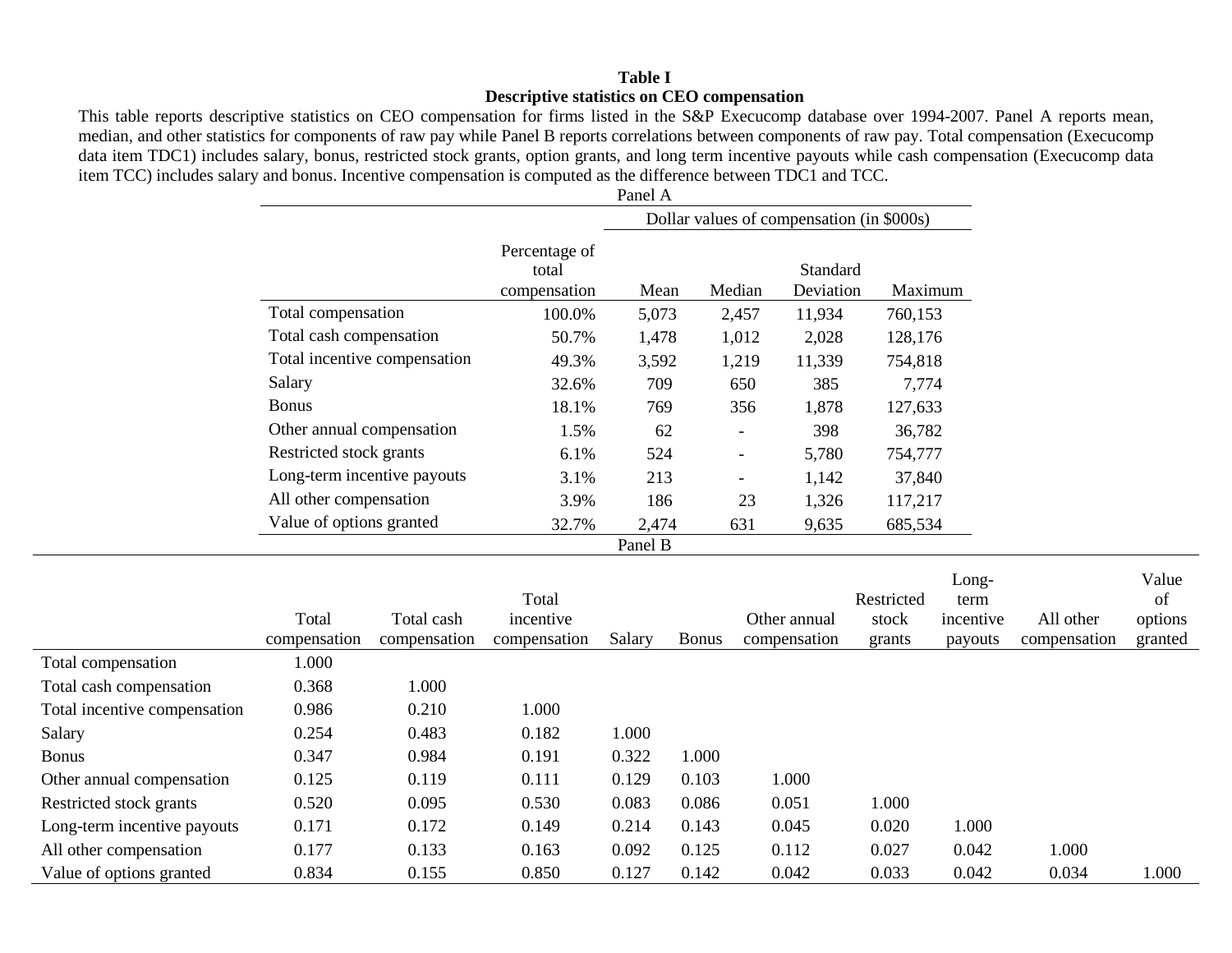## **Table II CEO compensation deciles: Financial and return characteristics**

The table reports median financial and return characteristics for firms in the merged Execucomp, COMPUSTAT, and CRSP databases over 1994-2007. Using annual decile cutoff points, stocks are allocated into deciles based on industry and size median-adjusted total CEO compensation (in thousands of dollars) as of fiscal year ending in calendar year *t*. Total compensation (Execucomp data item TDC1) includes salary, bonus, restricted stock grants, option grants, and long term incentive payouts. Both the percentage of company stock held by CEO and the year-on-year percentage change in total CEO compensation as of fiscal year ending in calendar year *t* are from the Execucomp database. Market value, in millions of \$, is calculated using the price and the number of shares outstanding at the end of December of year *t*. All accounting variables (book-to-market ratio), asset growth, leverage, return on assets (ROA), cash flow, profitability, capital investment are calculated using Compustat data in the fiscal year ending in calendar year *t*. The one-year buy-and-hold return is computed over January (*t*) to December (*t*) where *t* is the portfolio formation year. The 3-year buy and hold return is computed over January (*t*-2) to December (*t*). The numbers in each cell are time series averages of yearly cross-sectional medians. Details on the construction of these variables are provided in the Appendix. Spreads significant at the 1% level are bolded.

| Decile                       | Comp     | Incentive<br>comp/<br>total comp | Percentage<br>change in raw<br>total pay year<br>to year $(in %)$ | Percentage of<br>total shares<br>owned | Size<br>(market<br>value) | Book-<br>$to-$<br>market | Asset<br>growth | Leverage | <b>ROA</b> | Cash<br>Flow | Profit-<br>ability | Capital<br>Invest-<br>ment | year<br>buy and<br>hold<br>return | 3-year<br>buy and<br>hold<br>return |
|------------------------------|----------|----------------------------------|-------------------------------------------------------------------|----------------------------------------|---------------------------|--------------------------|-----------------|----------|------------|--------------|--------------------|----------------------------|-----------------------------------|-------------------------------------|
| 2%                           | $-6,391$ | 31%                              | $-3.94$                                                           | 3.30                                   | 3506.02                   | 0.48                     | 0.08            | 0.16     | 3.35       | 0.08         | 0.17               | $-0.10$                    | 0.11                              | 0.32                                |
| 5%                           | $-4,233$ | 34%                              | $-4.17$                                                           | 2.70                                   | 3035.74                   | 0.49                     | 0.08            | 0.16     | 3.23       | 0.08         | 0.17               | $-0.11$                    | 0.10                              | 0.31                                |
| $\mathbf{1}$                 | $-3,060$ | 31%                              | $-3.84$                                                           | 2.60                                   | 2302.23                   | 0.48                     | 0.08            | 0.18     | 3.74       | 0.08         | 0.15               | $-0.09$                    | 0.08                              | 0.28                                |
| $\boldsymbol{2}$             | $-1,503$ | 34%                              | $-1.10$                                                           | 2.00                                   | 1210.26                   | 0.49                     | 0.08            | 0.19     | 3.94       | 0.08         | 0.13               | $-0.08$                    | 0.07                              | 0.30                                |
| $\mathfrak{Z}$               | $-870$   | 27%                              | $-0.24$                                                           | 2.10                                   | 657.39                    | 0.50                     | 0.07            | 0.15     | 3.86       | 0.08         | 0.13               | $-0.09$                    | 0.08                              | 0.24                                |
| $\overline{4}$               | $-463$   | 34%                              | 1.83                                                              | 1.77                                   | 619.95                    | 0.54                     | 0.07            | 0.19     | 3.78       | 0.07         | 0.14               | $-0.08$                    | 0.08                              | 0.25                                |
| 5                            | $-81$    | 45%                              | 4.14                                                              | 1.44                                   | 796.48                    | 0.51                     | 0.07            | 0.19     | 4.28       | 0.08         | 0.15               | $-0.07$                    | 0.09                              | 0.31                                |
| 6                            | 137      | 52%                              | 9.59                                                              | 1.20                                   | 916.20                    | 0.48                     | 0.08            | 0.20     | 4.48       | 0.08         | 0.15               | $-0.05$                    | 0.10                              | 0.34                                |
| 7                            | 648      | 59%                              | 16.87                                                             | 1.12                                   | 1196.24                   | 0.45                     | 0.09            | 0.18     | 4.64       | 0.08         | 0.15               | $-0.05$                    | 0.11                              | 0.42                                |
| 8                            | 1,607    | 66%                              | 23.14                                                             | 1.12                                   | 1765.26                   | 0.40                     | 0.09            | 0.19     | 5.52       | 0.09         | 0.17               | $-0.04$                    | 0.14                              | 0.48                                |
| 9                            | 3,532    | 75%                              | 35.43                                                             | 1.20                                   | 3563.09                   | 0.37                     | 0.10            | 0.19     | 5.03       | 0.08         | 0.18               | $-0.05$                    | 0.13                              | 0.52                                |
| $10\,$                       | 10,446   | 84%                              | 69.05                                                             | 1.50                                   | 8396.51                   | 0.36                     | 0.12            | 0.16     | 4.47       | 0.08         | 0.20               | $-0.04$                    | 0.16                              | 0.59                                |
| 95%                          | 16,830   | 87%                              | 89.97                                                             | 1.60                                   | 10458.99                  | 0.36                     | 0.14            | 0.16     | 3.80       | 0.08         | 0.21               | $-0.03$                    | 0.18                              | 0.65                                |
| 98%                          | 28,042   | 90%                              | 109.81                                                            | 1.85                                   | 11362.28                  | 0.35                     | 0.17            | 0.16     | 3.45       | 0.07         | 0.22               | $-0.02$                    | 0.20                              | 0.73                                |
| Spread<br>$(10-1)$<br>Spread | 13,506   | 52%                              | 72.89                                                             | $-1.10$                                | 6094.28                   | $-0.12$                  | 0.04            | $-0.02$  | 0.73       | 0.00         | 0.05               | 0.05                       | 0.08                              | 0.31                                |
| $(95-5)$<br>Spread           | 21,063   | 53%                              | 94.14                                                             | $-1.10$                                | 7423.25                   | $-0.13$                  | 0.06            | 0.00     | 0.57       | 0.00         | 0.04               | 0.08                       | 0.07                              | 0.34                                |
| $(98-2)$                     | 34,433   | 59%                              | 113.75                                                            | $-1.45$                                | 7856.26                   | $-0.13$                  | 0.09            | 0.00     | 0.10       | 0.00         | 0.05               | 0.08                       | 0.10                              | 0.42                                |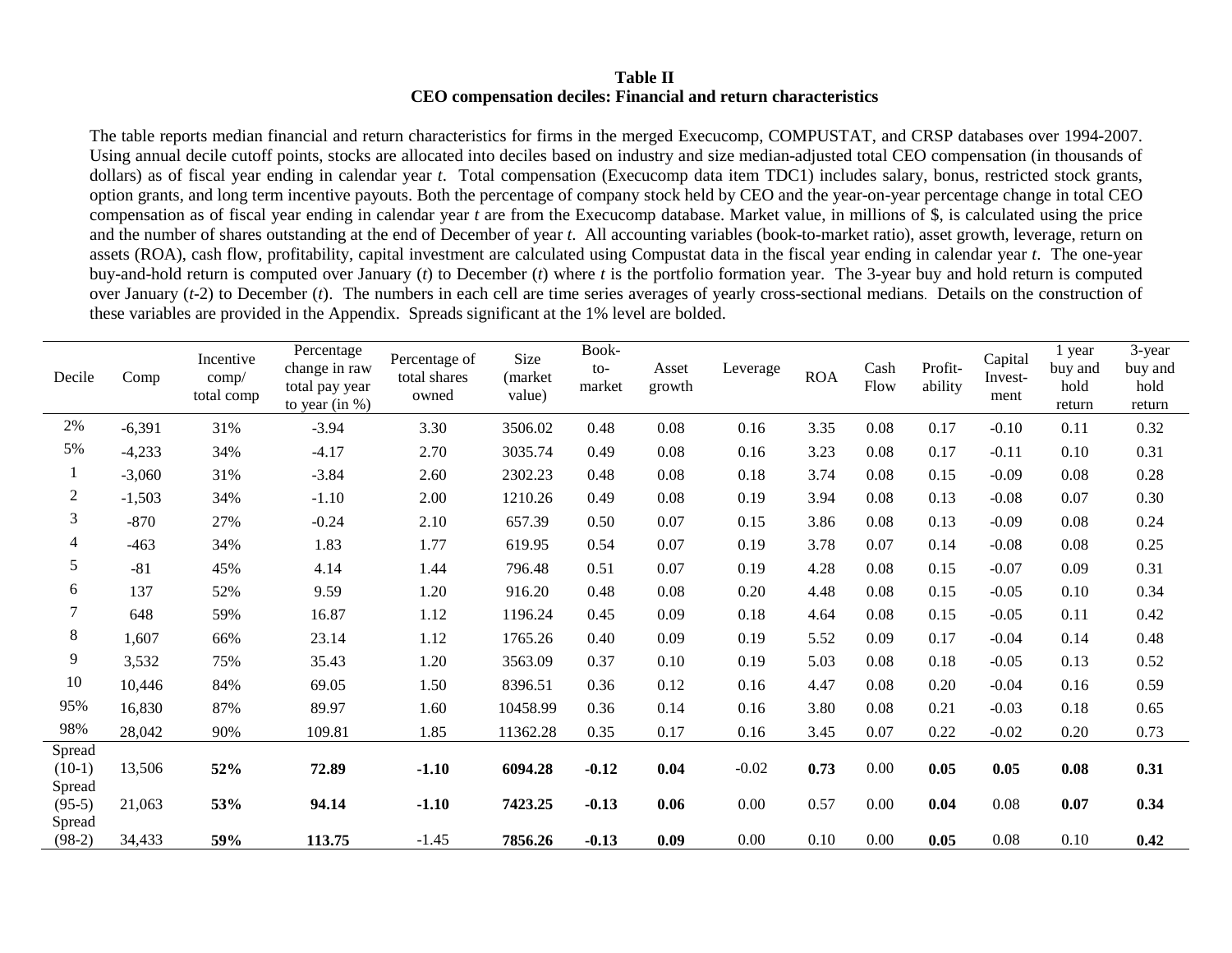### **Table III Determinants of CEO cash and incentive compensation**

This table reports panel regressions on the determinants of industry and size adjusted CEO compensation. The dependent variable is the industry and size adjusted CEO (cash and incentive) compensation in the fiscal year ending calendar year *t*. Cash compensation includes salary and bonus and the incentive compensation includes restricted stock grants, option grants, and long term incentive payouts. Explanatory variables include B/M ratio (book-to-market ratio, as defined in Davis, Fama, and French (2000)), December (*t*) market value, lagged 12-month return (cumulative abnormal return over January(*t*)-December(*t*)), lagged 36-month return (cumulative abnormal return over January(*t-2*)- December(*t-1*)), growth rate in total assets, abnormal capital expenditures, return on assets, average monthly volatility, the level of institutional holdings, staggered board dummy, and GIM index. All accounting based variables are measured in the fiscal year ending in calendar year *t* and all market based variables are as of December of year *t*. Regressions include firm and year fixed effects. More details on the construction of these variables are provided in the Appendix. Robust t-statistics adjusting for clustering within firms are reported in parentheses.

|                                |           |           | Cash compensation |           |           | Incentive compensation |           |           |
|--------------------------------|-----------|-----------|-------------------|-----------|-----------|------------------------|-----------|-----------|
|                                | (1)       | (2)       | (3)               | (4)       | (1)       | (2)                    | (3)       | (4)       |
| Firm market capitalization     | 0.01      | 0.01      | 0.01              | 0.01      | 0.04      | 0.04                   | 0.04      | 0.04      |
|                                | (16.29)   | (14.56)   | (16.17)           | (14.42)   | (14.75)   | (14.43)                | (14.51)   | (14.17)   |
| Book-to-market ratio           | $-0.09$   | $-0.11$   | $-0.08$           | $-0.09$   | $-0.15$   | $-0.16$                | $-0.07$   | $-0.07$   |
|                                | $(-4.14)$ | $(-4.19)$ | $(-3.59)$         | $(-3.59)$ | $(-2.36)$ | $(-1.92)$              | $(-1.05)$ | $(-0.9)$  |
| Lagged 1 year CAR              | $-0.02$   | $-0.04$   |                   |           | 0.10      | 0.03                   |           |           |
|                                | $(-0.41)$ | $(-0.66)$ |                   |           | (0.68)    | (0.17)                 |           |           |
| Lagged 3 year CAR              |           |           | 0.08              | 0.10      |           |                        | 0.43      | 0.61      |
|                                |           |           | (4.72)            | (4.4)     |           |                        | (7.98)    | (8.55)    |
| Asset growth                   | 0.07      | 0.06      | 0.04              | 0.05      | 0.76      | 0.68                   | 0.62      | 0.59      |
|                                | (2.86)    | (1.87)    | (1.71)            | (1.39)    | (9.5)     | (6.3)                  | (7.68)    | (5.51)    |
| Abnormal capital expenditure   | 0.00      | 0.00      | 0.00              | 0.00      | 0.00      | 0.01                   | 0.00      | 0.01      |
|                                | (0.6)     | (0.18)    | (0.56)            | (0.21)    | (0.25)    | (0.35)                 | (0.24)    | (0.39)    |
| <b>ROA</b>                     | 0.00      | 0.01      | 0.00              | 0.01      | $-0.01$   | $-0.01$                | $-0.01$   | $-0.01$   |
|                                | (3.66)    | (4.2)     | (2.95)            | (3.47)    | $(-3.47)$ | $(-1.49)$              | $(-4.47)$ | $(-2.78)$ |
| Volatility                     |           | 1.25      |                   | 1.38      |           | 8.76                   |           | 9.10      |
|                                |           | (1.65)    |                   | (1.83)    |           | (3.63)                 |           | (3.78)    |
| <b>Institutional holdings</b>  |           | 0.31      |                   | 0.23      |           | $-0.23$                |           | $-0.72$   |
|                                |           | (2.27)    |                   | (1.68)    |           | $(-0.52)$              |           | $(-1.64)$ |
| Staggered board dummy          |           | $-0.18$   |                   | $-0.18$   |           | 0.23                   |           | 0.23      |
|                                |           | $(-1.81)$ |                   | $(-1.8)$  |           | (0.71)                 |           | (0.71)    |
| GIM corporate governance index |           | 0.04      |                   | 0.04      |           | $-0.05$                |           | $-0.04$   |
|                                |           | (2.43)    |                   | (2.37)    |           | $(-0.93)$              |           | $(-0.78)$ |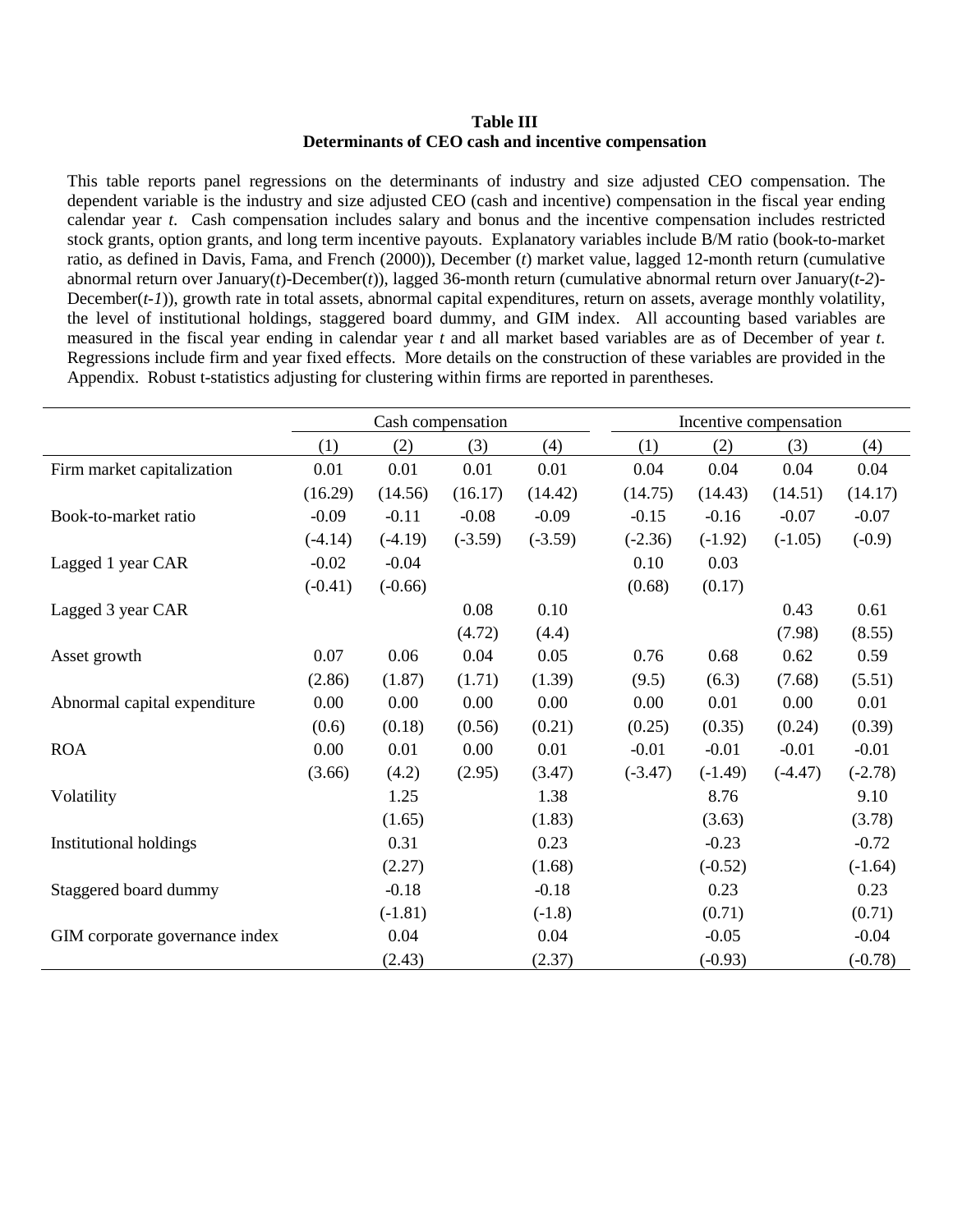#### **Table IV CEO compensation abnormal returns in event time**

This table reports cumulative abnormal returns, in the year before  $(-12,0)$  and up to three years  $(+1, +36)$  after, to the firms that are in the top and bottom deciles of annually ranked excess CEO compensation over 1994-2007. For each of the total compensation, total cash compensation, and total incentive compensation measures, excess compensation is measured as the excess compensation over control firms matched on industry and size. Firms are first sorted annually by their excess CEO compensation. An event year is then defined as a year a firm falls into either the bottom or top decile of the excess CEO compensation distribution. In Panel A, returns are calculated in excess of the average return of an industry and lagged-return matched portfolio. Panels A.3 and A.4 present abnormal returns to the lowest and highest compensation deciles, respectively, using square root of lagged pay weighting. In Panel B, returns are calculated in excess of 125 characteristic matched benchmark portfolios formed by sorting on market value, BM, and one-year lagged returns. Panels B.1 and B.2 present abnormal returns to the lowest and highest compensation deciles, respectively, using equal-weighting (EW) to construct the event window abnormal returns. Panels B.3 and B.4 present abnormal returns to the lowest and highest compensation deciles, respectively, using square root of lagged pay weighting. Return windows starting with +1 are for returns computed starting in January. Return windows starting with +4 are for returns computed starting in April. T-statistics are reported in parentheses for the null hypothesis that the event window abnormal return is zero.

| I and This Bowlon choose compensation acche, equal weighted (BW) |       |           |            |            |             |             |  |
|------------------------------------------------------------------|-------|-----------|------------|------------|-------------|-------------|--|
| Event windows                                                    | N     | $(-12,0)$ | $(+1,+12)$ | $(+1,+36)$ | $(+4, +15)$ | $(+4, +40)$ |  |
| Total pay                                                        | 2,087 | $-1.53%$  | $-0.62%$   | 0.07%      | $-0.89\%$   | 0.29%       |  |
|                                                                  |       | $(-1.86)$ | $(-0.71)$  | (0.04)     | $(-1.00)$   | (0.18)      |  |
| Cash Pay                                                         | 2,106 | $-1.12%$  | $-2.00\%$  | $-0.90%$   | $-1.08%$    | 0.27%       |  |
|                                                                  |       | $(-1.38)$ | $(-2.22)$  | $(-0.54)$  | $(-1.16)$   | (0.16)      |  |
| Incentive pay                                                    | 2,087 | $-1.43%$  | $-0.71\%$  | $-0.36%$   | $-0.76%$    | $-0.09%$    |  |
|                                                                  |       | $(-1.76)$ | $(-0.82)$  | $(-0.22)$  | $(-0.85)$   | $(-0.06)$   |  |

Panel A: Abnormal returns computed against industry and lagged one-year return matched portfolios Panel A.1: Lowest excess compensation decile, equal-weighted (EW)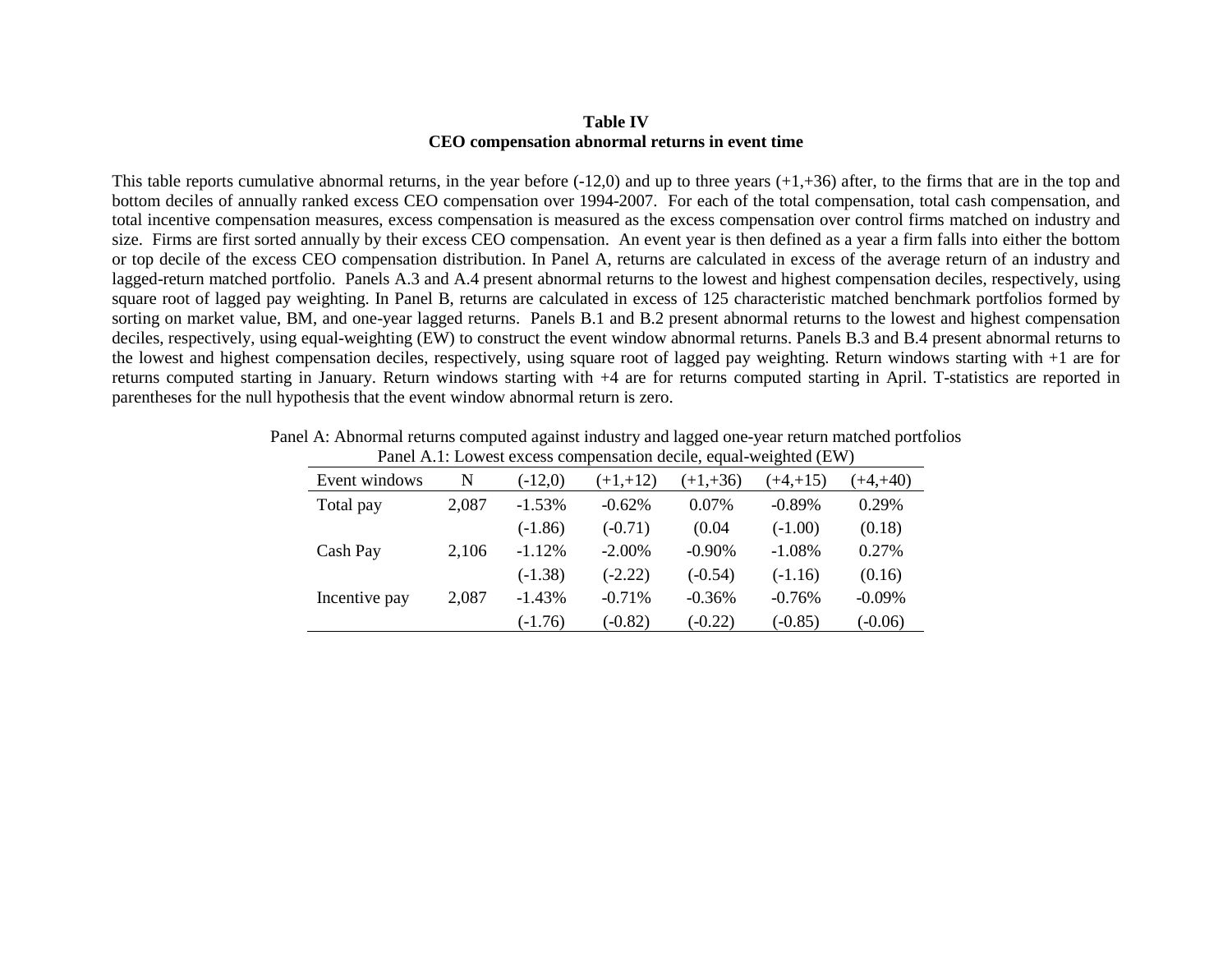|               |       | T and A.2. Thenest excess compensation decire, equal-weighted (E W) |            |            |            |            |  |  |  |  |
|---------------|-------|---------------------------------------------------------------------|------------|------------|------------|------------|--|--|--|--|
| Event windows | N     | $(-12,0)$                                                           | $(+1,+12)$ | $(+1,+36)$ | $(+4,+15)$ | $(+4,+40)$ |  |  |  |  |
| Total pay     | 2,102 | $-1.28%$                                                            | $-3.55\%$  | $-7.84\%$  | $-2.87\%$  | $-7.12%$   |  |  |  |  |
|               |       | $(-1.51)$                                                           | $(-4.09)$  | $(-4.66)$  | $(-3.20)$  | $(-4.14)$  |  |  |  |  |
| Cash Pay      | 2,119 | $-1.61%$                                                            | $-2.94%$   | $-8.00\%$  | $-2.71%$   | $-8.02%$   |  |  |  |  |
|               |       | $(-2.26)$                                                           | $(-3.91)$  | $(-5.52)$  | $(-3.53)$  | $(-5.41)$  |  |  |  |  |
| Incentive pay | 2,102 | $-0.72%$                                                            | $-3.74%$   | $-9.36\%$  | $-2.92%$   | $-8.65%$   |  |  |  |  |
|               |       | $(-0.82)$                                                           | $(-4.19)$  | $(-5.38)$  | $(-3.17)$  | $(-4.86)$  |  |  |  |  |

Panel A.2: Highest excess compensation decile, equal-weighted (EW)

Panel A.3: Lowest excess compensation decile, square root of lagged pay weighted

| Event windows | N    | $(-12,0)$ | $(+1,+12)$ | $(+1,+36)$ | $(+4,+15)$ | $(+4, +40)$ |
|---------------|------|-----------|------------|------------|------------|-------------|
| Total pay     | 2087 | $-1.59%$  | $-0.69%$   | 0.46%      | $-0.58%$   | 1.13%       |
|               |      | $(-1.87)$ | $(-0.76)$  | (0.27)     | $(-0.63)$  | (0.65)      |
| Cash Pay      | 2106 | $-1.29%$  | $-1.94%$   | $-0.87%$   | $-1.13%$   | 0.34%       |
|               |      | $(-1.54)$ | $(-2.10)$  | $(-0.51)$  | $(-1.19)$  | (0.19)      |
| Incentive pay | 2087 | $-1.61%$  | $-0.86%$   | $-0.05\%$  | $-0.52\%$  | 0.59%       |
|               |      | $(-1.90)$ | (-0.95)    | $(-0.03)$  | $(-0.56)$  | (0.35)      |

| Panel A.4: Highest excess compensation decile, square root of lagged pay weighted |      |           |            |            |             |             |  |  |
|-----------------------------------------------------------------------------------|------|-----------|------------|------------|-------------|-------------|--|--|
| Event windows                                                                     | N    | $(-12,0)$ | $(+1,+12)$ | $(+1,+36)$ | $(+4, +15)$ | $(+4, +40)$ |  |  |
| Total pay                                                                         | 2102 | $-1.20%$  | $-5.22\%$  | $-11.45%$  | $-3.90\%$   | $-9.72%$    |  |  |
|                                                                                   |      | $(-1.27)$ | $(-5.41)$  | $(-6.10)$  | $(-3.91)$   | $(-5.06)$   |  |  |
| Cash Pay                                                                          | 2119 | $-1.71%$  | $-3.28%$   | $-9.65%$   | $-3.26%$    | $-9.74%$    |  |  |
|                                                                                   |      | $(-2.20)$ | $(-4.00)$  | $(-6.15)$  | $(-3.89)$   | $(-6.07)$   |  |  |
| Incentive pay                                                                     | 2102 | $-0.78%$  | $-5.50\%$  | $-12.21%$  | $-3.92%$    | $-10.35%$   |  |  |
|                                                                                   |      | $(-0.79)$ | $(-5.49)$  | $(-6.22)$  | $(-3.78)$   | $(-5.15)$   |  |  |

Panel A.4: Highest excess compensation decile, square root of lagged pay weighted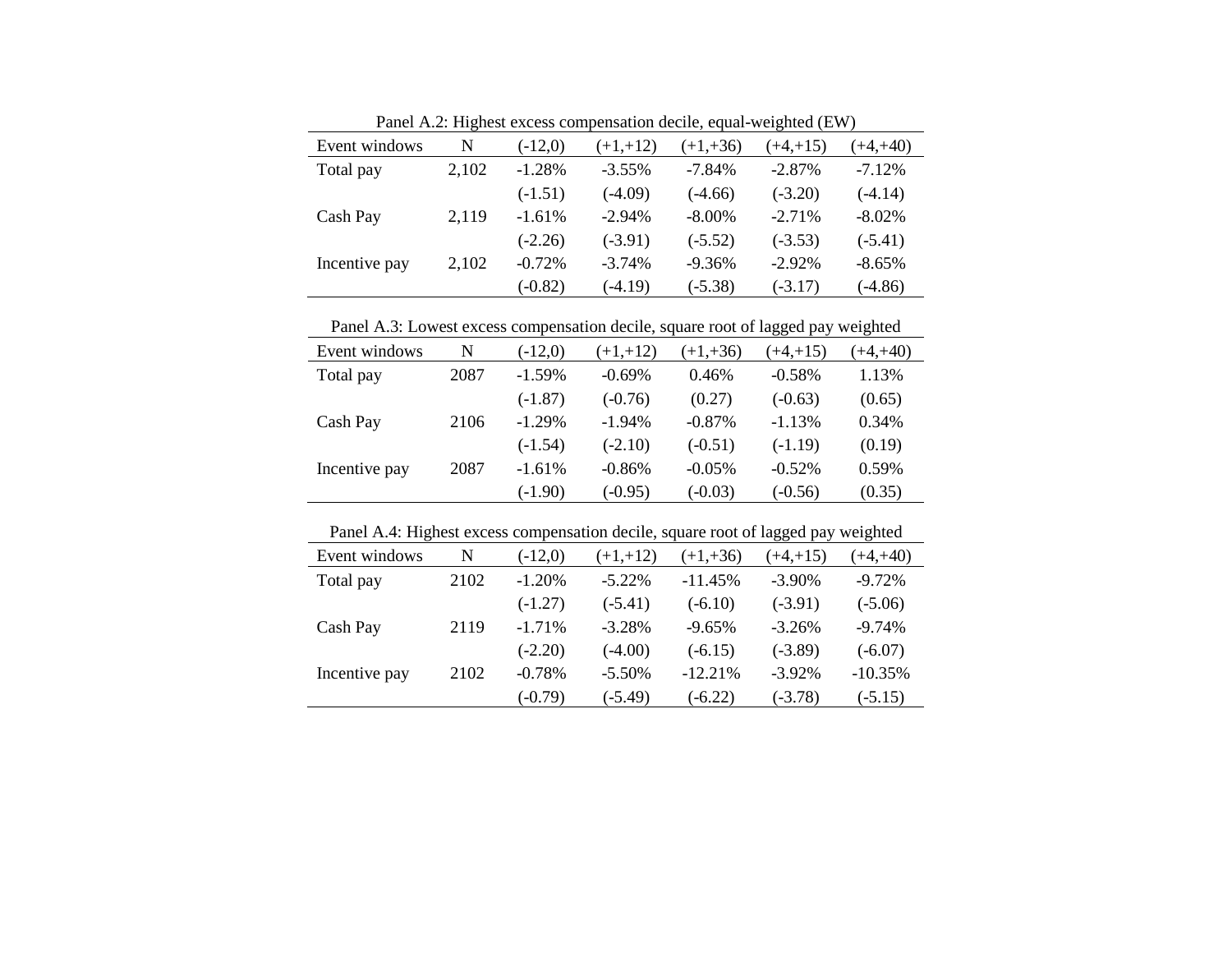Panel B: Abnormal returns computed against 125 size/BM/momentum matched portfolios

|               | I and B.I. Bowest excess compensation accire, equal weighted (B $\eta$ ) |           |            |            |            |             |  |  |  |
|---------------|--------------------------------------------------------------------------|-----------|------------|------------|------------|-------------|--|--|--|
| Event windows | N                                                                        | $(-12,0)$ | $(+1,+12)$ | $(+1,+36)$ | $(+4,+15)$ | $(+4, +40)$ |  |  |  |
| Total pay     | 2,087                                                                    | $-0.05\%$ | 0.52%      | 1.89%      | 0.63%      | 2.01%       |  |  |  |
|               |                                                                          | $(-0.06)$ | (0.59)     | (1.15)     | (0.69)     | (1.20)      |  |  |  |
| Cash Pay      | 2,106                                                                    | $-0.56%$  | $-1.69%$   | $-0.30%$   | $-0.64%$   | 0.79%       |  |  |  |
|               |                                                                          | $(-0.67)$ | $(-1.86)$  | $(-0.18)$  | $(-0.69)$  | (0.46)      |  |  |  |
| Incentive pay | 2,087                                                                    | $-0.13%$  | 0.33%      | 1.74%      | 0.87%      | 1.59%       |  |  |  |
|               |                                                                          | $(-0.15)$ | (0.38)     | (1.07)     | (0.97)     | (0.96)      |  |  |  |

Panel B.1: Lowest excess compensation decile, equal-weighted (EW)

Panel B.2: Highest excess compensation decile, equal-weighted (EW)

| Event windows | N     | $(-12,0)$ | $(+1,+12)$ | $(+1,+36)$ | $(+4, +15)$ | $(+4, +40)$ |
|---------------|-------|-----------|------------|------------|-------------|-------------|
| Total pay     | 2,102 | 0.25%     | $-1.42%$   | $-2.49%$   | $-1.17%$    | $-2.20%$    |
|               |       | (0.28)    | $(-1.60)$  | $(-1.46)$  | $(-1.28)$   | $(-1.27)$   |
| Cash Pay      | 2,119 | $-0.26%$  | $-1.26%$   | $-3.14%$   | $-1.04%$    | $-3.00\%$   |
|               |       | $(-0.36)$ | $(-1.66)$  | $(-2.16)$  | $(-1.34)$   | $(-2.01)$   |
| Incentive pay | 2,102 | 0.54%     | $-1.71%$   | $-4.01%$   | $-1.48%$    | $-3.92%$    |
|               |       | (0.60)    | $(-1.88)$  | $(-2.27)$  | $(-1.57)$   | $(-2.18)$   |

Panel B.3: Lowest excess compensation decile, square root of lagged pay weighted

| Event windows | N    | $(-12,0)$ | $(+1,+12)$ | $(+1,+36)$ | $(+4,+15)$ | $(+4, +40)$ |
|---------------|------|-----------|------------|------------|------------|-------------|
| Total pay     | 2087 | 0.14%     | 0.53%      | 1.62%      | 0.87%      | 2.04%       |
|               |      | (0.16)    | (0.57)     | (0.95)     | (0.93)     | (1.17)      |
| Cash Pay      | 2106 | $-0.62%$  | $-1.57\%$  | $-0.63%$   | $-0.71%$   | 0.53%       |
|               |      | $(-0.73)$ | $(-1.68)$  | $(-0.36)$  | $(-0.74)$  | (0.30)      |
| Incentive pay | 2087 | 0.13%     | 0.26%      | 1.20%      | 1.01%      | 1.30%       |
|               |      | (0.15)    | (0.28)     | (0.70)     | (1.07)     | (0.75)      |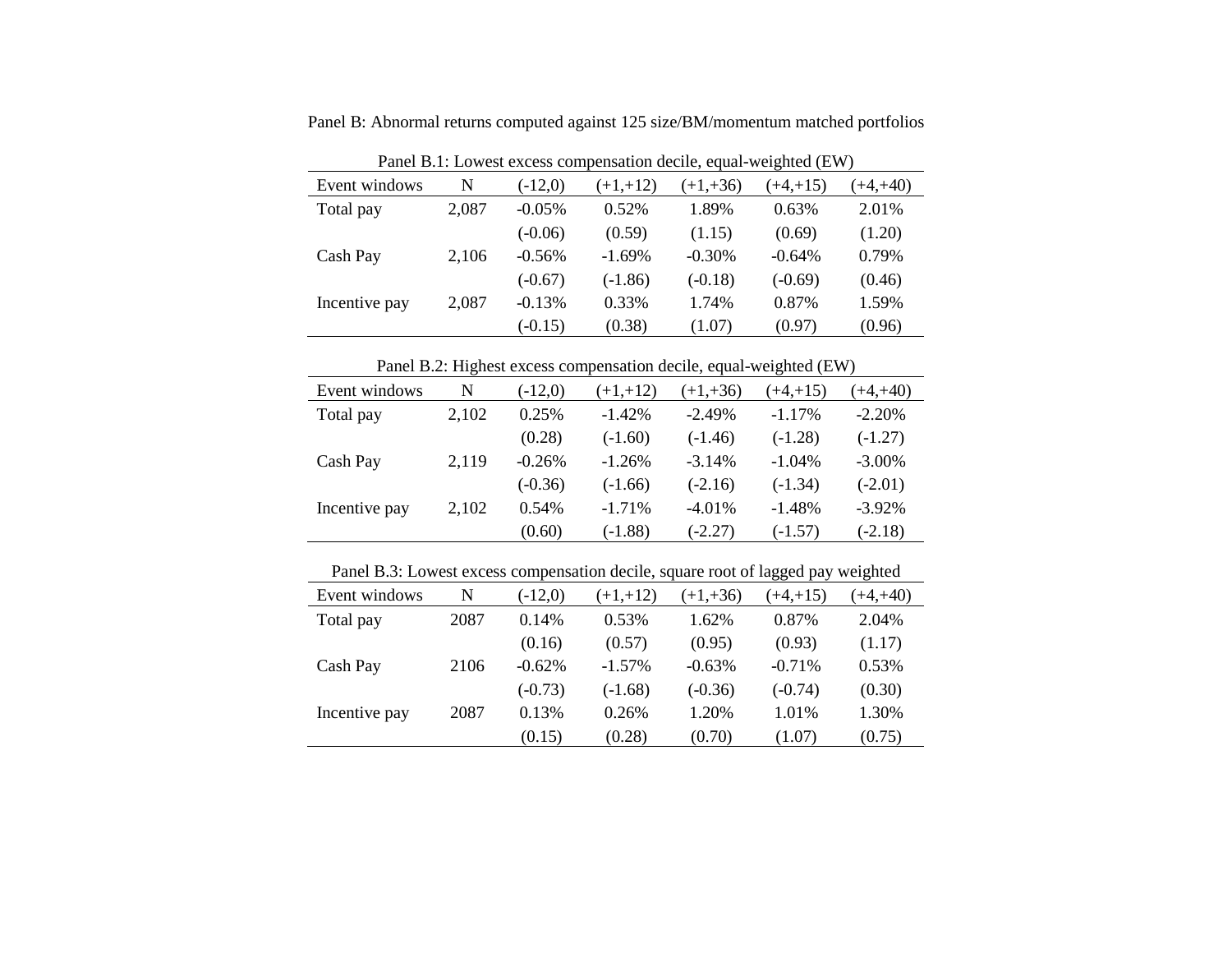| Event windows | N    | $(-12,0)$ | $(+1,+12)$ | $(+1,+36)$ | $(+4,+15)$ | $(+4,+40)$ |
|---------------|------|-----------|------------|------------|------------|------------|
| Total pay     | 2102 | 0.15%     | $-2.28%$   | $-4.02\%$  | $-1.59\%$  | $-3.19%$   |
|               |      | (0.15)    | $(-2.32)$  | $(-2.12)$  | $(-1.57)$  | $(-1.64)$  |
| Cash Pay      | 2119 | $-0.26%$  | $-1.37%$   | $-4.72%$   | $-1.46%$   | $-4.57%$   |
|               |      | $(-0.33)$ | $(-1.64)$  | $(-2.99)$  | $(-1.72)$  | $(-2.83)$  |
| Incentive pay | 2102 | 0.36%     | $-2.59%$   | $-4.60%$   | $-1.73%$   | $-3.81%$   |
|               |      | (0.35)    | $(-2.53)$  | $(-2.31)$  | $(-1.64)$  | $(-1.87)$  |
|               |      |           |            |            |            |            |

Panel B.4: Highest excess compensation decile, square root of lagged pay weighted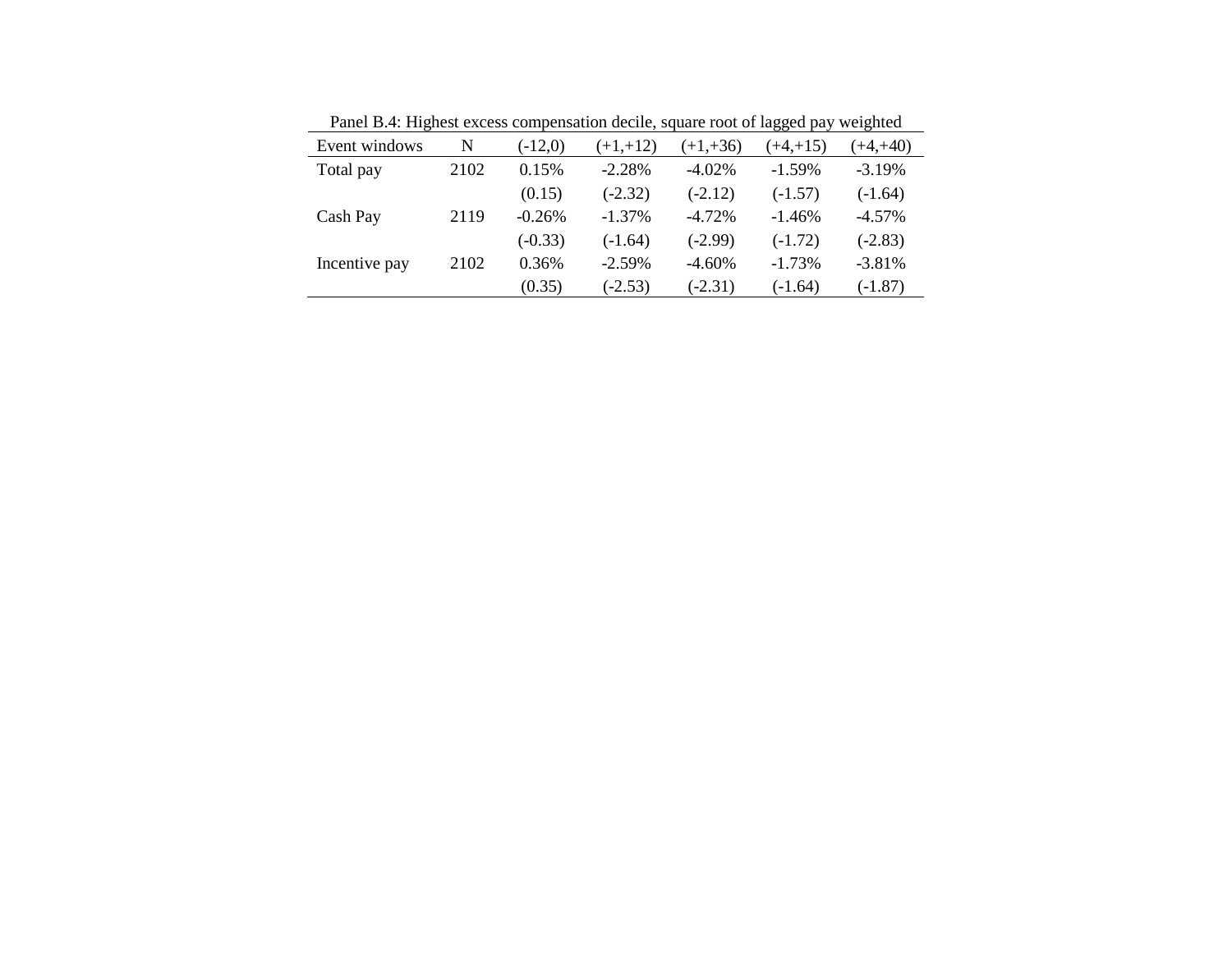#### **Table V**

#### **Cross sectional time series regressions of annual stock returns on CEO compensation**

Annual cumulative abnormal stock returns over January-December of year *t*+1 are regressed on lagged compensation, and other variables measured as of December of year *t*. Compensation is the industry and size adjusted CEO compensation in the fiscal year ending calendar year *t*. B/M ratio (book-to-market ratio, as defined in Davis, Fama, and French (2000)), is calculated using the Compustat data in the fiscal year ending in calendar year *t*. Market value is the December (*t*) market value, lagged 12-month return is the cumulative abnormal return lagged one year (over January(*t*)-December(*t*)). Total cash compensation is obtained from Execucomp (data item TCC), and total incentive compensation is computed as the difference between total compensation and total cash compensation (TDC1-TCC). The cash and incentive compensation measures are both winsorized at the 1% and 99% points of their distributions. More details on the construction of these variables are provided in the appendix. Regressions include firm and year fixed effects. More details on the construction of these variables are provided in the Appendix. Robust t-statistics adjusting for clustering within firms are reported in parentheses.

|                                      | (1)       | (2)       | (3)       | (4)        | (5)        | (6)       |
|--------------------------------------|-----------|-----------|-----------|------------|------------|-----------|
| Industry and size adjusted incentive | $-0.007$  |           | $-0.006$  | $-0.004$   | $-0.003$   | $-0.005$  |
| Compensation                         | $(-8.74)$ |           | $(-7.89)$ | $(-4.57)$  | $(-3.41)$  | $(-3.15)$ |
| Industry and size adjusted cash      |           | $-0.025$  | $-0.020$  | $-0.002$   | $-0.004$   | 0.008     |
| Compensation                         |           | $(-6.19)$ | $(-4.92)$ | $(-0.43)$  | $(-0.91)$  | (0.99)    |
| Firm market capitalization           |           |           |           | $-0.01$    | $-0.01$    | $-0.01$   |
|                                      |           |           |           | $(-11.38)$ | $(-11.56)$ | $(-9.23)$ |
| Book-to-market ratio                 |           |           |           | 0.04       | 0.04       | 0.07      |
|                                      |           |           |           | (7.05)     | (5.61)     | (5.94)    |
| Lagged 1 year CAR                    |           |           |           | $-0.08$    | $-0.11$    | $-0.09$   |
|                                      |           |           |           | $(-5.39)$  | $(-6.00)$  | $(-3.55)$ |
| Lagged 3 year CAR                    |           |           |           | $-0.08$    | $-0.09$    | $-0.10$   |
|                                      |           |           |           | $(-14.23)$ | $(-13.88)$ | $(-9.19)$ |
| Asset growth                         |           |           |           | $-0.06$    | $-0.07$    | $-0.16$   |
|                                      |           |           |           | $(-8.20)$  | $(-6.75)$  | $(-7.99)$ |
| Abnormal capital expenditure         |           |           |           |            | $-0.0003$  | 0.0004    |
|                                      |           |           |           |            | $(-0.19)$  | (0.27)    |
| 3 year share issuance measure        |           |           |           |            | $-0.01$    | 0.01      |
|                                      |           |           |           |            | $(-0.48)$  | (0.44)    |
| Staggered board dummy                |           |           |           |            | $-0.05$    | $-0.09$   |
|                                      |           |           |           |            | $(-1.77)$  | $(-1.50)$ |
| GIM corporate governance index       |           |           |           |            | $-0.002$   | 0.003     |
|                                      |           |           |           |            | $(-0.38)$  | (0.30)    |
| Percentage of shares owned           |           |           |           |            |            | 0.002     |
|                                      |           |           |           |            |            | (0.98)    |
| N                                    | 20,911    | 20,911    | 20,911    | 19,740     | 13,556     | 6,187     |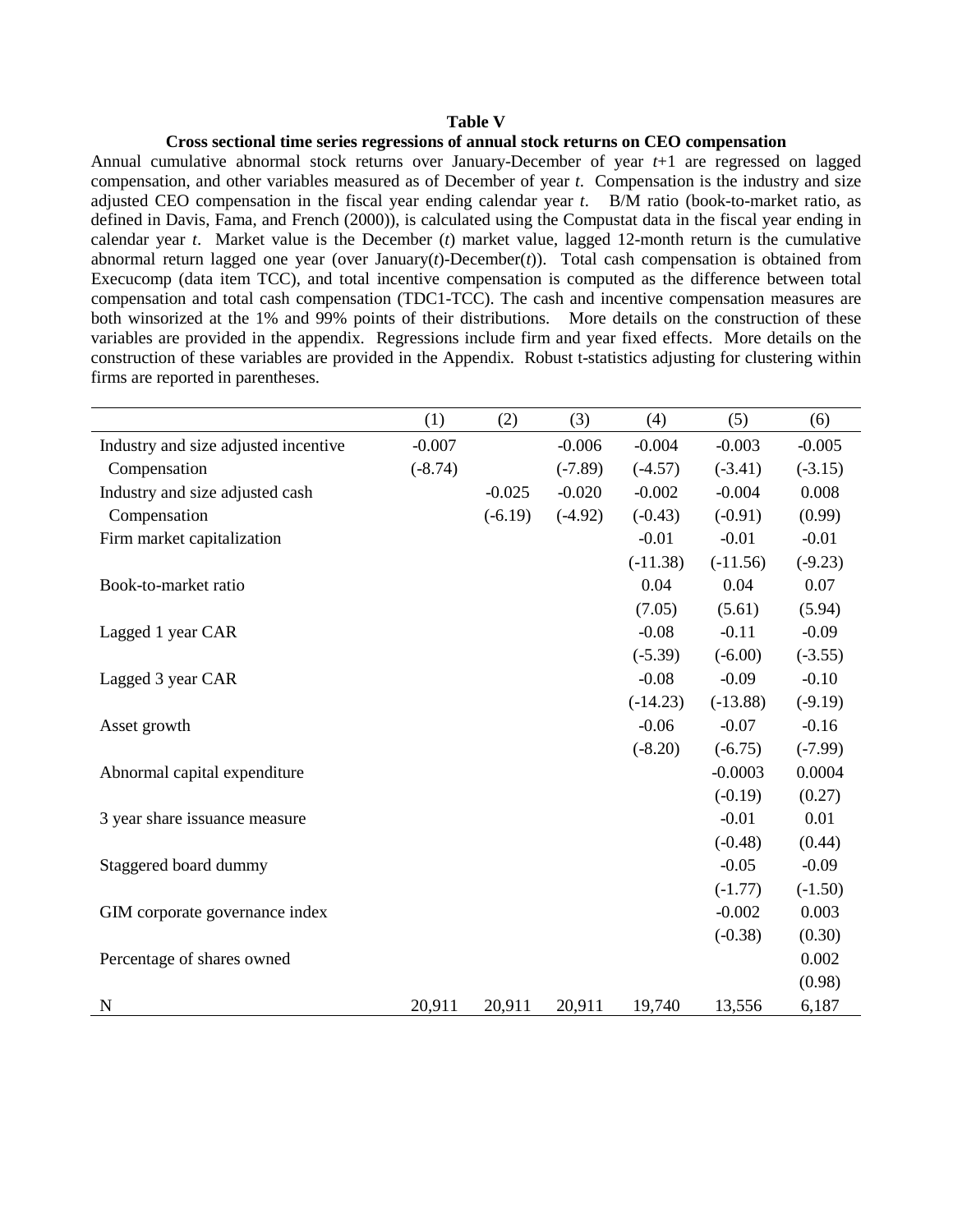#### **Table VI**

**Cross sectional time series regressions of annual stock returns on components of CEO compensation** Annual cumulative abnormal stock returns over January-December of year *t*+1 are regressed on lagged CEO compensation and its components. Total compensation (Execucomp data item TDC1) includes salary, bonus, restricted stock grants, option grants, and long term incentive payouts while cash compensation (Execucomp data item TCC) includes salary and bonus. Incentive compensation is computed as the difference between TDC1 and TCC). All the overall compensation measures and the components are industry and size adjusted and winsorized at the 1% and 99% points of their distributions. Control variables include B/M ratio, December (*t*) market value, lagged 12-month return, lagged 36-month return, growth rate in total assets, and abnormal capital expenditures. All accounting based variables are measured in the fiscal year ending in calendar year *t* and all market based variables are as of December of year *t*. Regressions include firm and year fixed effects. The coefficients on market capitalization and abnormal capital expenditures are multiplied by 1000. More details on the construction of these variables are provided in the Appendix. Robust t-statistics adjusting for clustering within firms are reported in parentheses.

| Regression on levels of pay components |           |           |           |            |            |            |            |            |
|----------------------------------------|-----------|-----------|-----------|------------|------------|------------|------------|------------|
|                                        | (1)       | (2)       | (3)       | (4)        | (5)        | (6)        | (7)        | (8)        |
| Salary                                 | $-0.04$   |           | $-0.04$   | $-0.03$    |            |            |            | $-0.03$    |
|                                        | $(-2.24)$ |           | $(-1.69)$ | $(-1.53)$  |            |            |            | $(-1.38)$  |
| <b>Bonus</b>                           | $-0.02$   |           | $-0.02$   | $-0.01$    |            |            |            | 0.00       |
|                                        | $(-4.99)$ |           | $(-3.66)$ | $(-1.00)$  |            |            |            | (0.33)     |
| Other annual compensation              |           | $-0.09$   | $-0.08$   |            |            |            |            | $-0.05$    |
|                                        |           | $(-2.52)$ | $(-2.14)$ |            |            |            |            | $(-1.43)$  |
| Restricted stock grants                |           | $-0.01$   | 0.00      |            | 0.00       |            |            | 0.00       |
|                                        |           | $(-1.85)$ | $(-1.46)$ |            | $(-0.99)$  |            |            | $(-0.39)$  |
| Long-term incentive payouts            |           | $-0.020$  | $-0.010$  |            |            | $-0.005$   |            | $-0.004$   |
|                                        |           | $(-2.18)$ | $(-1.73)$ |            |            | $(-0.62)$  |            | $(-0.48)$  |
| All other total compensation           |           | 0.000     | 0.000     |            |            |            |            | $-0.004$   |
|                                        |           | $(-0.46)$ | $(-0.32)$ |            |            |            |            | $(-0.38)$  |
| BS value of options granted            |           | $-0.01$   | $-0.01$   |            |            |            | $-0.01$    | $-0.01$    |
|                                        |           | $(-9.86)$ | $(-9.20)$ |            |            |            | $(-5.88)$  | $(-5.65)$  |
| Firm market capitalization             |           |           |           | $-0.002$   | $-0.003$   | $-0.003$   | $-0.003$   | $-0.003$   |
|                                        |           |           |           | $(-8.19)$  | $(-9.57)$  | $(-9.58)$  | $(-8.99)$  | $(-8.73)$  |
| Book-to-market ratio                   |           |           |           | 0.05       | 0.04       | 0.04       | 0.04       | 0.04       |
|                                        |           |           |           | (6.45)     | (6.14)     | (6.13)     | (6.11)     | (6.14)     |
| Lagged 1 year CAR                      |           |           |           | $-0.08$    | $-0.10$    | $-0.10$    | $-0.10$    | $-0.10$    |
|                                        |           |           |           | $(-4.99)$  | $(-5.99)$  | $(-5.98)$  | $(-5.99)$  | $(-6.02)$  |
| Lagged 3 year CAR                      |           |           |           | $-0.08$    | $-0.09$    | $-0.09$    | $-0.09$    | $-0.09$    |
|                                        |           |           |           | $(-13.85)$ | $(-14.99)$ | $(-14.94)$ | $(-14.66)$ | $(-14.59)$ |
| Asset growth                           |           |           |           | $-0.07$    | $-0.08$    | $-0.08$    | $-0.07$    | $-0.07$    |
|                                        |           |           |           | $(-7.99)$  | $(-8.29)$  | $(-8.31)$  | $(-8.05)$  | $(-8.08)$  |
| Abnormal capital expenditure           |           |           |           | $-0.37$    | $-0.25$    | $-0.25$    | $-0.26$    | $-0.23$    |
|                                        |           |           |           | $(-0.27)$  | $(-0.18)$  | $(-0.18)$  | $(-0.19)$  | $(-0.17)$  |
| 3 year share issuance measure          |           |           |           | $-0.01$    | $-0.03$    | $-0.03$    | $-0.02$    | $-0.02$    |
|                                        |           |           |           | $(-0.78)$  | $(-1.44)$  | $(-1.43)$  | $(-1.30)$  | $(-1.31)$  |
| N                                      | 20,911    | 18,951    | 18,951    | 16,645     | 14,947     | 14,947     | 14,947     | 14,946     |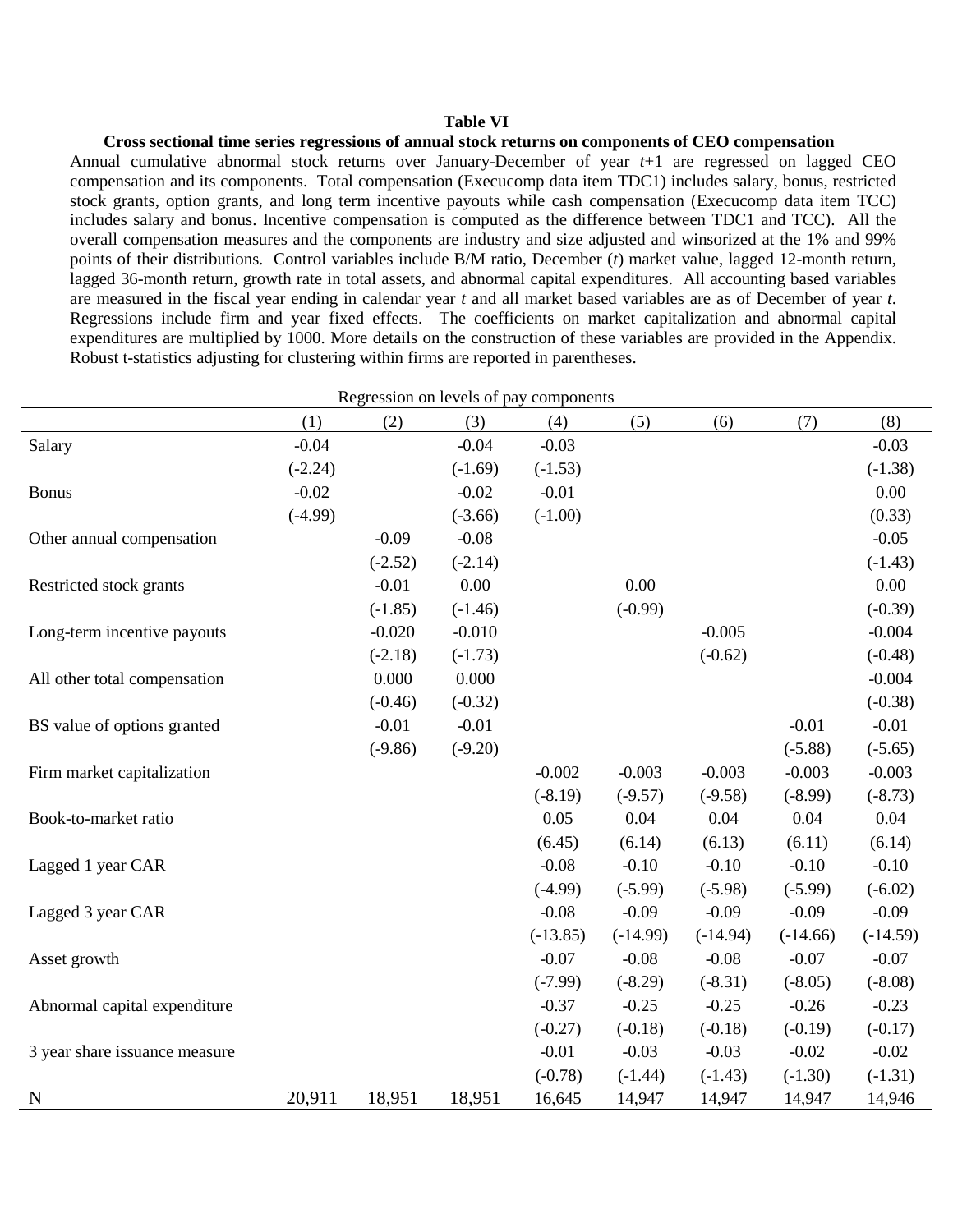### **Table VII Two-way independent sorts on excess incentive compensation and information variables**

The table reports average year-ahead cumulative abnormal returns (calculated in excess of the average return of an industry and lagged-return matched portfolio) to 10 portfolios formed on industry and size adjusted incentive compensation and firm and CEO characteristics. The portfolios are formed in December of every year as the intersection of 2 portfolios formed on industry and size adjusted compensation and 5 portfolios formed on firm characteristics as of fiscal year ending in calendar year *t*. The compensation breakpoints are the yearly  $10<sup>th</sup>$  (low) and  $90<sup>th</sup>$  (high) percentile of the industry and size adjusted incentive pay distribution. The characteristic portfolios are formed using quintile sorts of the variables measured in fiscal year ending in calendar year *t* for accounting based information variables and in December of year *t* for market based information variables. Information variables used in the sorts include: lagged 3-year abnormal returns, lagged 3-year sales growth, and the lagged unexercised in-the-money options as the percentage of total incentive compensation. Incentive compensation is measured as total compensation (Execucomp data item TDC1 which includes salary, bonus, restricted stock grants, option grants, and long term incentive payouts), less total cash compensation (Execucomp data item TCC which includes salary and bonus).

|                 | Unexercised in-the-money options as a percentage of total incentive compensation |                         |                |                           |                |           |  |  |  |  |  |
|-----------------|----------------------------------------------------------------------------------|-------------------------|----------------|---------------------------|----------------|-----------|--|--|--|--|--|
|                 | Q1                                                                               | Q2                      | Q <sub>3</sub> | Q4                        | Q <sub>5</sub> | $Q5-Q1$   |  |  |  |  |  |
| Low Pay         | $-1.56%$                                                                         | $-4.00\%$               | 1.17%          | 0.85%                     | $-1.58%$       | $-0.01%$  |  |  |  |  |  |
|                 | $(-0.44)$                                                                        | $(-1.37)$               | (0.53)         | (0.44)                    | $(-1.05)$      | $(-0.00)$ |  |  |  |  |  |
| <b>High Pay</b> | $-2.62%$                                                                         | $-3.53%$                | $-2.24%$       | $-3.16%$                  | $-12.95%$      | $-10.32%$ |  |  |  |  |  |
|                 | $(-1.36)$                                                                        | $(-1.93)$               | $(-1.19)$      | $(-1.37)$                 | $(-3.50)$      | $(-2.47)$ |  |  |  |  |  |
| High-Low        | $-1.06%$                                                                         | 0.47%                   | $-3.41%$       | $-4.01%$                  | $-11.37%$      |           |  |  |  |  |  |
|                 | $(-0.26)$                                                                        | (0.14)                  | $(-1.17)$      | $(-1.34)$                 | $(-2.84)$      |           |  |  |  |  |  |
|                 |                                                                                  | 3-year abnormal returns |                |                           |                |           |  |  |  |  |  |
|                 | Q1                                                                               | Q2                      | Q <sub>3</sub> | Q <sub>4</sub>            | Q <sub>5</sub> | $Q5-Q1$   |  |  |  |  |  |
| Low Pay         | 3.62%                                                                            | $-1.64%$                | 0.26%          | $-2.22%$                  | $-3.38%$       | $-7.00\%$ |  |  |  |  |  |
|                 | (1.74)                                                                           | $(-0.93)$               | (0.16)         | $(-1.25)$                 | $(-1.31)$      | $(-2.11)$ |  |  |  |  |  |
| <b>High Pay</b> | $-3.41%$                                                                         | $-2.00\%$               | $-0.79%$       | $-2.45%$                  | $-9.87%$       | $-6.47%$  |  |  |  |  |  |
|                 | $(-1.52)$                                                                        | $(-1.05)$               | $(-0.46)$      | $(-1.38)$                 | $(-4.48)$      | $(-2.06)$ |  |  |  |  |  |
| High-Low        | $-7.02%$                                                                         | $-0.36%$                | $-1.05%$       | $-0.23%$                  | $-6.49%$       |           |  |  |  |  |  |
|                 | $(-2.30)$                                                                        | $(-0.14)$               | $(-0.44)$      | $(-0.09)$                 | $(-1.91)$      |           |  |  |  |  |  |
|                 |                                                                                  |                         |                | 3-year sales growth (LSV) |                |           |  |  |  |  |  |
|                 | Q <sub>1</sub>                                                                   | Q <sub>2</sub>          | Q <sub>3</sub> | Q <sub>4</sub>            | Q <sub>5</sub> | $Q5-Q1$   |  |  |  |  |  |
| Low Pay         | 5.07%                                                                            | $-1.38%$                | $-1.70%$       | $-2.75%$                  | $-4.88%$       | $-9.95%$  |  |  |  |  |  |
|                 | (1.83)                                                                           | $(-0.61)$               | $(-0.84)$      | $(-1.23)$                 | $(-1.88)$      | $(-2.62)$ |  |  |  |  |  |
| <b>High Pay</b> | 0.20%                                                                            | $-2.01%$                | $-2.21%$       | $-3.60%$                  | $-11.34%$      | $-11.54%$ |  |  |  |  |  |
|                 | (0.07)                                                                           | $(-0.95)$               | $(-1.03)$      | $(-1.61)$                 | $(-4.45)$      | $(-3.10)$ |  |  |  |  |  |
| High-Low        | $-4.87%$                                                                         | $-0.64%$                | $-0.50%$       | $-0.84%$                  | $-6.46%$       |           |  |  |  |  |  |
|                 | $(-1.26)$                                                                        | $(-0.21)$               | $(-0.17)$      | $(-0.27)$                 | $(-1.78)$      |           |  |  |  |  |  |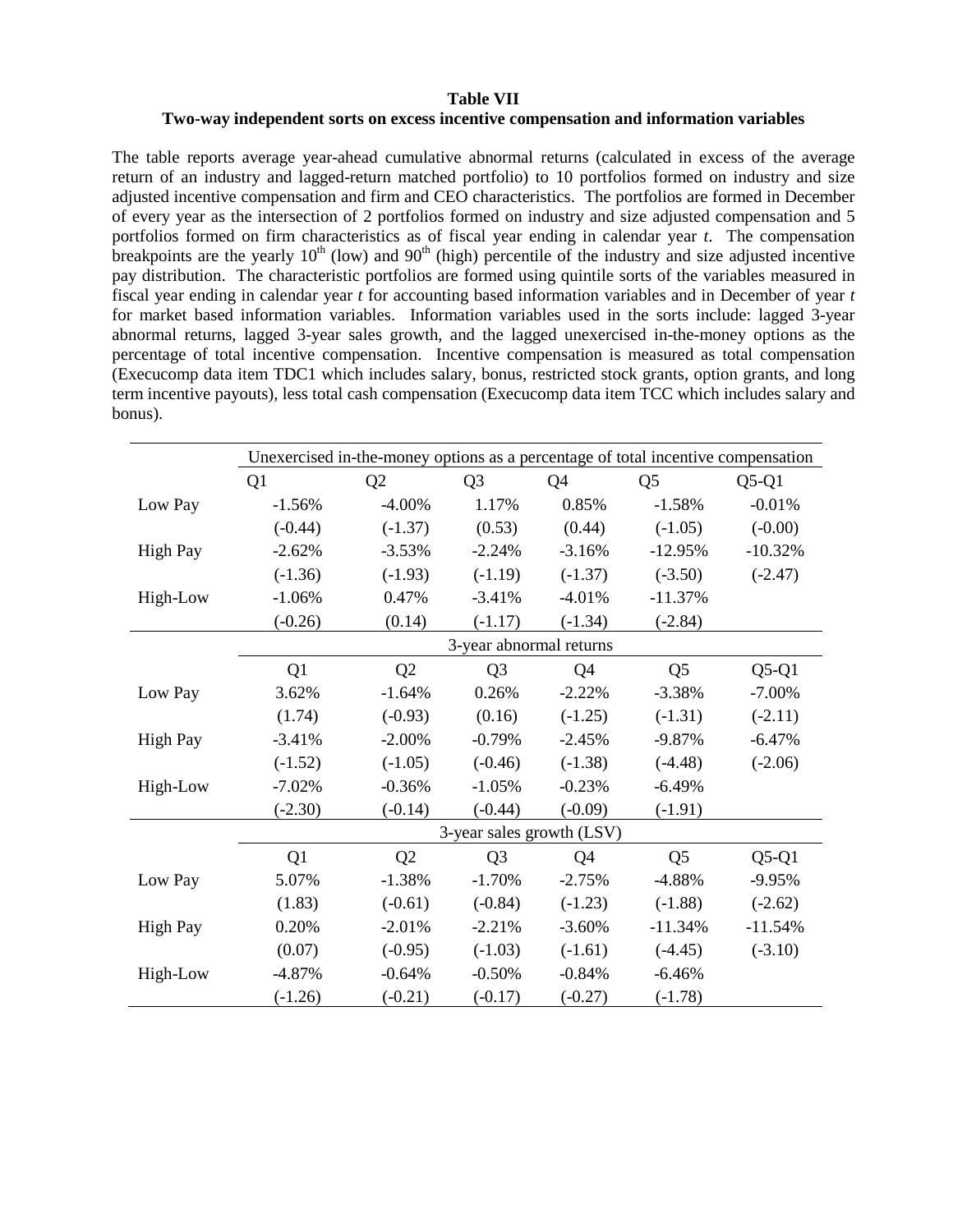## **Table VIII Cross sectional time series regressions of compensation on ROA**

Year-on-year growth rate in ROA (measured as of fiscal year ending in calendar year  $t+1$ ) is regressed on lagged cash and incentive compensation, and other variables measured as of December of year *t*. Compensation is the industry and size adjusted CEO compensation in the fiscal year ending calendar year t. Explanatory variables include B/M ratio (book-to-market ratio, as defined in Davis, Fama, and French (2000)), December (*t*) market value, lagged 12-month return (cumulative abnormal return over January(*t*)-December(*t*)), lagged 36-month return (cumulative abnormal return over January(*t-2*)-December(*t-1*)), growth rate in total assets, abnormal capital expenditures, return on assets, average monthly volatility, 3 year composite share issuance variable of Daniel and Titman, scattered board dummy, and GIM index and percentage of shares owned by the CEO. Regressions include firm and year fixed effects. The coefficients on market capitalization, GIM index, and percentage of shares owned by the CEO are multiplied by 1000. More details on the construction of these variables are provided in the Appendix. Robust t-statistics adjusting for clustering within firms are reported in parentheses.

|                                |            | One-year forward ROA |            |            | One-year forward industry-adjusted ROA |            |           |            |
|--------------------------------|------------|----------------------|------------|------------|----------------------------------------|------------|-----------|------------|
|                                | (1)        | (2)                  | (3)        | (4)        | (1)                                    | (2)        | (3)       | (4)        |
| Cash compensation              | 0.002      |                      | 0.003      | 0.003      | 0.002                                  |            | 0.003     | 0.003      |
|                                | (2.79)     |                      | (3.34)     | (3.7)      | (2.99)                                 |            | (3.42)    | (4.14)     |
| Incentive compensation         |            | $-0.001$             | $-0.001$   | $-0.001$   |                                        | $-0.001$   | $-0.001$  | $-0.001$   |
|                                |            | $(-4.21)$            | $(-4.60)$  | $(-3.42)$  |                                        | $(-3.19)$  | $(-3.59)$ | $(-2.92)$  |
| Firm market capitalization     | 0.07       | 0.15                 | 0.10       | 0.09       | 0.04                                   | 0.11       | 0.06      | 0.03       |
|                                | (0.91)     | (1.95)               | (1.37)     | (1.32)     | (0.5)                                  | (1.44)     | (0.86)    | (0.41)     |
| Book-to-market ratio           | $-0.03$    | $-0.03$              | $-0.03$    | $-0.03$    | $-0.03$                                | $-0.03$    | $-0.03$   | $-0.03$    |
|                                | $(-17.05)$ | $(-17.22)$           | $(-17.09)$ | $(-17.23)$ | $(-14.57)$                             | $(-14.73)$ | $(-14.6)$ | $(-15.06)$ |
| Lagged 1 year CAR              | 0.01       | 0.01                 | 0.01       | 0.02       | 0.01                                   | 0.01       | 0.01      | 0.02       |
|                                | (2.15)     | (2.05)               | (2.1)      | (3.54)     | (2.38)                                 | (2.43)     | (2.43)    | (4.79)     |
| Lagged 3 year CAR              | 0.004      | 0.004                | 0.004      | 0.007      | 0.002                                  | 0.002      | 0.002     | 0.005      |
|                                | (2.38)     | (2.85)               | (2.7)      | (3.89)     | (1.06)                                 | (1.46)     | (1.31)    | (2.79)     |
| Asset growth                   |            |                      |            | $-0.012$   |                                        |            |           | $-0.013$   |
|                                |            |                      |            | $(-5.2)$   |                                        |            |           | $(-5.39)$  |
| Abnormal capital expenditure   |            |                      |            | $-0.003$   |                                        |            |           | $-0.003$   |
|                                |            |                      |            | $(-2.27)$  |                                        |            |           | $(-2.34)$  |
| <b>Institutional holdings</b>  |            |                      |            | 0.05       |                                        |            |           | 0.04       |
|                                |            |                      |            | (4.75)     |                                        |            |           | (3.88)     |
| Staggered board dummy          |            |                      |            | 0.000      |                                        |            |           | 0.001      |
|                                |            |                      |            | (0.02)     |                                        |            |           | (0.17)     |
| GIM corporate governance index |            |                      |            | $-0.17$    |                                        |            |           | 0.40       |
|                                |            |                      |            | $(-0.15)$  |                                        |            |           | (0.35)     |
| 3 year share issuance measure  |            |                      |            | $-0.010$   |                                        |            |           | $-0.006$   |
|                                |            |                      |            | $(-2.07)$  |                                        |            |           | $(-1.31)$  |
| Percentage of shares owned     |            |                      |            | 0.009      |                                        |            |           | 0.004      |
|                                |            |                      |            | (1.98)     |                                        |            |           | (0.89)     |
| N                              | 17,180     | 17,180               | 17,180     | 12,118     | 17,180                                 | 17,180     | 17,180    | 12,118     |